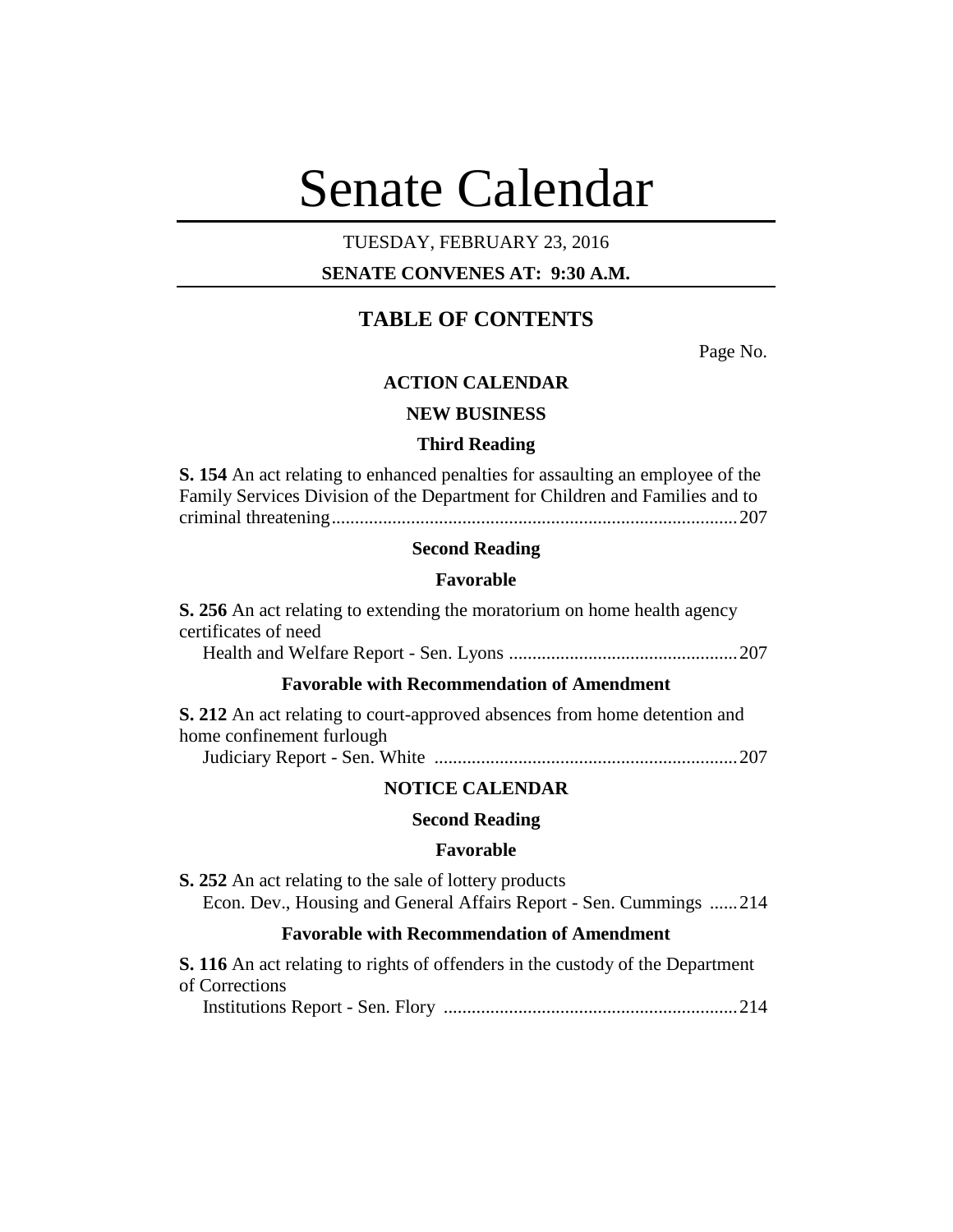| <b>S. 241</b> An act relating to personal possession and cultivation of cannabis and |
|--------------------------------------------------------------------------------------|
| the regulation of commercial cannabis establishments                                 |

# **Favorable with Proposal of Amendment**

| <b>H.</b> 84 An act relating to internet dating services |  |
|----------------------------------------------------------|--|
|                                                          |  |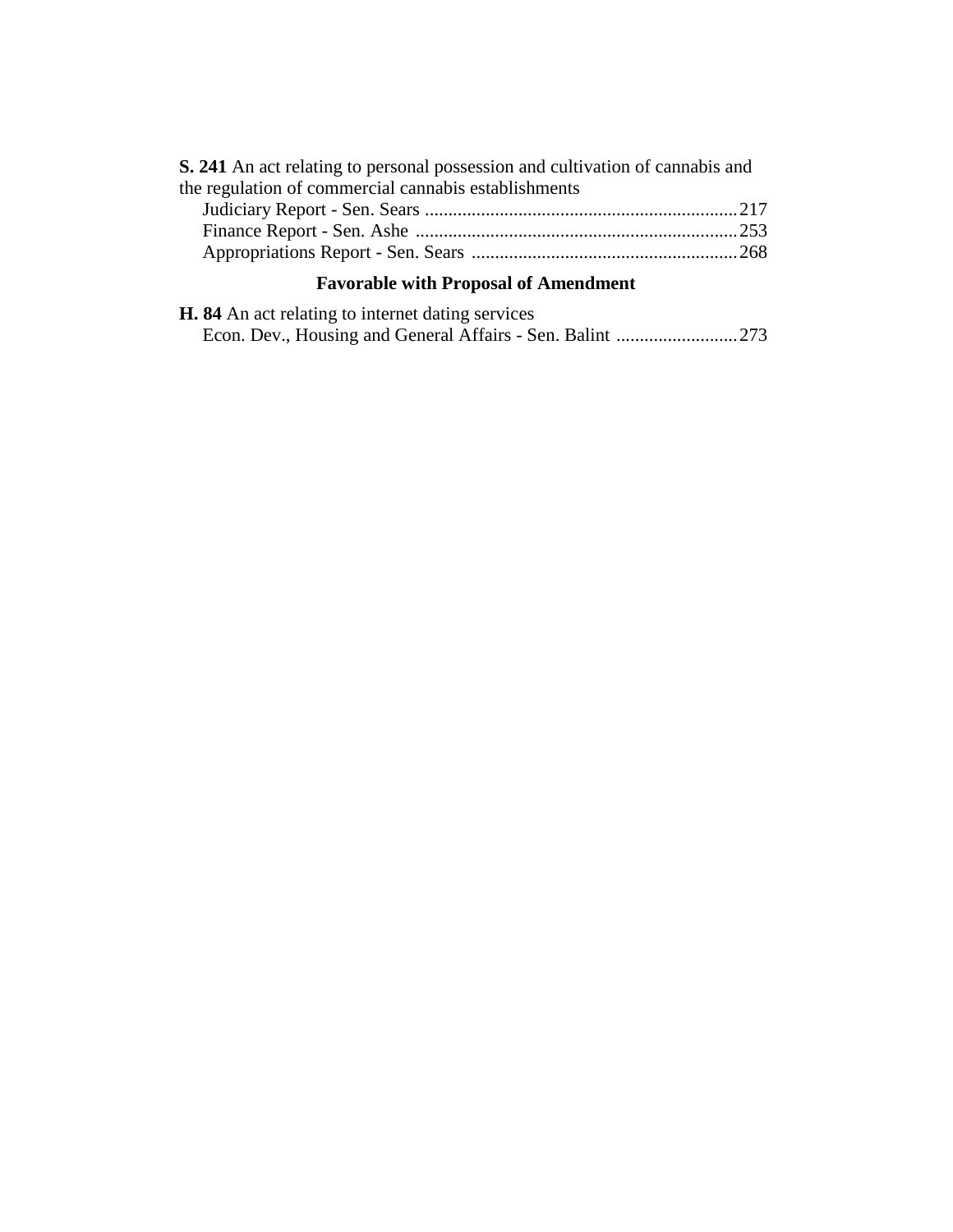#### **ORDERS OF THE DAY**

#### **ACTION CALENDAR**

#### **NEW BUSINESS**

#### **Third Reading**

# **S. 154.**

An act relating to enhanced penalties for assaulting an employee of the Family Services Division of the Department for Children and Families and to criminal threatening.

#### **Second Reading**

#### **Favorable**

#### **S. 256.**

An act relating to extending the moratorium on home health agency certificates of need.

**Reported favorably by Senator Lyons for the Committee on Health & Welfare.**

(Committee vote: 5-0-0)

#### **Favorable with Recommendation of Amendment**

#### **S. 212.**

An act relating to court-approved absences from home detention and home confinement furlough.

# **Reported favorably with recommendation of amendment by Senator White for the Committee on Judiciary.**

The Committee recommends that the bill be amended by striking out all after the enacting clause and inserting in lieu thereof the following:

Sec. 1. 13 V.S.A. § 7554 is amended to read:

#### § 7554. RELEASE PRIOR TO TRIAL

(a) Any person charged with an offense, other than a person held without bail under section 7553 or 7553a of this title, shall at his or her appearance before a judicial officer be ordered released pending trial in accordance with this section.

(1) The defendant shall be ordered released on personal recognizance or upon the execution of an unsecured appearance bond in an amount specified by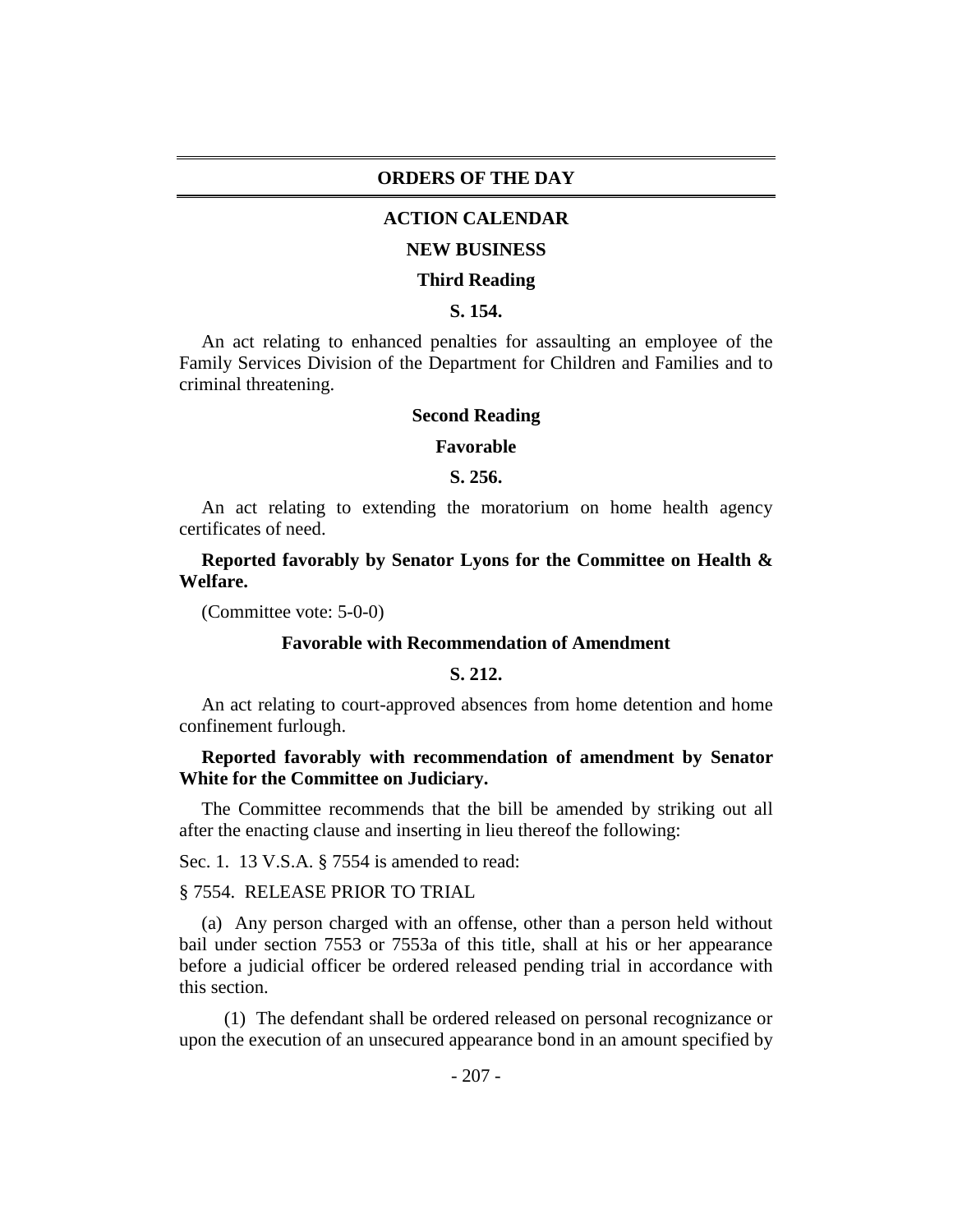the judicial officer unless the judicial officer determines that such a release will not reasonably ensure the appearance of the person as required. In determining whether the defendant presents a risk of nonappearance, the judicial officer shall consider, in addition to any other factors, the seriousness of the offense charged and the number of offenses with which the person is charged. If the officer determines that such a release will not reasonably ensure the appearance of the defendant as required, the officer shall, either in lieu of or in addition to the above methods of release in this section, impose the least restrictive of the following conditions or the least restrictive combination of the following conditions that will reasonably ensure the appearance of the defendant as required:

(A) Place the defendant in the custody of a designated person or organization agreeing to supervise him or her if the defendant is charged with an offense that is not a nonviolent misdemeanor or nonviolent felony as defined in 28 V.S.A. § 301.

(B) Place restrictions on the travel, association, or place of abode of the defendant during the period of release.

(C) Require the defendant to participate in an alcohol or drug treatment program. The judicial officer shall take into consideration the defendant's ability to comply with an order of treatment and the availability of treatment resources.

(D) Require the execution of a secured appearance bond in a specified amount and the deposit with the clerk of the Court, in cash or other security as directed, of a sum not to exceed 10 percent of the amount of the bond, such deposit to be returned upon the appearance of the defendant as required.

(E) Require the execution of a surety bond with sufficient solvent sureties, or the deposit of cash in lieu thereof.

(F) Impose any other condition found reasonably necessary to ensure appearance as required, including a condition requiring that the defendant return to custody after specified hours.

(G) Place the defendant in a program of community-based electronic monitoring in accordance with section 7554e of this title.

(2) If the judicial officer determines that conditions of release imposed to ensure appearance will not reasonably protect the public, the judicial officer may impose in addition the least restrictive of the following conditions or the least restrictive combination of the following conditions that will reasonably ensure protection of the public: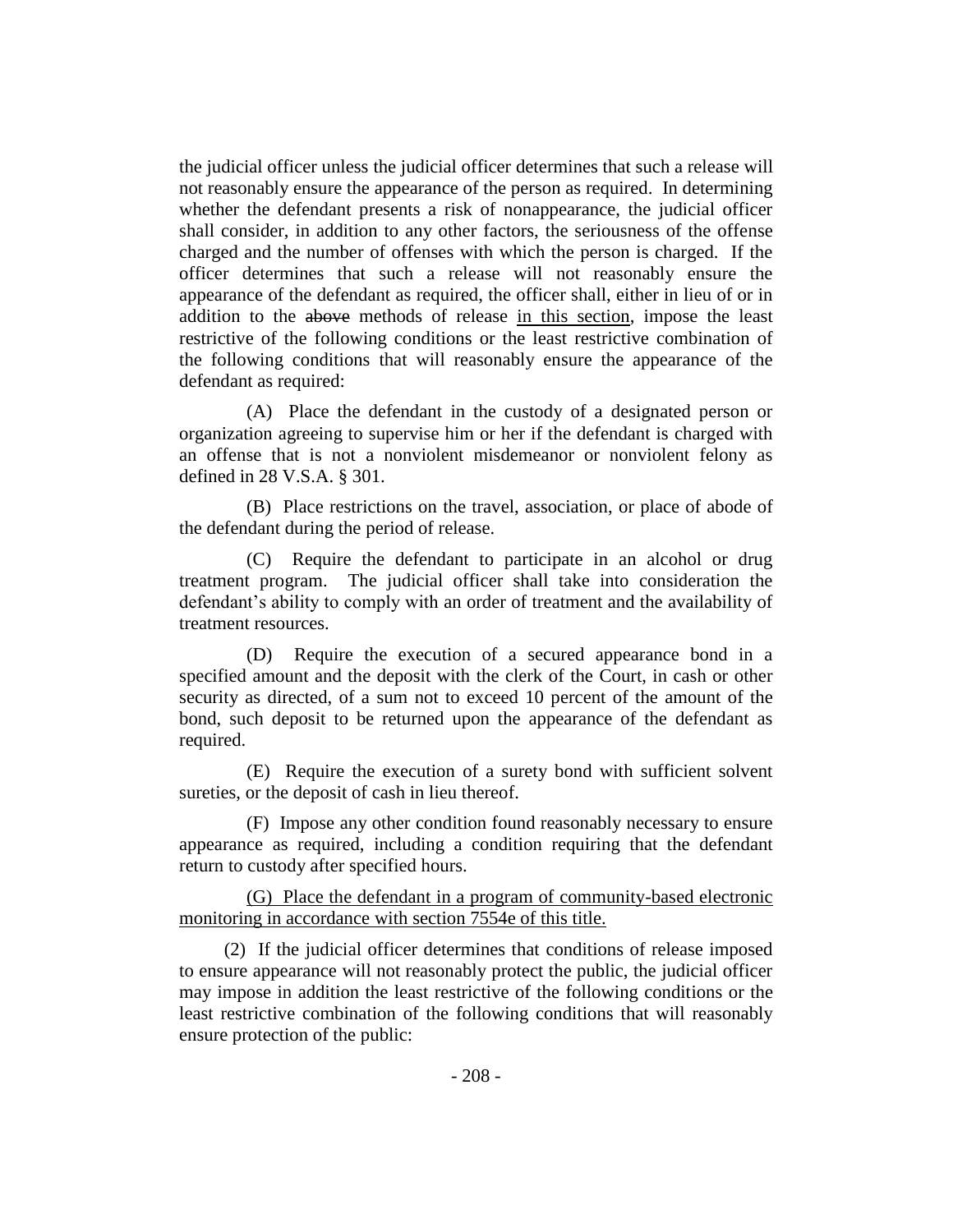(A) Place the defendant in the custody of a designated person or organization agreeing to supervise him or her if the defendant is charged with an offense that is not a nonviolent misdemeanor or nonviolent felony as defined in 28 V.S.A. § 301.

(B) Place restrictions on the travel, association, or place of abode of the defendant during the period of release.

(C) Require the defendant to participate in an alcohol or drug treatment program. The judicial officer shall take into consideration the defendant's ability to comply with an order of treatment and the availability of treatment resources.

(D) Impose any other condition found reasonably necessary to protect the public, except that a physically restrictive condition may only be imposed in extraordinary circumstances.

(E) If the defendant is a State, county, or municipal officer charged with violating section 2537 of this title, the Court may suspend the officer's duties in whole or in part, if the Court finds that it is necessary to protect the public.

(F) Place the defendant in a program of community-based electronic monitoring in accordance with section 7554e of this title.

\* \* \*

Sec. 2. 13 V.S.A. § 7554b is amended to read:

#### § 7554b. HOME DETENTION PROGRAM

(a) Definition Definitions. As used in this section,:

(1) "home Home detention" means a program of confinement pretrial detention and supervision that restricts a defendant to a preapproved residence continuously, except for authorized absences, and is enforced by appropriate means of surveillance and electronic monitoring by the Department of Corrections or local sheriff's office providing electronic monitoring. The Court may authorize scheduled absences such as work, school, or treatment. Any changes in the schedule shall be solely at the discretion of the Department of Corrections. A defendant who is on home detention shall remain in the custody of the Commissioner of Corrections with conditions set by the Court court.

(2) "Listed crime" shall have the same meaning as provided in section 5301 of this title.

(b) Procedure. The status of a defendant who is detained pretrial for more than seven days in a correctional facility for lack of bail may be reviewed by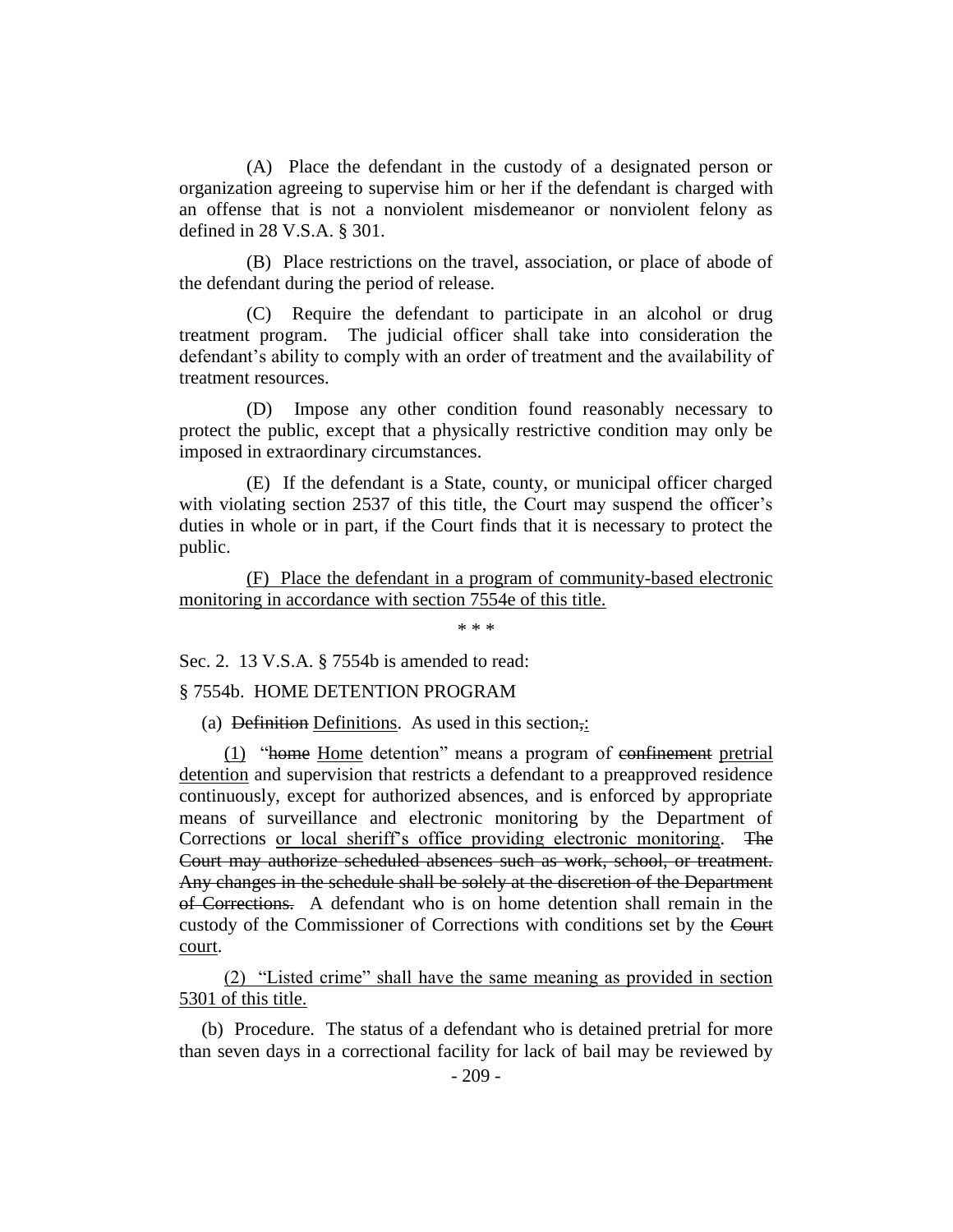the Court to determine whether the defendant is appropriate for home detention. The request for review may be made by either the Department of Corrections or the defendant. After a hearing, the Court may order that the defendant be released to the Home Detention Program, providing that the Court finds placing the defendant on home detention will reasonably assure his or her appearance in Court when required and the proposed residence is appropriate for home detention. In making such a determination, the Court shall consider:

(1) the nature of the offense with which the defendant is charged;

(2) the defendant's prior convictions, history of violence, medical and mental health needs, history of supervision, and risk of flight; and

(3) any risk or undue burden to other persons who reside at the proposed residence or risk to third parties or to public safety that may result from such placement.

(c)(1) Conditions for defendants charged with an offense that is not a listed crime. The court may authorize scheduled absences such as for work, school, or treatment. Any changes in the schedule shall be solely at the discretion of the Department of Corrections or the sheriff's office providing the electronic monitoring.

(2) Conditions for defendants charged with a listed crime. The court may approve authorized absences from the home only if such absences are clearly identified on the record with respect to the day of the week, time of day, the purpose of the absence, the permissible duration of the absence, the places that may be visited during the absence, and the frequency with which the absence may recur. The absences may commence no earlier than 24 hours following the issuance of the order. The day the order is issued, the court shall provide an electronic copy of the order to the prosecutor's office. The Department of Corrections or the sheriff's office providing the electronic monitoring may reschedule court-authorized absences only after providing 72 hours' advance notice of the changes to the prosecutor's office. Only medical emergencies are exempted from the notification requirements of this subdivision.

(d) Failure to comply. The Department of Corrections may revoke a defendant's home detention status for an unauthorized absence or failure to comply with any other condition of the Program and shall return the defendant to a correctional facility.

Sec. 3. 13 V.S.A. § 7554e is added to read:

#### § 7554e. COMMUNITY-BASED ELECTRONIC MONITORING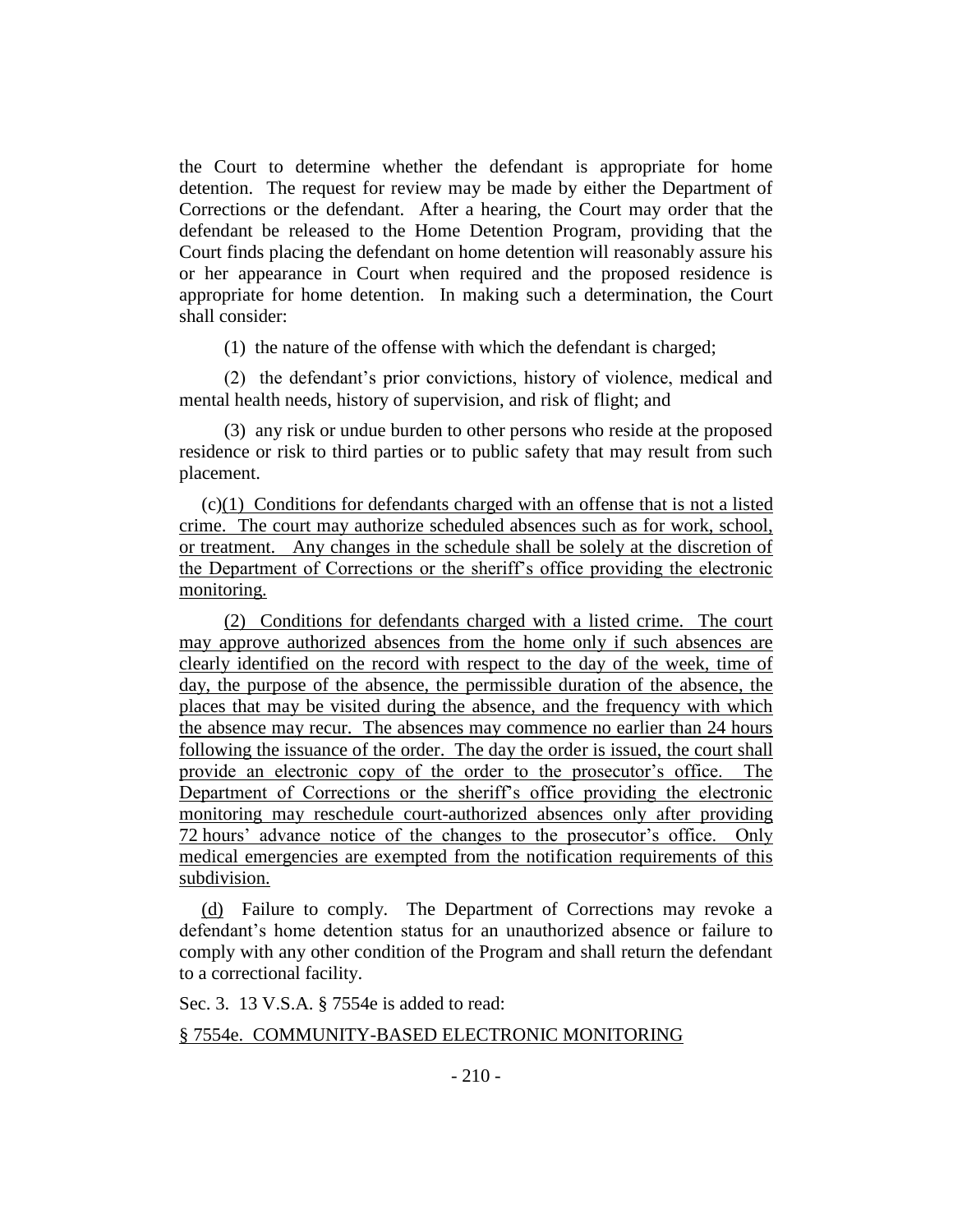#### PROGRAM

(a) Definitions. As used in this section:

(1) "Community-based electronic monitoring" means an integrated community detention program that provides 24-hours-a-day, seven-days-a-week electronic monitoring that restricts the defendant to a preapproved community continuously with supervision and immediate response by the sheriff's office that is providing the electronic monitoring. A court may impose community-based electronic monitoring as a condition of release prior to trial in accordance with subdivisions  $7554(a)(1)(G)$  or  $7554(a)(2)(F)$  of this title.

(2) "Listed crime" shall have the same meaning as provided in section 5301 of this title.

(b) Procedure. The court may order that a defendant charged with an offense that is not a listed crime be released prior to trial in accordance with section 7554 of this title to a program of community-based electronic monitoring, provided that the court finds that placing the defendant on community-based electronic monitoring will reasonably assure his or her appearance in court when required and that the proposed community is an appropriate placement for the defendant. In making such a determination, the court shall consider:

(1) the nature of the offense with which the defendant is charged;

(2) the defendant's prior convictions, history of violence, medical and mental health needs, history of supervision, and risk of flight; and

(3) any risk or undue burden to other persons who reside in the proposed community or risk to third parties or to public safety that may result from such placement.

(c) Failure to comply. A judicial officer imposing a program of community-based electronic monitoring on a defendant as a condition of his or her release shall, in accordance with subsection 7554(c) of this title, issue an appropriate order and inform the defendant of any penalties applicable to violations of the imposed conditions, and advise the defendant that a warrant for his or her arrest may be issued immediately upon any such violation.

Sec. 4. REPEAL.

13 V.S.A. § 7554d (Windham County Electronic Monitoring Program) is repealed.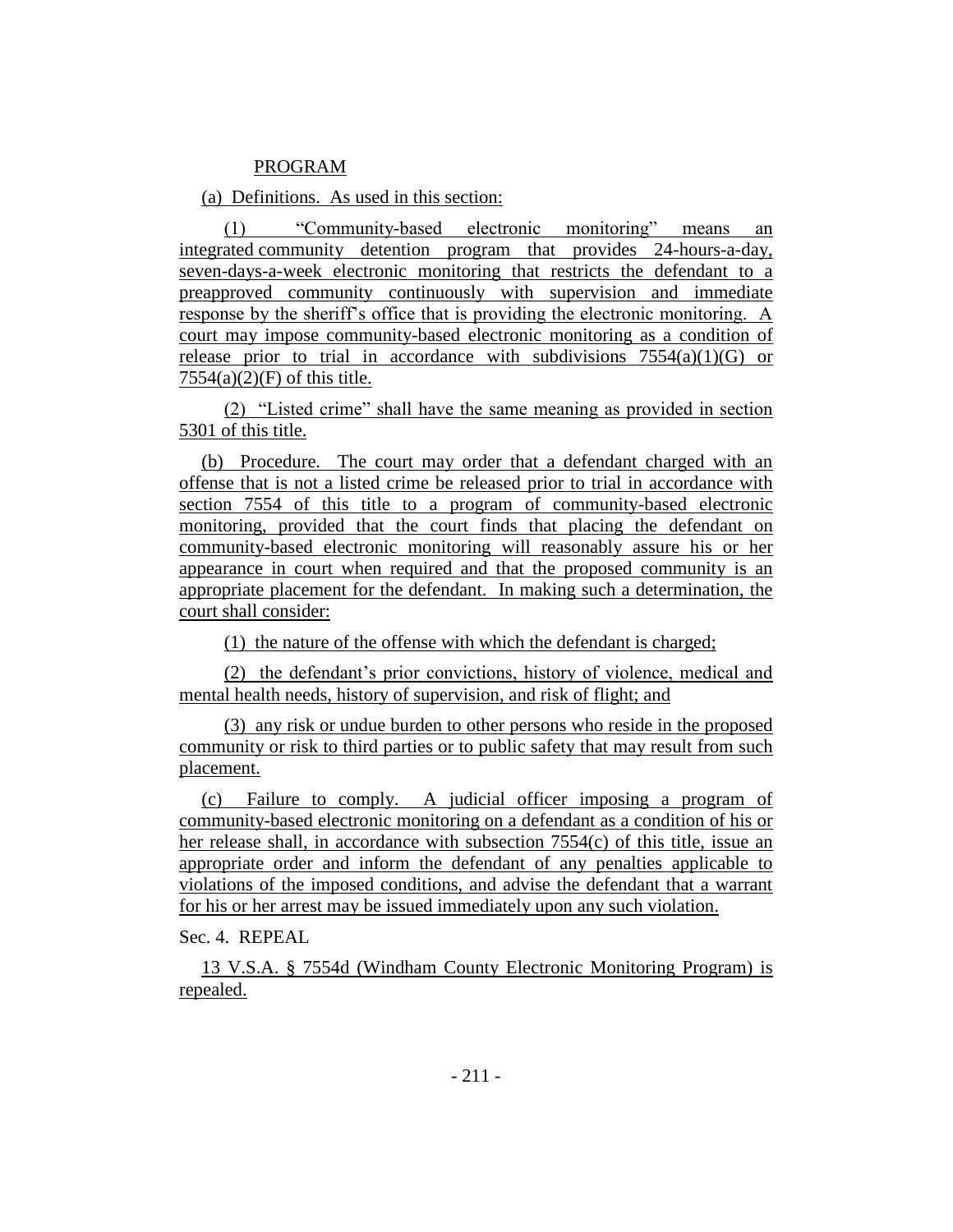Sec. 5. 28 V.S.A. § 808b is amended to read:

#### § 808b. HOME CONFINEMENT FURLOUGH

(a) An offender may be sentenced to serve a term of imprisonment, but placed by a court on home confinement furlough that restricts the defendant to a preapproved place of residence continuously, except for authorized absences. Home confinement furlough shall be enforced by appropriate means of supervision, including electronic monitoring and other conditions such as limitations on alcohol, visitors, and access to firearms imposed by the Court court or the Department, or both.

(b) The Department, in its own discretion, may place on home confinement furlough an offender who has not yet served the minimum term of the sentence for an eligible misdemeanor as defined in section 808d of this title if the Department has made a determination based upon a risk assessment that the offender poses a low risk to public safety or victim safety and that employing an alternative to incarceration to hold the offender accountable is likely to reduce the risk of recidivism.

(c) A home confinement furlough shall not exceed a total of 180 days and shall require the defendant:

(1) to remain at a preapproved residence at all times except for scheduled and preapproved absences for work, school, treatment, attorney appointments, court appearances, and other obligations as the Court may order; or

(2) to remain at a preapproved residence 24 hours a day on lock-down status except for medical appointments and court appearances.

(d) In determining whether a home confinement furlough sentence is appropriate and whether a place of residence is suitable for such a sentence, all of the following shall be considered:

(1) The nature of the offense with which the defendant was charged and the nature of the offense of which the defendant was convicted.

(2) The defendant's criminal history record, history of violence, medical and mental health needs, history of supervision, and risk of flight.

(3) Any risk or undue burden to other persons who reside at the proposed residence or risk to third parties or to public safety that may result from such placement.

 $(d)(1)$  A home confinement furlough shall not exceed a total of 180 days and shall require the defendant: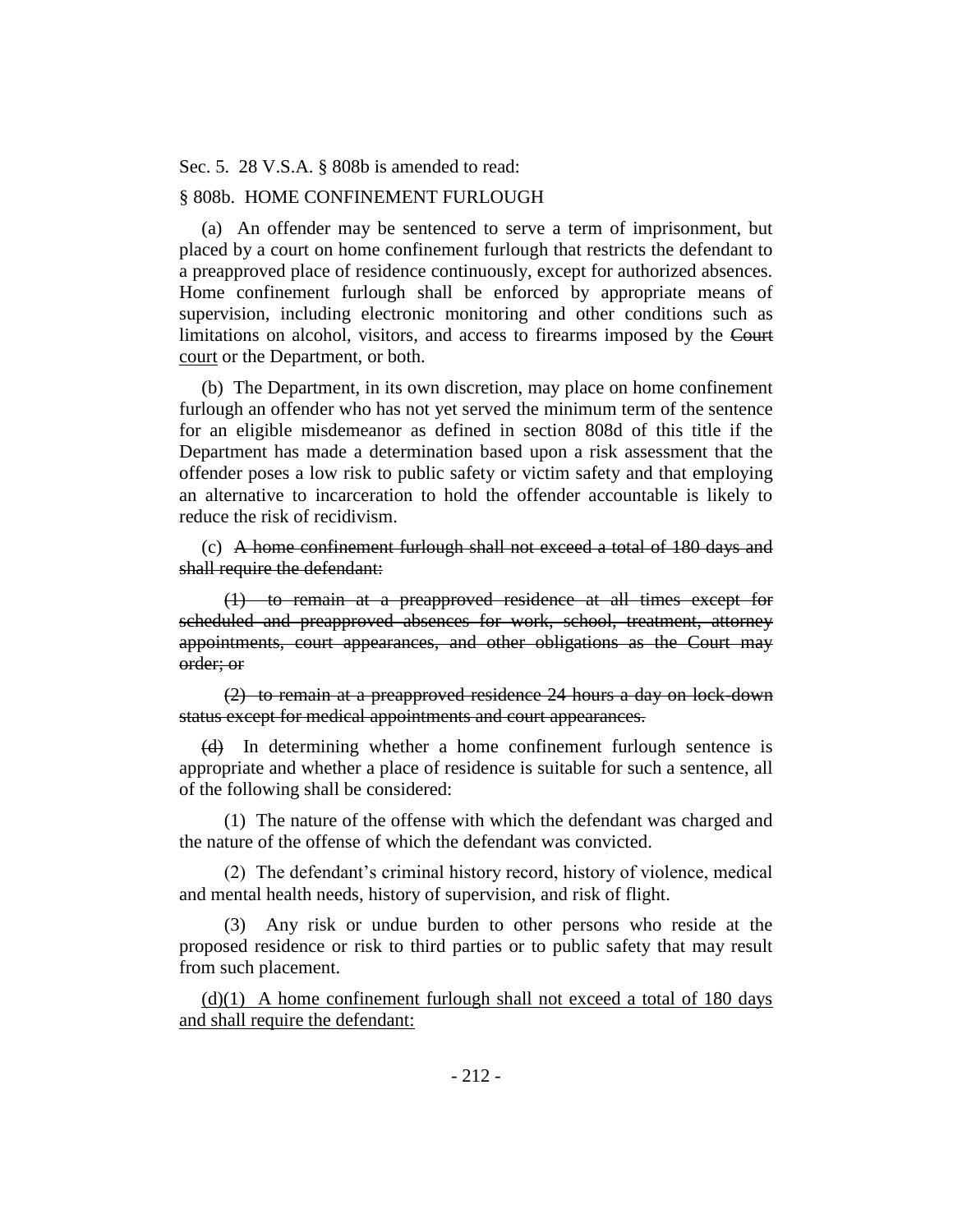(A) to remain at a preapproved residence at all times except for preapproved absences for work, school, treatment, attorney appointments, court appearances, and other obligations as the court may order; or

(B) to remain at a preapproved residence 24 hours a day on lock-down status except for medical appointments and court appearances.

(2) In cases involving offenders convicted of a listed crime, the defendant shall remain at a preapproved residence at all times except for preapproved absences for work, school, treatment, attorney appointments, court appearances, and other obligations as the court or Department may authorize. The day the absences are approved, the court or the Department shall provide a record to the prosecutor's office documenting the date, time, location, and purpose of the authorized absences. The authorized absences may commence no earlier than 24 hours following notification to the prosecutor's office. The Department may reschedule authorized absences only after providing 72 hours' advance notice to the prosecutor's office. Only medical emergencies are exempted from the notification requirements of this subdivision.

# (e) [Repealed.]

# Sec. 6. WINDHAM COUNTY SHERIFF'S OFFICE ELECTRONIC MONITORING PROGRAM AGREEMENTS; STATEWIDE COMMUNITY-BASED ELECTRONIC MONITORING

(a) The Windham County Sheriff's Office (WCSO), tasked with piloting an electronic monitoring program from July 1, 2014 through June 30, 2016 in accordance with 2014 Act No. 179, Sec. E.339.1, is authorized to enter into agreements with any Vermont sheriff's office that wishes to participate in offering community-based electronic monitoring in accordance with 13 V.S.A. §§ 7554b and 7554e. As a part of the agreements, the WCSO shall provide and the sheriff's offices shall abide by the policies and procedures the WCSO establishes for providing electronic monitoring under 13 V.S.A. §§ 7554b and 7554e.

(b) The electronic monitoring program for pretrial detention as set forth in 13 V.S.A. §§ 7554b and 7554e shall be utilized as a tool for monitoring and supervising detainees who would otherwise be housed in a correctional facility. The goals of expanding the program statewide are to save valuable bed space for detainees who should be lodged in a correctional facility, reduce out-ofstate prison placements, reduce recidivism, improve public safety and victim notification, reduce transportation costs, increase detainee access to services, and reduce case resolution time.

Sec. 7. EFFECTIVE DATES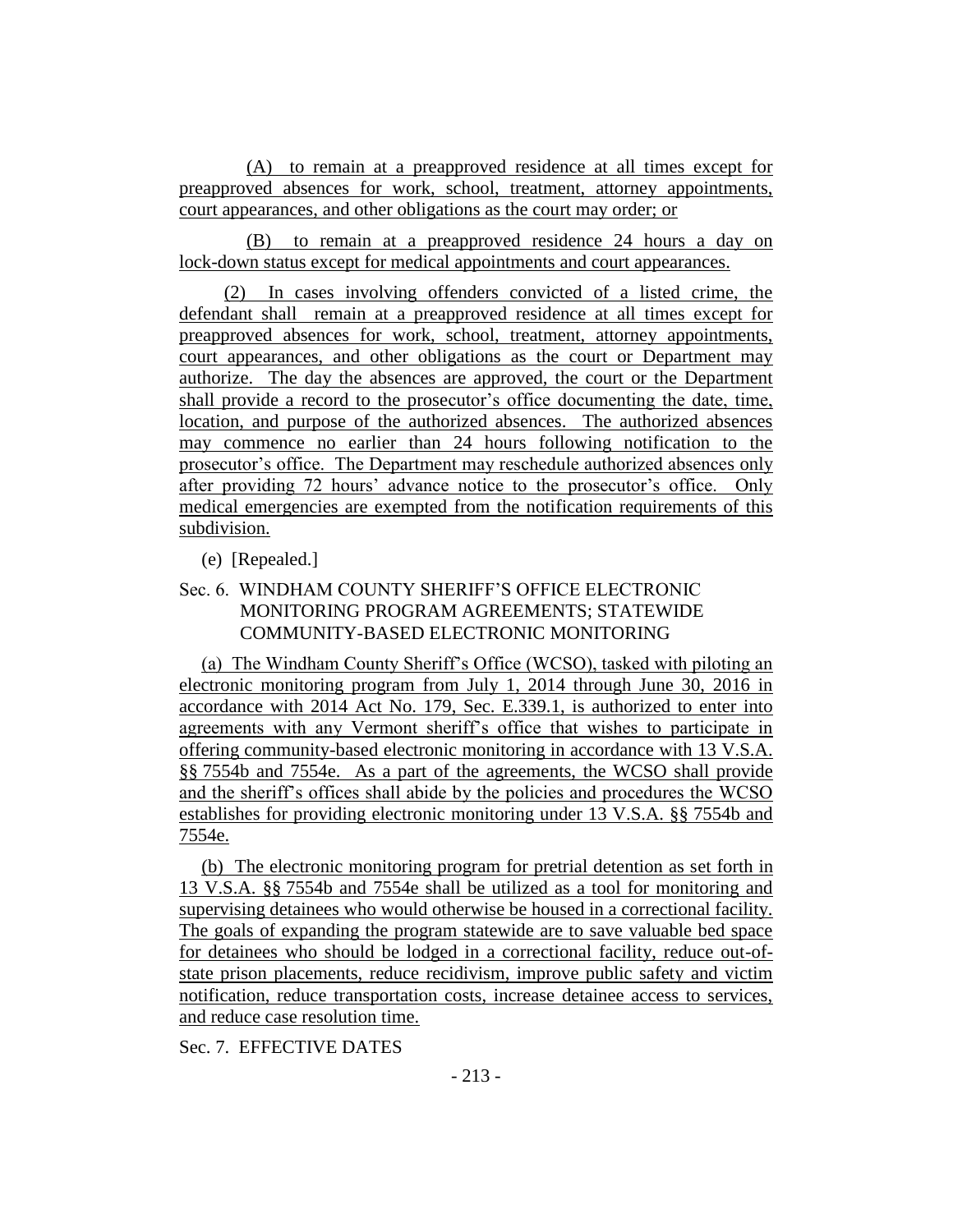This act shall take effect on July 1, 2016, except for this section and Sec. 6, which shall take effect on passage.

(Committee vote: 5-0-0)

#### **NOTICE CALENDAR**

# **Second Reading**

#### **Favorable**

#### **S. 252.**

An act relating to the sale of lottery products.

**Reported favorably by Senator Cummings for the Committee on Economic Development, Housing & General Affairs.**

(Committee vote: 5-0-0)

#### **Favorable with Recommendation of Amendment**

#### **S. 116.**

An act relating to rights of offenders in the custody of the Department of Corrections.

# **Reported favorably with recommendation of amendment by Senator Flory for the Committee on Institutions.**

The Committee recommends that the bill be amended by striking out all after the enacting clause and inserting in lieu thereof the following:

Sec. 1. 28 V.S.A. § 857 is added to read:

#### § 857. ADMINISTRATIVE SEGREGATION; PROCEDURAL REQUIREMENTS

(a) Except in emergency circumstances as described in subsection (b) of this section, before an inmate is placed in administrative segregation, regardless of whether that inmate has been designated as having a serious functional impairment under section 906 of this title, the inmate is entitled to a hearing pursuant to subsection 852(b) of this title.

(b) In the event of an emergency situation and at the discretion of the Commissioner, an inmate may be placed in administrative segregation prior to receiving a hearing as described in subsection 852(b) of this title.

Sec. 2. 28 V.S.A. § 204 is amended to read:

§ 204. SUBMISSION OF WRITTEN REPORT; PROTECTION OF RECORDS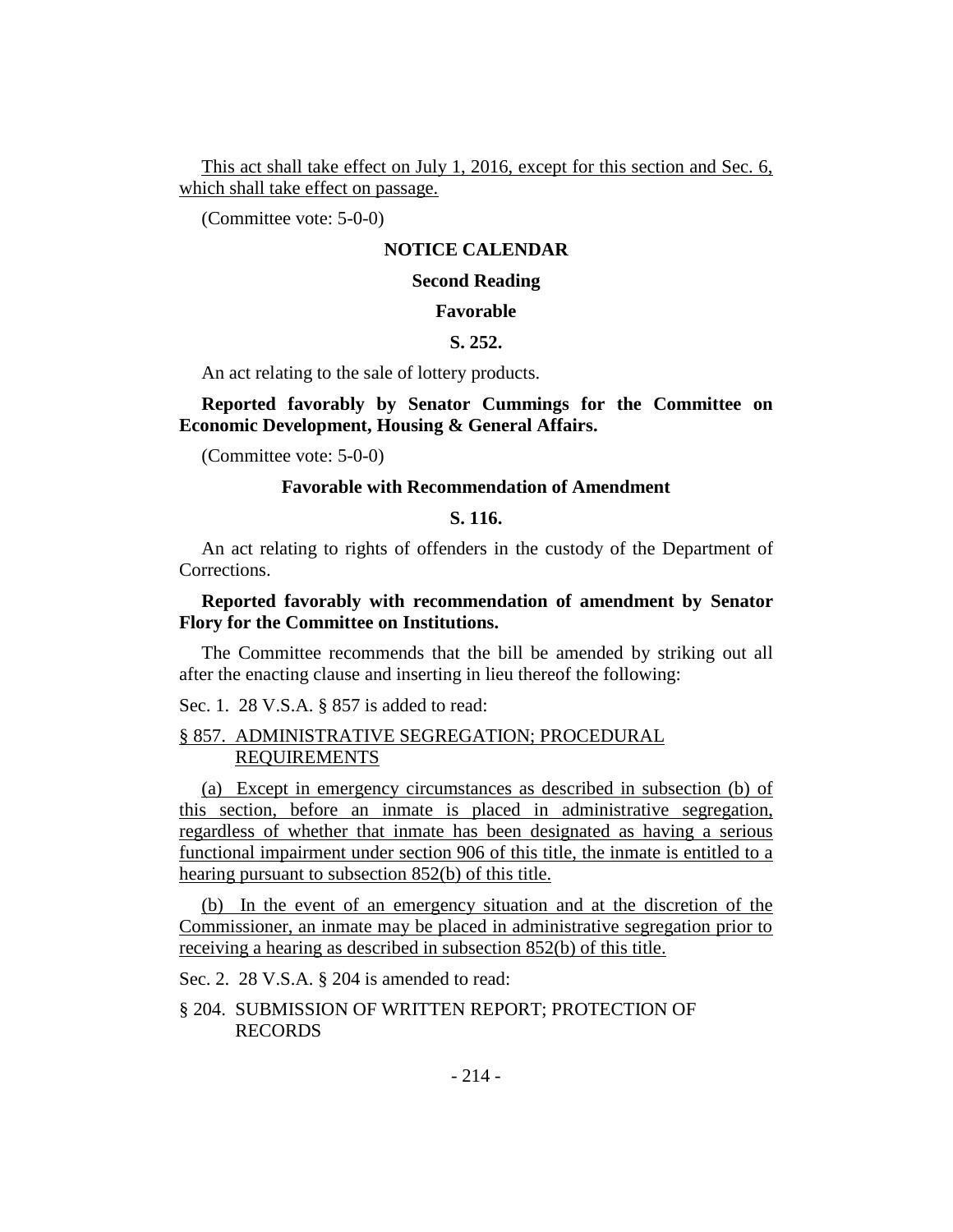(d)(1) Any Except as provided in subdivision (2), any presentence report, pre-parole report, or supervision history prepared by any employee of the Department in the discharge of the employee's official duty, except as provided in subdivision 204a(b)(5) and section 205 of this title, is privileged and shall not be disclosed to anyone outside the Department other than the judge or the Parole Board, except that:.

 $(2)(A)$  the The court or Board may in its discretion shall permit the inspection of the report, or parts thereof redacted of information that may compromise the safety or confidentiality of any person, by the State's Attorney, and by the defendant or inmate, or his or her attorney, or, and

(B) the court or Board may in its discretion permit the inspection of the report or parts thereof by other persons having a proper interest therein, whenever the best interest or welfare of the defendant or inmate makes that action desirable or helpful.

(3) Nothing in this section shall prohibit the Department for Children and Families from accessing the supervision history of probationers or parolees for the purpose of child protection.

\* \* \*

Sec. 3. 28 V.S.A. § 601 is amended to read:

# § 601. POWERS AND RESPONSIBILITIES OF THE SUPERVISING OFFICER OF EACH CORRECTIONAL FACILITY

The supervising officer of each facility shall be responsible for the efficient and humane maintenance and operation and for the security of the facility, subject to the supervisory authority conferred by law upon the Commissioner. Each supervising officer is charged with the following powers and responsibilities:

\* \* \*

(10) To establish and maintain, in accordance with such rules and regulations as are established by the Commissioner, a central file at the facility containing an individual file for each inmate. Except as otherwise may be indicated by the rules and regulations of the Department, the content of the file of an inmate shall be confidential and shall not be subject to public inspection except by court order for good cause shown and shall not be accessible to inmates at the facility. Information that may compromise the safety or confidentiality of any person shall be redacted from a file prior to inspection by an inmate. Except as otherwise provided by law, the contents of an inmate's file may be inspected, pursuant to a court order issued ex parte, by a state State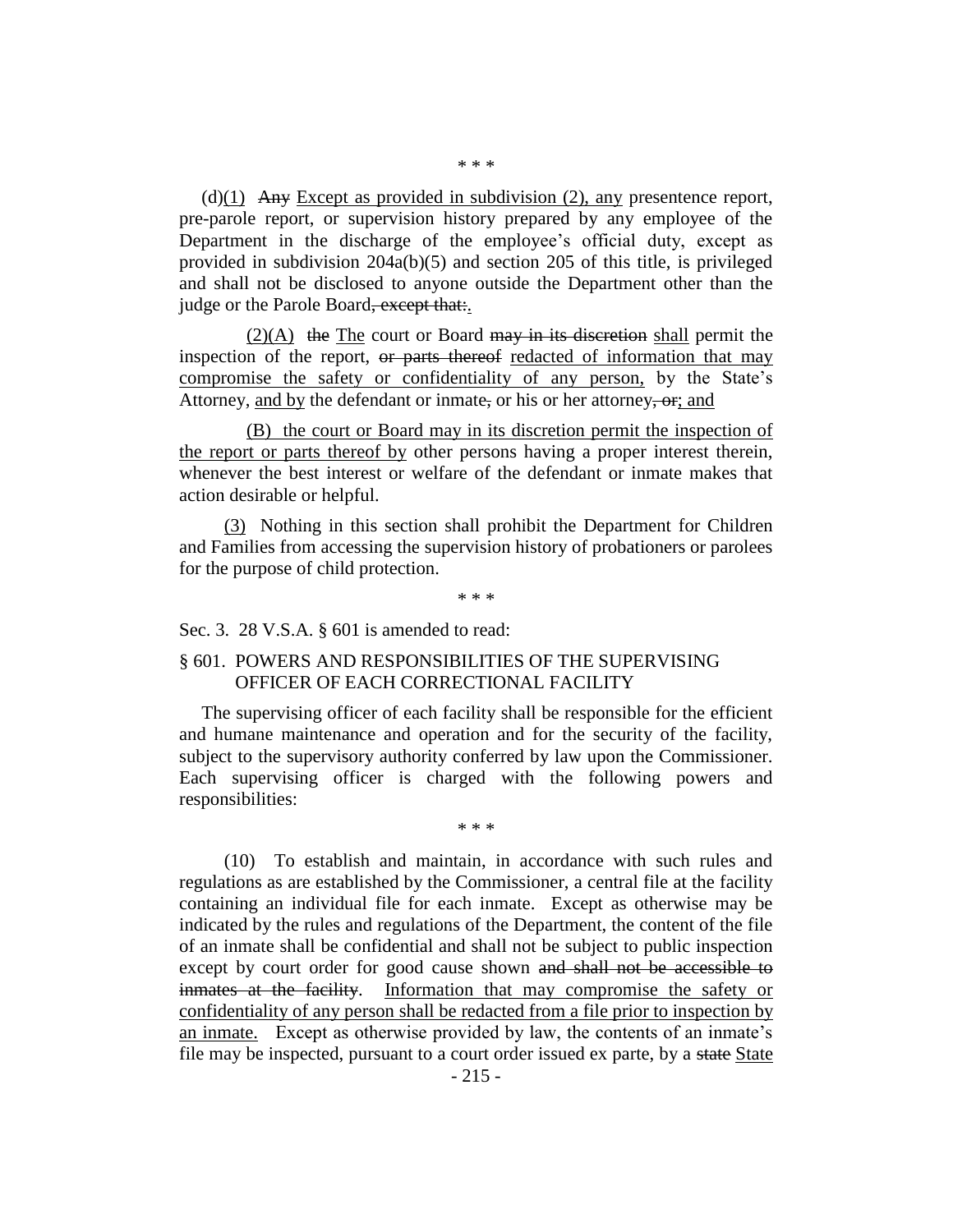or federal prosecutor as part of a criminal investigation if the court finds that the records may be relevant to the investigation. The information in the files may be used for any lawful purpose but shall not otherwise be made public.

Sec. 4. 28 V.S.A. § 602 is added to read:

#### § 602. RIGHT OF AN INDIVIDUAL TO ACCESS RECORDS

(a) At the request of any person in the custody or under the supervision of the Department, the Department shall provide records maintained by the Department concerning that person if that person is:

(1) a party in a case in any division of the Superior Court in which the Department is also a party; or

(2) a defendant in a hearing before the Parole Board in which revocation of parole is a possible outcome.

(b) Nothing in this title concerning the confidentiality of the Department's records shall be construed as limiting a person's right to access records about himself or herself, except as specified in subsections (c) and (d) of this section.

(c) The Department shall redact any information compromising the safety or confidentiality of any person prior to providing the record to a person under this section.

(d) The Department may seek a court order limiting disclosure of records. The order may be granted only if the court finds clear and convincing evidence that disclosure of records would create a substantial and identifiable risk to public safety.

(e) As used in this section, "records" means records stored in any form, physical or electronic.

Sec. 5. 13 V.S.A. § 5233 is amended to read:

#### § 5233. EXTENT OF SERVICES

(a) A needy person who is entitled to be represented by an attorney under section 5231 of this title is entitled:

\* \* \*

(3) To be represented in any other postconviction proceeding which may have more than a minimal effect on the length or conditions of detention where the attorney considers:

(A) the claims, defenses, and other legal contentions to be warranted by existing law or by a nonfrivolous argument for the extension, modification, or reversal of existing law or the establishment of new law; and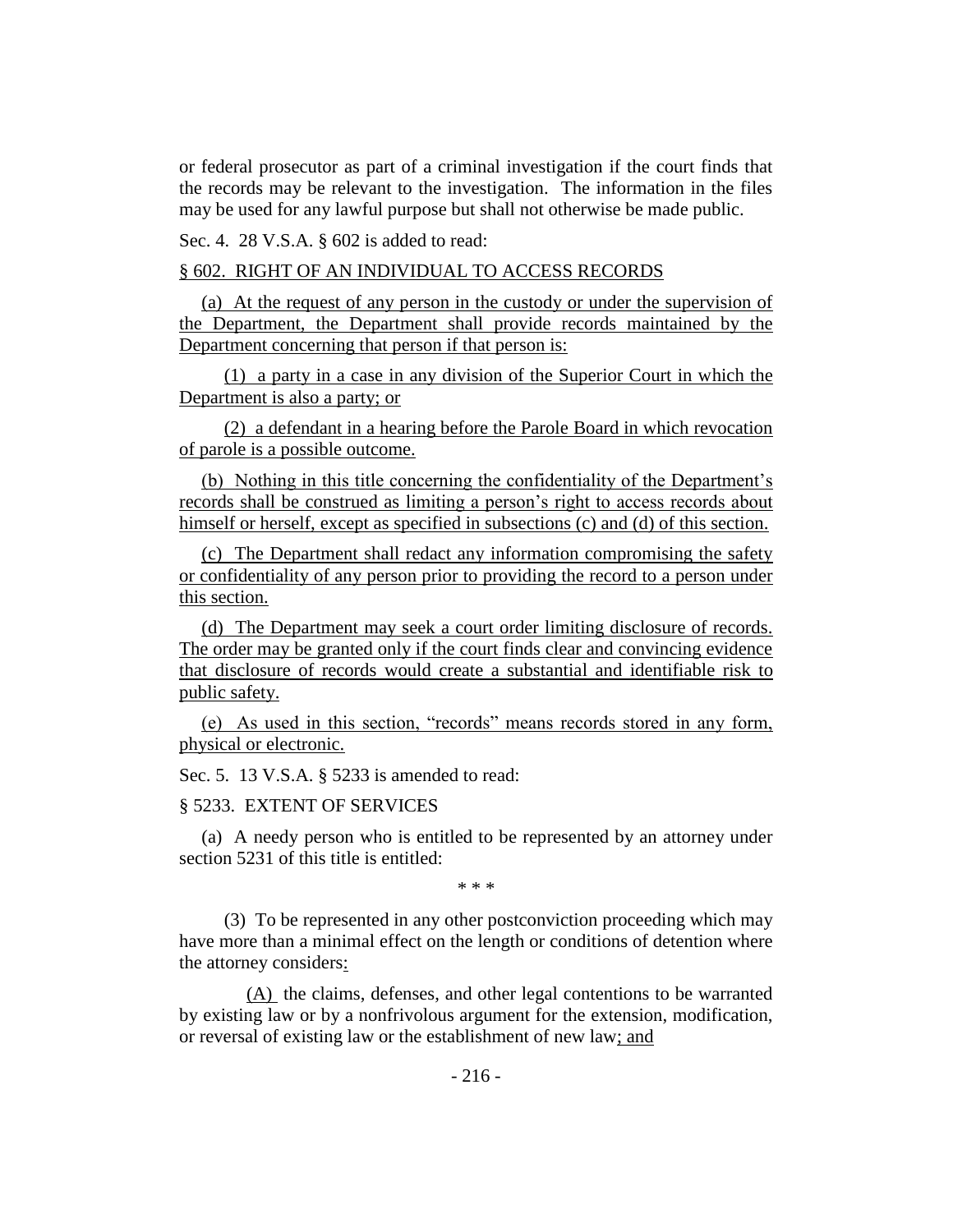(B) the allegations and other factual contentions to have evidentiary support, or likely to have evidentiary support after a reasonable opportunity for further investigation and discovery.

\* \* \*

Sec. 6. EFFECTIVE DATE

This act shall take effect on passage.

(Committee vote: 4-0-1)

#### **S. 241.**

An act relating to personal possession and cultivation of cannabis and the regulation of commercial cannabis establishments.

# **Reported favorably with recommendation of amendment by Senator Sears for the Committee on Judiciary.**

The Committee recommends that the bill be amended by striking out all after the enacting clause and inserting in lieu thereof the following:

\* \* \* Findings \* \* \*

#### Sec. 1. LEGISLATIVE FINDINGS AND INTENT

The General Assembly finds the following:

(1) According to a 2014 study commissioned by the administration and conducted by the RAND Corporation, marijuana is commonly used in Vermont with an estimated 80,000 residents having used marijuana in the last month.

(2) For over 75 years, Vermont has debated the issue of marijuana regulation and amended its marijuana laws numerous times in an effort to protect public health and safety. Criminal penalties for possession rose in the 1940s and 50s to include harsh mandatory minimums, dropped in the 1960s and 70s, rose again in the 1980s and 90s, and dropped again in the 2000s. A study published in the American Journal of Public Health found that no evidence supports the claim that criminalization reduces marijuana use.

(3) Vermont seeks to take a new comprehensive approach to marijuana use and abuse that incorporates prevention, education, regulation, treatment, and law enforcement which results in a net reduction in public harm and an overall improvement in public safety. Responsible use of marijuana by adults 21 years of age or older should be treated the same as responsible use of alcohol, the abuse of either treated as a public health matter, and irresponsible use of either that causes harm to others sanctioned with penalties.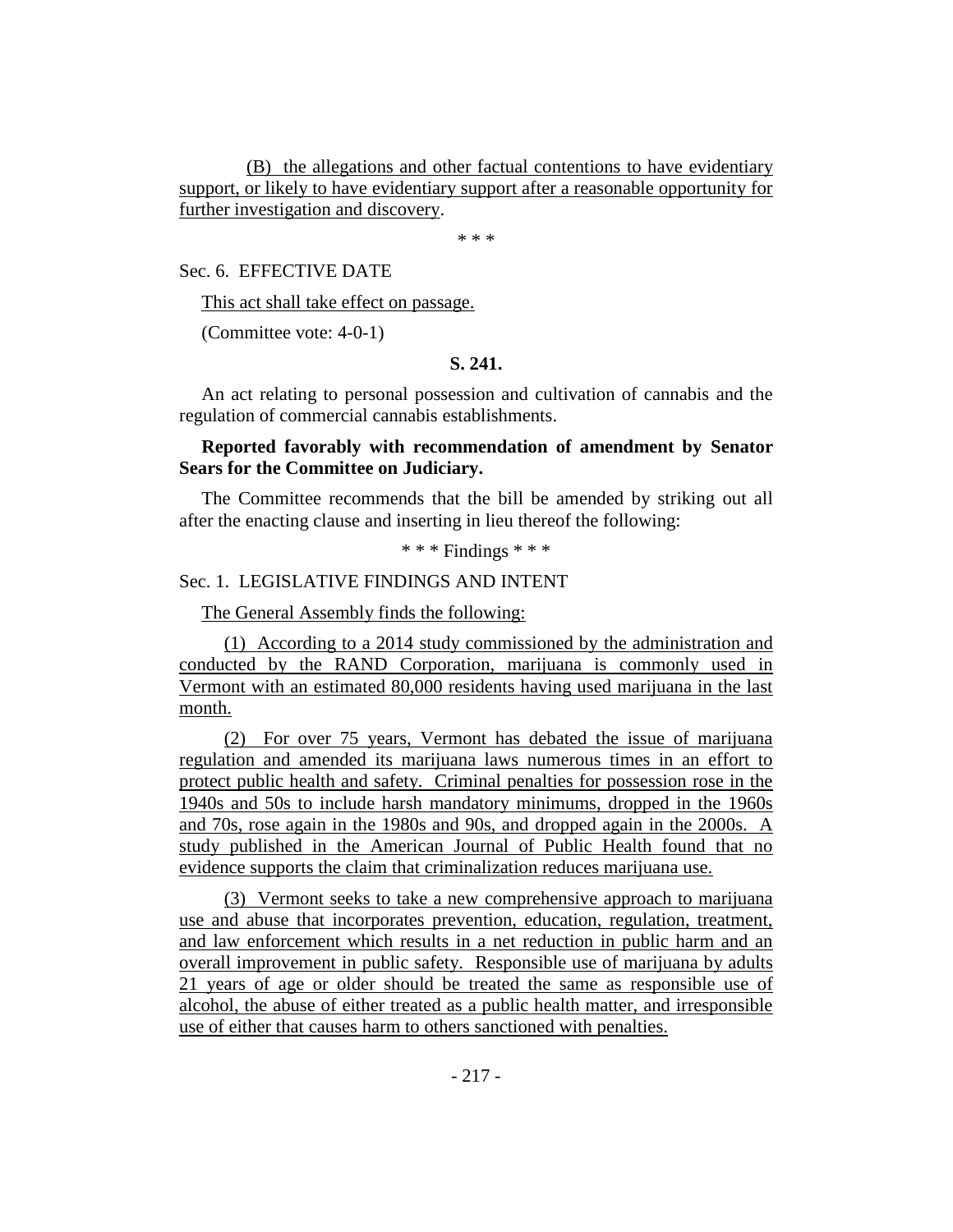(4) Policymakers recognize legitimate federal concerns about marijuana reform and seek through this legislation to provide better control of access and distribution of marijuana in a manner that prevents:

(A) distribution of marijuana to persons under 21 years of age;

(B) revenue from the sale of marijuana going to criminal enterprises;

(C) diversion of marijuana to states that do not permit possession of marijuana;

(D) State-authorized marijuana activity from being used as a cover or pretext for the trafficking of other illegal drugs or activity;

(E) violence and the use of firearms in the cultivation and distribution of marijuana;

(F) drugged driving and the exacerbation of any other adverse public health consequences of marijuana use;

(G) growing of marijuana on public lands and the attendant public safety and environmental dangers posed by marijuana production on public lands; and

(H) possession or use of marijuana on federal property.

(5) In his 2016 State of the State address, the Governor identified five essential elements to a well-regulated framework for marijuana legalization, which the General Assembly believes have been addressed in this Act:

(A) Keeping marijuana and other drugs out of the hands of youth.

(B) Creating a regulated marijuana market that shifts demand away from the illegal market and the inherent public health and safety risks associated with the illegal market.

(C) Using revenue from commercial marijuana sales to expand drug prevention and treatment programs.

(D) Strengthening law enforcement's capacity to improve the response to impaired drivers under the influence of marijuana or other drugs.

(E) Prohibiting the commercial production and sale of marijuana concentrates and edible marijuana products until other states that are currently permitting such products successfully develop consumer protections that are shown to prevent access by youth and potential misuse by adults.

(6) Revenue generated by this act shall be allotted in the following formula:

(A) 25 percent to prevention of substance abuse;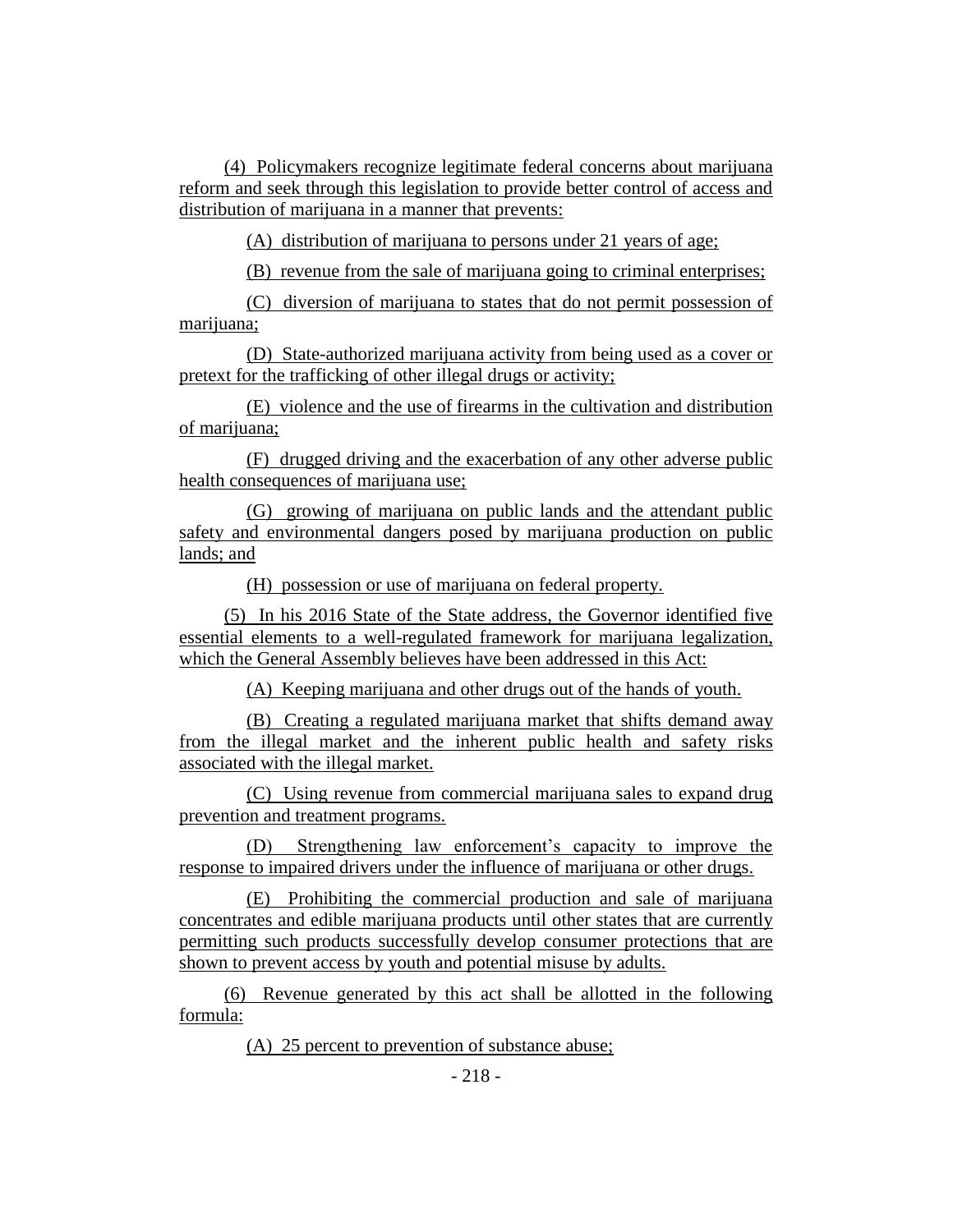(B) 25 percent to treatment of substance abuse;

(C) 25 percent to criminal justice efforts to combat the illegal drug trade and impaired driving; and

(D) 25 percent to the General Fund for the implementation, administration, and enforcement of this act with any remaining funds allocated equally among subdivisions  $(A)$ – $(C)$  of this subdivision (6).

\* \* \* Prevention \* \* \*

#### Sec. 2. MARIJUANA YOUTH EDUCATION AND PREVENTION

(a) The Department of Health shall develop and administer an education and prevention program to address evidence that early and persistent use of marijuana may be detrimental to the health and well-being of youth.

(b) To the extent funding permits, the Department shall establish a Substance Abuse Youth Prevention and Education Program. The Program shall be evidence-based and shall include:

(1) Community- and school-based youth and family focused prevention initiatives that strive to:

(A) expand the number of school-based grants for substance abuse services to enable each Supervisory Union to develop a plan for comprehensive substance abuse prevention education in a flexible manner that ensures the needs of individual communities are addressed;

(B) improve the Screening, Brief Intervention and Referral to Treatment (SBIRT) practice model for professionals serving youth in schools and other settings; and

(C) expand family education programs.

(2) An information and counter-marketing campaign using a public website, printed materials, mass and social media, and advertisements for the purpose of preventing underage marijuana use.

(3) Education for parents and health care providers to encourage screening for substance use disorders and other related risks.

(4) Expansion of the use of SBIRT among the State's pediatric practices and school-based health centers.

(c) On or before March 15, 2017, the Department shall adopt rules to implement this section.

Secs. 3–5. RESERVED

\* \* \* Legal Possession; Civil and Criminal Penalties \* \* \*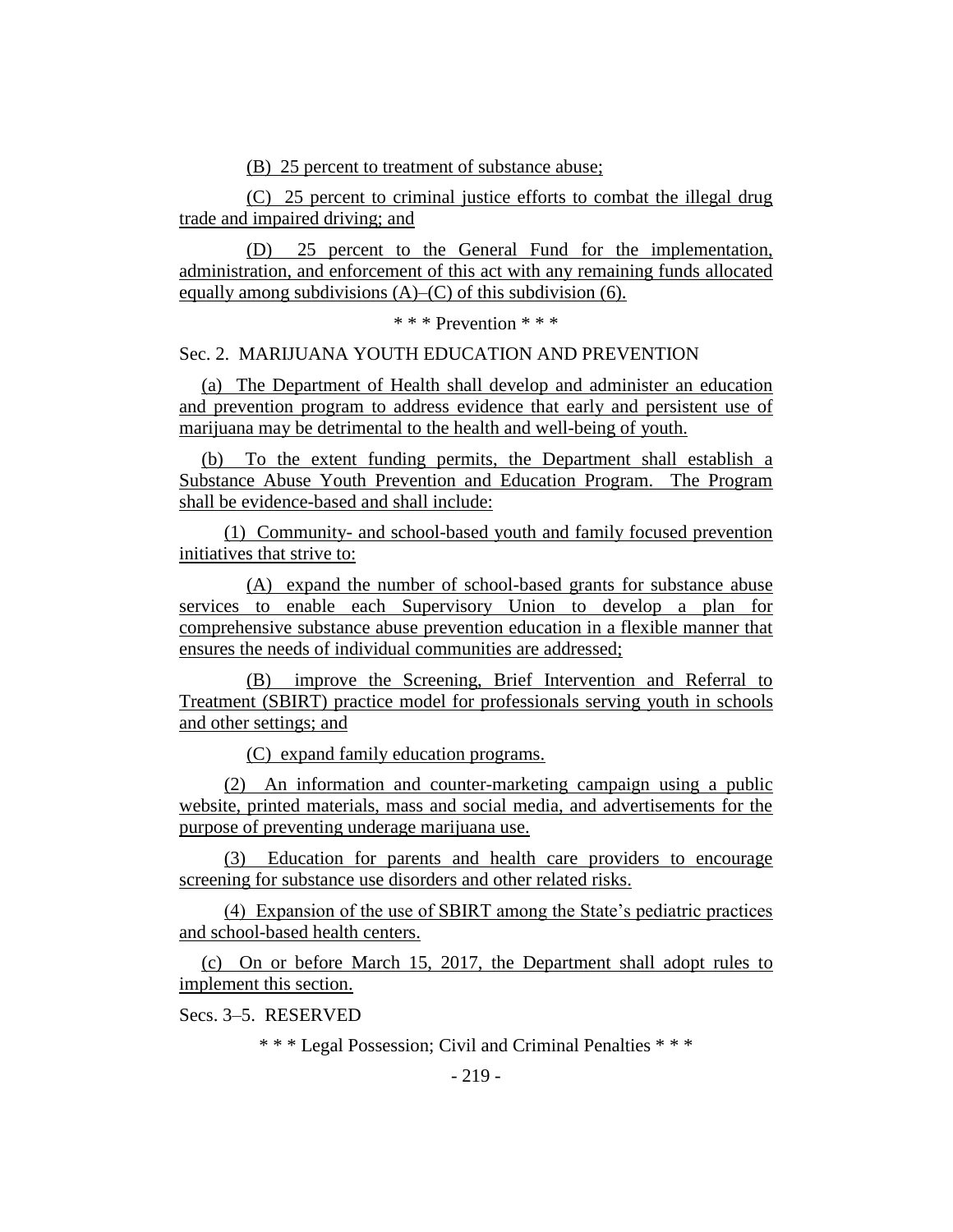# Sec. 6. LEGISLATIVE INTENT; CIVIL AND CRIMINAL PENALTIES

It is the intent of the General Assembly to eliminate all civil penalties for possession of one ounce or less of marijuana for a person who is 21 years of age or older while retaining the current criminal penalties for possession of larger amounts of marijuana and criminal penalties for unauthorized dispensing or sale of marijuana. This act also retains the current civil and criminal penalties for possession of marijuana by a person under 21 years of age, which are the same as possession of alcohol by a person under 21 years of age.

Sec. 7. 18 V.S.A. § 4201(15) is amended to read:

 $(15)(A)$  "Marijuana" means any plant material of the genus licenses or any preparation, compound, or mixture thereof except:

(A) sterilized seeds of the plant;

(B) fiber produced from the stalks; or

(C) hemp or hemp products, as defined in 6 V.S.A. § 562 all parts of the plant Cannabis sativa L., except as provided by subdivision (B) of this subdivision (15), whether growing or harvested, and includes:

(i) the seeds of the plant;

(ii) the resin extracted from any part of the plant; and

(iii) any compound, manufacture, salt, derivative, mixture, or preparation of the plant, its seeds, or resin.

(B) "Marijuana" does not include:

(i) the mature stalks of the plant and fiber produced from the stalks;

(ii) oil or cake made from the seeds of the plant;

(iii) any compound, manufacture, salt, derivative, mixture, or preparation of the mature stalks, fiber, oil, or cake; or

(iv) the sterilized seed of the plant that is incapable of germination.

Sec. 8. 18 V.S.A. § 4230(b) is amended to read:

(b) Selling or dispensing.

(1) A person knowingly and unlawfully selling marijuana or hashish shall be imprisoned not more than two years or fined not more than \$10,000.00, or both.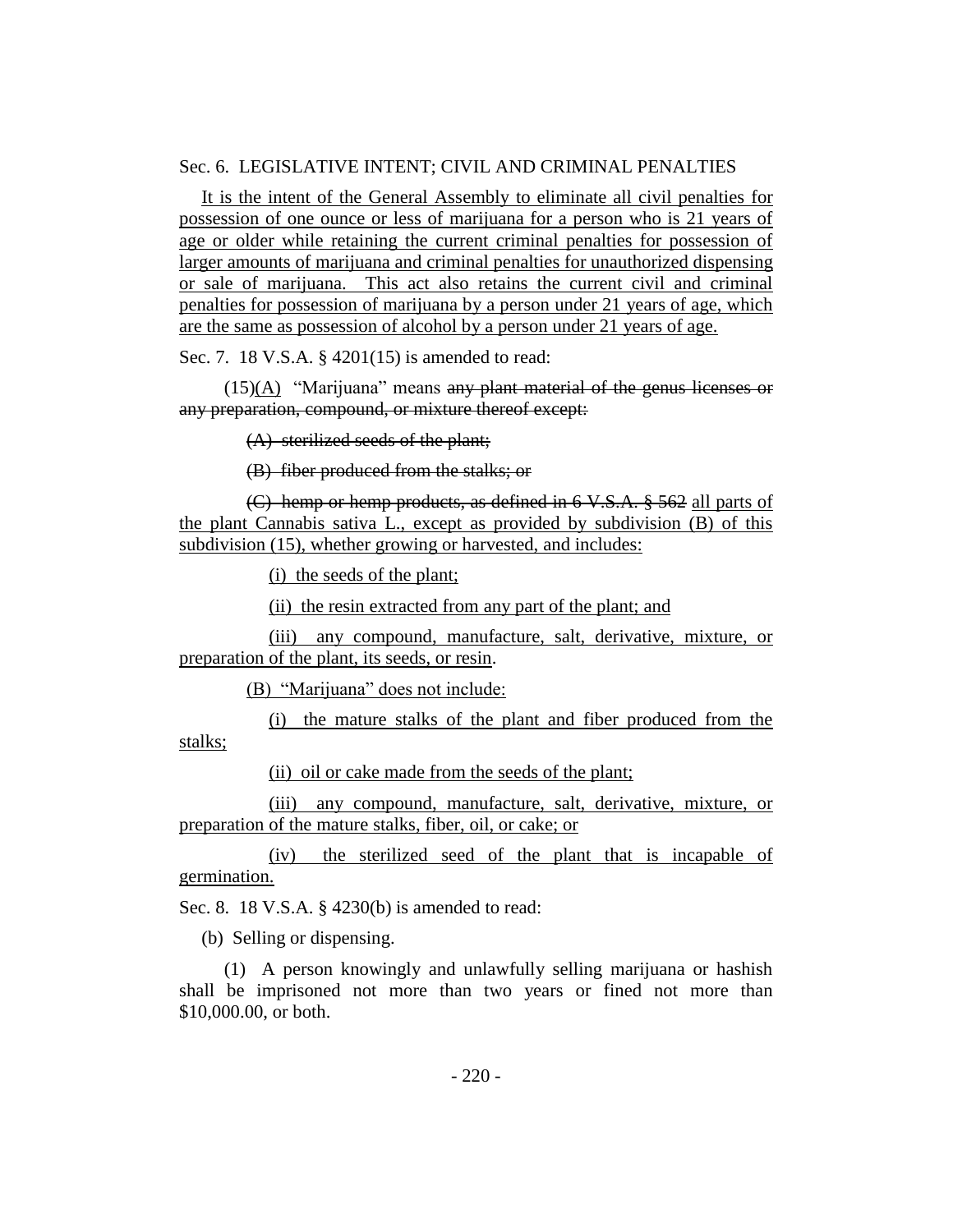(2) A person knowingly and unlawfully selling or dispensing one-half  $\theta$  ounce or more than one ounce of marijuana or  $2.5$  five grams or more of hashish shall be imprisoned not more than five years or fined not more than \$100,000.00, or both.

(3) A person knowingly and unlawfully selling or dispensing one pound or more of marijuana or 2.8 ounces of hashish shall be imprisoned not more than 15 years or fined not more than \$500,000.00, or both.

Sec. 9. 18 V.S.A. § 4230a is amended to read:

#### § 4230a. MARIJUANA POSSESSION BY A PERSON 21 YEARS OF AGE OR OLDER; CIVIL VIOLATION

 $(a)(1)$  A person 21 years of age or older who knowingly and unlawfully possesses one ounce or less of marijuana or five grams or less of hashish commits a civil violation and shall be assessed a civil penalty as follows:

(1) not more than \$200.00 for a first offense;

(2) not more than \$300.00 for a second offense;

(3) not more than \$500.00 for a third or subsequent offense.

 $(b)(1)$  Except as otherwise provided in this section, a person 21 years of age or older who possesses one ounce or less of marijuana or five grams or less of hashish or who possesses paraphernalia for marijuana use shall not be penalized or sanctioned in any manner by the State or any of its political subdivisions or denied any right or privilege under State law.

 $(2)(A)$  A violation of this section shall not result in the creation of a criminal history record of any kind A person shall not consume marijuana in a public place. "Public place" means any street, alley, park, sidewalk, public building other than individual dwellings, any place of public accommodation as defined in 9 V.S.A. § 4501, and any place where the possession of a lighted tobacco product is prohibited pursuant to section 1421 of this title or chapter 37 of this title.

(B) A person who violates this subdivision (a)(2) shall be assessed a civil penalty as follows:

(i) not more than \$100.00 for a first offense;

(ii) not more than \$200.00 for a second offense; and

(iii) not more than \$500.00 for a third or subsequent offense.

 $(e)(1)(b)$  This section does not exempt any person from arrest or prosecution for being under the influence of marijuana while operating a vehicle of any kind and shall not be construed to repeal or modify existing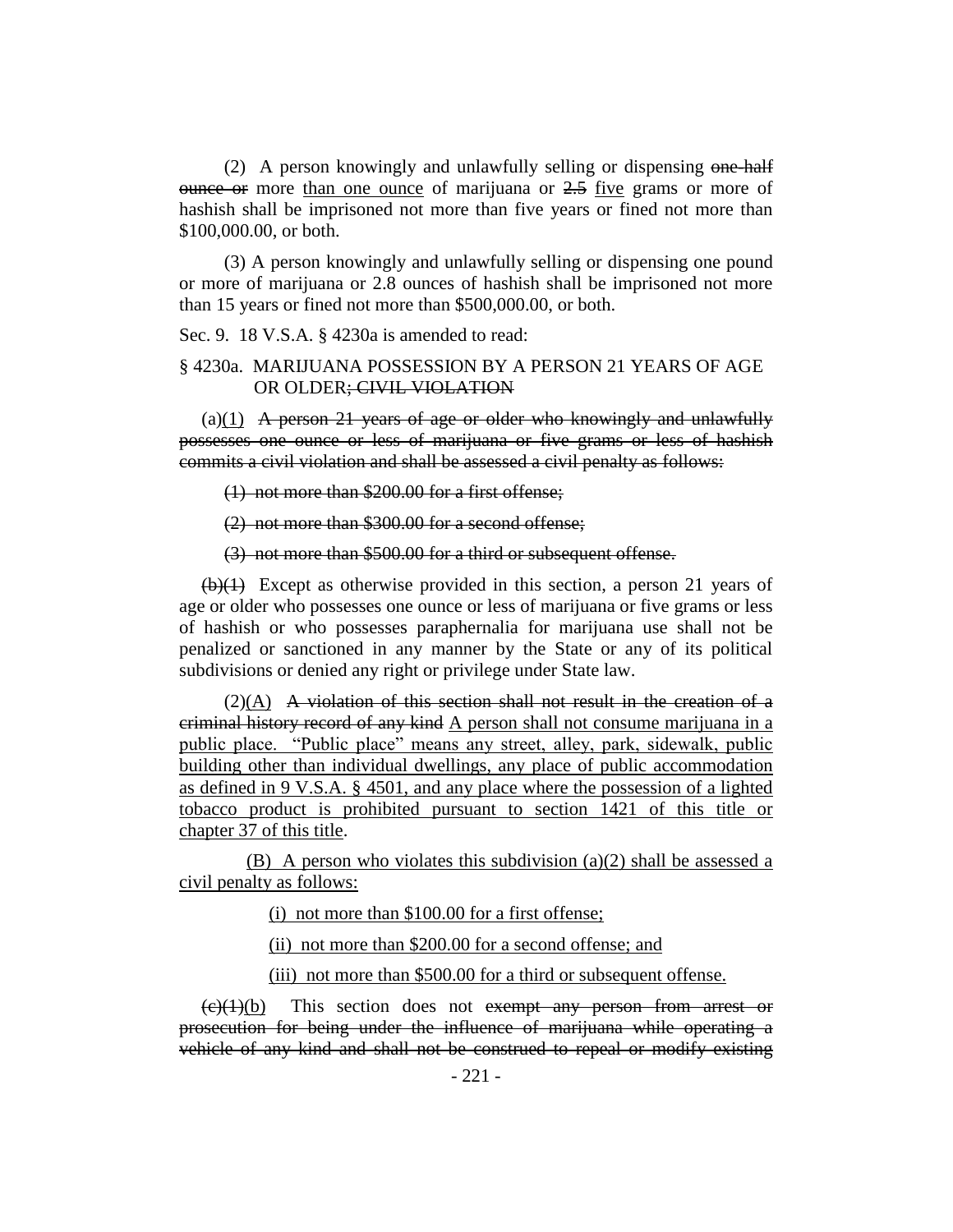laws or policies concerning the operation of vehicles of any kind while under the influence of marijuana.:

(1) permit a person to cultivate marijuana without a license from the Department of Public Safety;

(2) exempt a person from arrest, citation, or prosecution for being under the influence of marijuana while operating a vehicle of any kind or for consuming marijuana while operating a motor vehicle;

(3) repeal or modify existing laws or policies concerning the operation of vehicles of any kind while under the influence of marijuana or for consuming marijuana while operating a motor vehicle;

(4) limit the authority of primary and secondary schools to impose administrative penalties for the possession of marijuana on school property;

(5) prohibit a municipality from adopting a civil ordinance to provide additional penalties for consumption of marijuana in a public place;

(6) require an employer to accommodate the possession or use of marijuana or being under the influence of marijuana in a place of employment;

(7) prohibit a landlord from banning possession or use of marijuana in a lease agreement; or

(8) allow an inmate of a correctional facility to possess or use marijuana or to limit the authority of law enforcement, the courts, the Department of Corrections, or the Parole Board to impose penalties on offenders who use marijuana in violation of a court order, conditions of furlough, parole, or rules of a correctional facility.

(2) This section is not intended to affect the search and seizure laws afforded to duly authorized law enforcement officers under the laws of this State. Marijuana is contraband pursuant to section 4242 of this title and subject to seizure and forfeiture unless possessed in compliance with chapter 86 of this title (therapeutic use of cannabis).

(3) This section shall not be construed to prohibit a municipality from regulating, prohibiting, or providing additional penalties for the use of marijuana in public places.

(d) If a person suspected of violating this section contests the presence of cannabinoids within 10 days of receiving a civil citation, the person may request that the State Crime Laboratory test the substance at the person's expense. If the substance tests negative for the presence of cannabinoids, the State shall reimburse the person at state expense.

 $\overline{(e)(c)}(1)$  A law enforcement officer is authorized to detain a person if: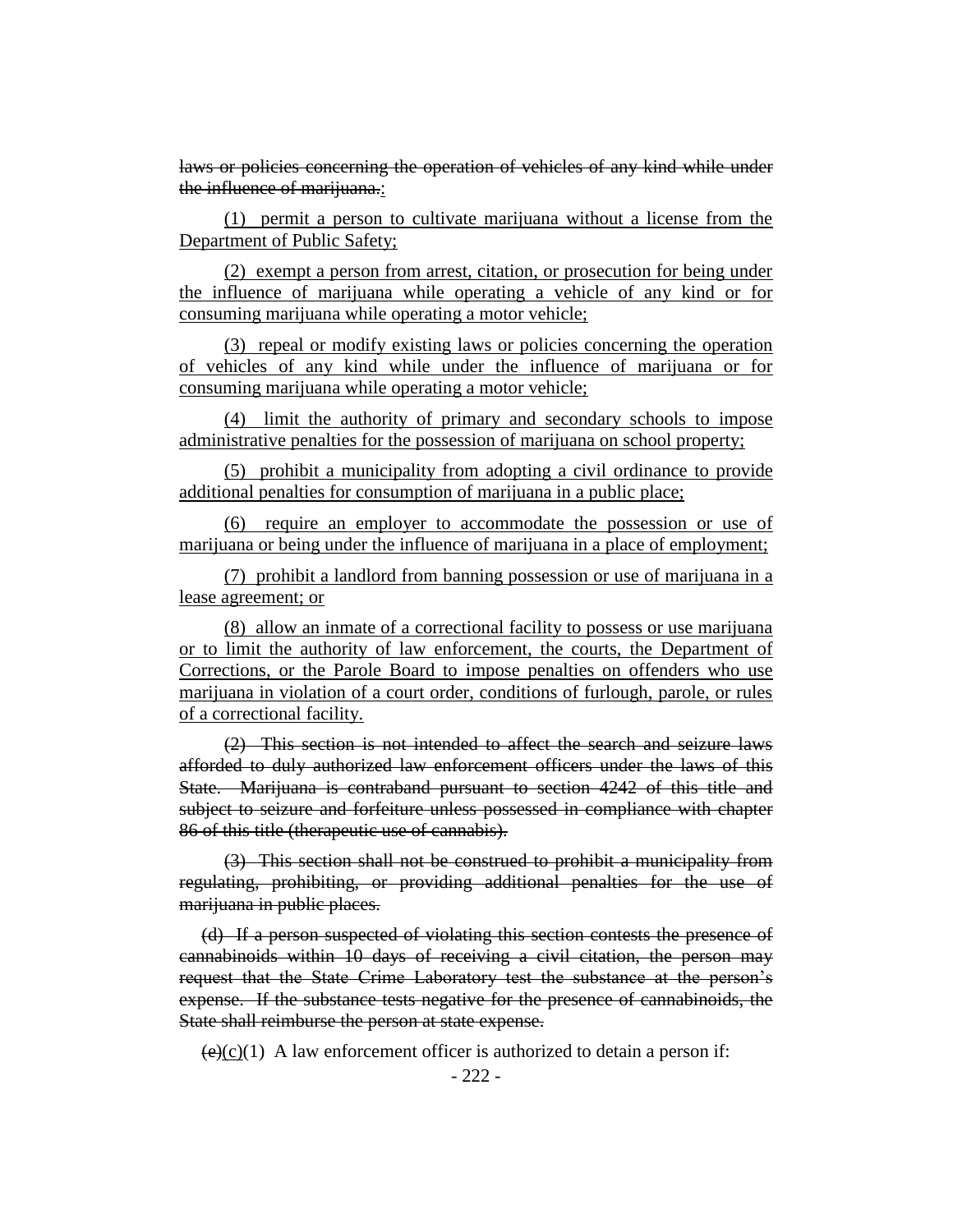(A) the officer has reasonable grounds to believe the person has violated subsection (b) of this section; and

(B) the person refuses to identify himself or herself satisfactorily to the officer when requested by the officer.

(2) The person may be detained only until the person identifies himself or herself satisfactorily to the officer or is properly identified. If the officer is unable to obtain the identification information, the person shall forthwith be brought before a judge in the Criminal Division of the Superior Court for that purpose. A person who refuses to identify himself or herself to the Court on request shall immediately and without service of an order on the person be subject to civil contempt proceedings pursuant to 12 V.S.A. § 122.

 $(f(x))$  Fifty percent of the civil penalties imposed by the Judicial Bureau for violations of this section shall be deposited in the Drug Task Force Special Fund, hereby created to be managed pursuant to 32 V.S.A. chapter 7, subchapter 5, and available to the Department of Public Safety for the funding of law enforcement officers on the Drug Task Force, except for a \$12.50 administrative charge for each violation which shall be deposited in the Court Technology Special Fund, in accordance with 13 V.S.A. § 7252. The remaining 50 percent shall be deposited in the Youth Substance Abuse Safety Program Special Fund, hereby created to be managed pursuant to 32 V.S.A. chapter 7, subchapter 5, and available to the Court Diversion Program for funding of the Youth Substance Abuse Safety Program as required by section 4230b of this title.

Sec. 10. 18 V.S.A. § 4230e is added to read:

# § 4230e. SALE OR FURNISHING MARIJUANA TO A PERSON UNDER 21 YEARS OF AGE

(a) No person shall:

(1) sell or furnish marijuana to a person under 21 years of age; or

(2) knowingly enable the consumption of marijuana by a person under 21 years of age.

(b) As used in this section, "enable the consumption of marijuana" means creating a direct and immediate opportunity for a person to consume marijuana.

(c)(1) Except as provided in subdivision (2) of this subsection (c) and subsection (d) of this section, a person who violates subsection (a) of this section shall be imprisoned not more than two years or fined not more than \$2,000.00, or both.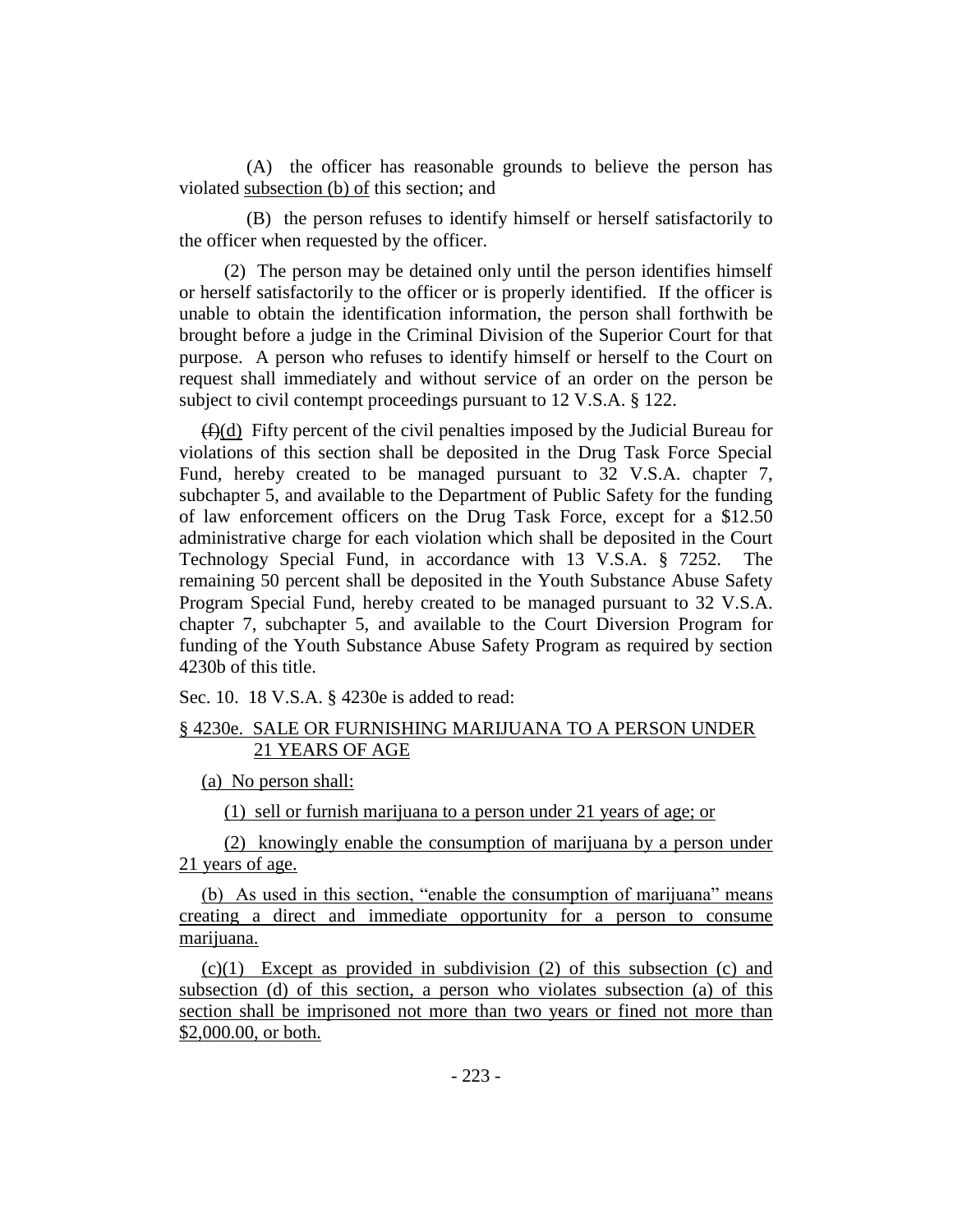(2) A person who violates subdivision (a)(1) of this section by selling or furnishing marijuana to a person under 18 years of age shall be imprisoned not more than four years or fined not more than \$4,000.00, or both.

(d) An employee of a marijuana establishment licensed pursuant to chapter 87 of this title, who, in the course of employment, violates subdivision (a)(1) of this section during a compliance check conducted by a law enforcement officer shall be:

(1) assessed a civil penalty of not more than \$100.00 for the first violation and a civil penalty of not less than \$100.00 nor more than \$500.00 for a second violation that occurs more than one year after the first violation; and

(2) subject to the criminal penalties provided in subsection (c) of this section for a second violation within a year of the first violation, and for a third or subsequent violation within three years of the first violation.

(e) An employee alleged to have committed a violation of subsection (d) of this section may plead as an affirmative defense that:

(1) the purchaser exhibited and the employee carefully viewed photographic identification that indicated the purchaser to be 21 years of age or older;

(2) an ordinary prudent person would believe the purchaser to be of legal age to make the purchase; and

(3) the sale was made in good faith, based upon the reasonable belief that the purchaser was of legal age to purchase marijuana.

(f) A person who violates subsection (a) of this section, where the person under 21 years of age, while operating a motor vehicle on a public highway, causes death or serious bodily injury to himself or herself or to another person as a result of the violation, shall be imprisoned not more than five years or fined not more than \$10,000.00, or both.

(g) This section shall not apply to:

(1) A person under 21 years of age who sells or furnishes marijuana to a person under 21 years of age or who knowingly enables the consumption of marijuana by a person under 21 years of age. Possession of an ounce or less of marijuana by a person under 21 years of age shall be punished in accordance with sections 4230b–4230d of this title and dispensing or selling marijuana shall be punished in accordance with sections 4230 and 4237 of this title.

(2) A dispensary registered pursuant to chapter 86 of this title.

Sec. 11. 18 V.S.A. § 4230f is added to read: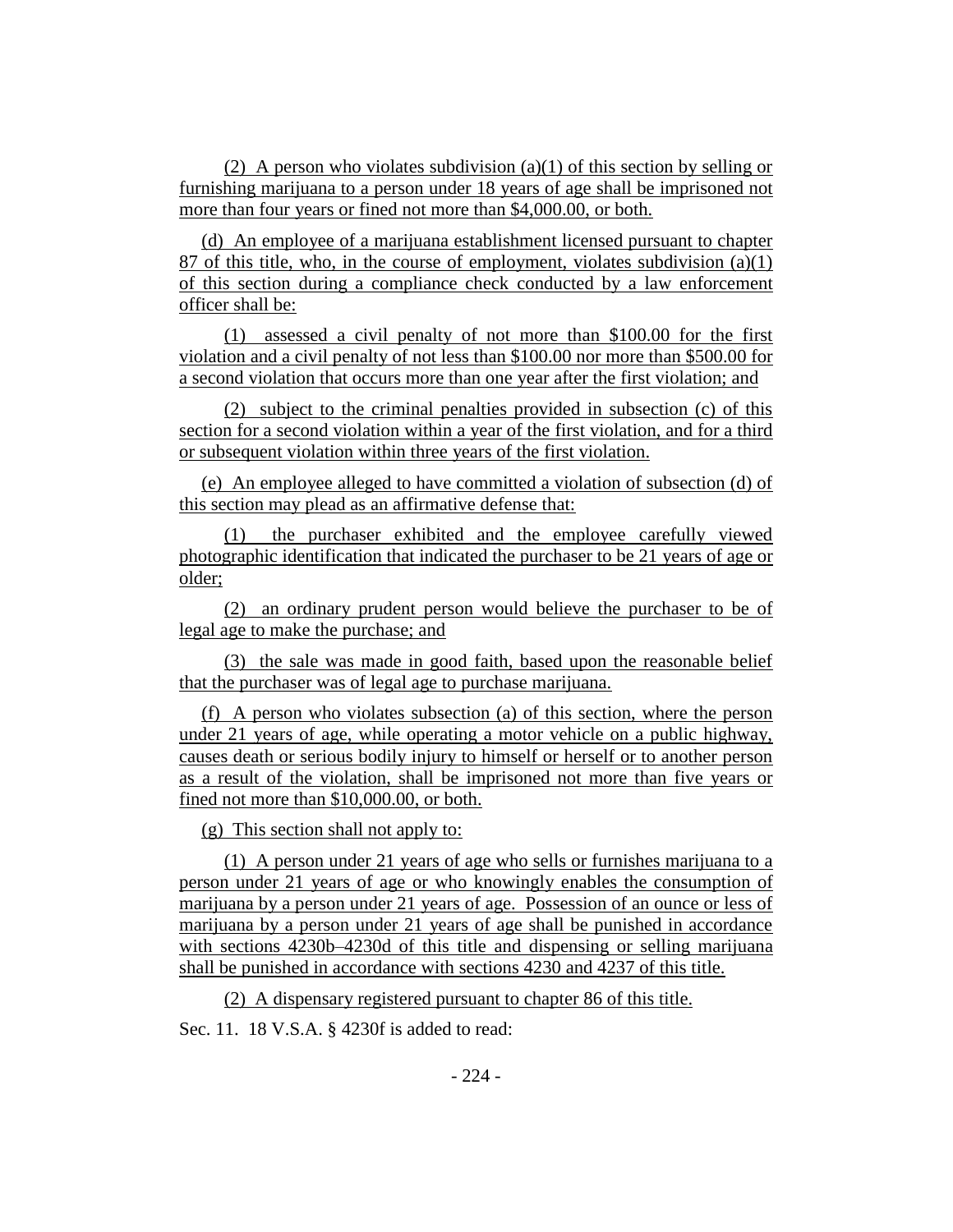# § 4230f. CHEMICAL EXTRACTION PROHIBITED

(a) No person shall manufacture concentrated marijuana by chemical extraction or chemical synthesis using a solvent such as butane, hexane, isopropyl alcohol, ethanol, or carbon dioxide unless authorized as a dispensary pursuant to a registration issued by the Department of Public Safety pursuant to chapter 86 of this title. This section does not preclude extraction by vegetable glycerin.

(b) A person who violates subsection (a) of this section shall be imprisoned not more than two years or fined not more than \$2,000.00, or both. A person who violates subsection (a) of this section and causes serious bodily injury to another person shall be imprisoned not more than five years or fined not more than \$5,000.00, or both.

\* \* \* Commercial Marijuana Regulation \* \* \*

Sec. 12. 18 V.S.A. chapter 87 is added to read:

# CHAPTER 87. MARIJUANA ESTABLISHMENTS

Subchapter 1. General Provisions

§ 4501. DEFINITIONS

As used in this chapter:

(1) "Applicant" means:

(A) an individual who has a ten percent or greater ownership interest in a business entity that seeks to operate a marijuana establishment pursuant to this chapter;

(B) a director, officer, or manager of business entity that seeks to operate a marijuana establishment pursuant to this chapter;

(C) if the business entity that seeks to operate a marijuana establishment pursuant to this chapter is a subsidiary of a parent entity, an individual who has a ten percent or greater ownership interest in the parent entity; or

(D) a principal officer or board member of a dispensary.

(2) "Child care facility" means a child care facility or family day care home licensed or registered under 33 V.S.A. chapter 35.

(3) "Commissioner" means the Commissioner of Public Safety.

(4) "Department" means the Department of Public Safety.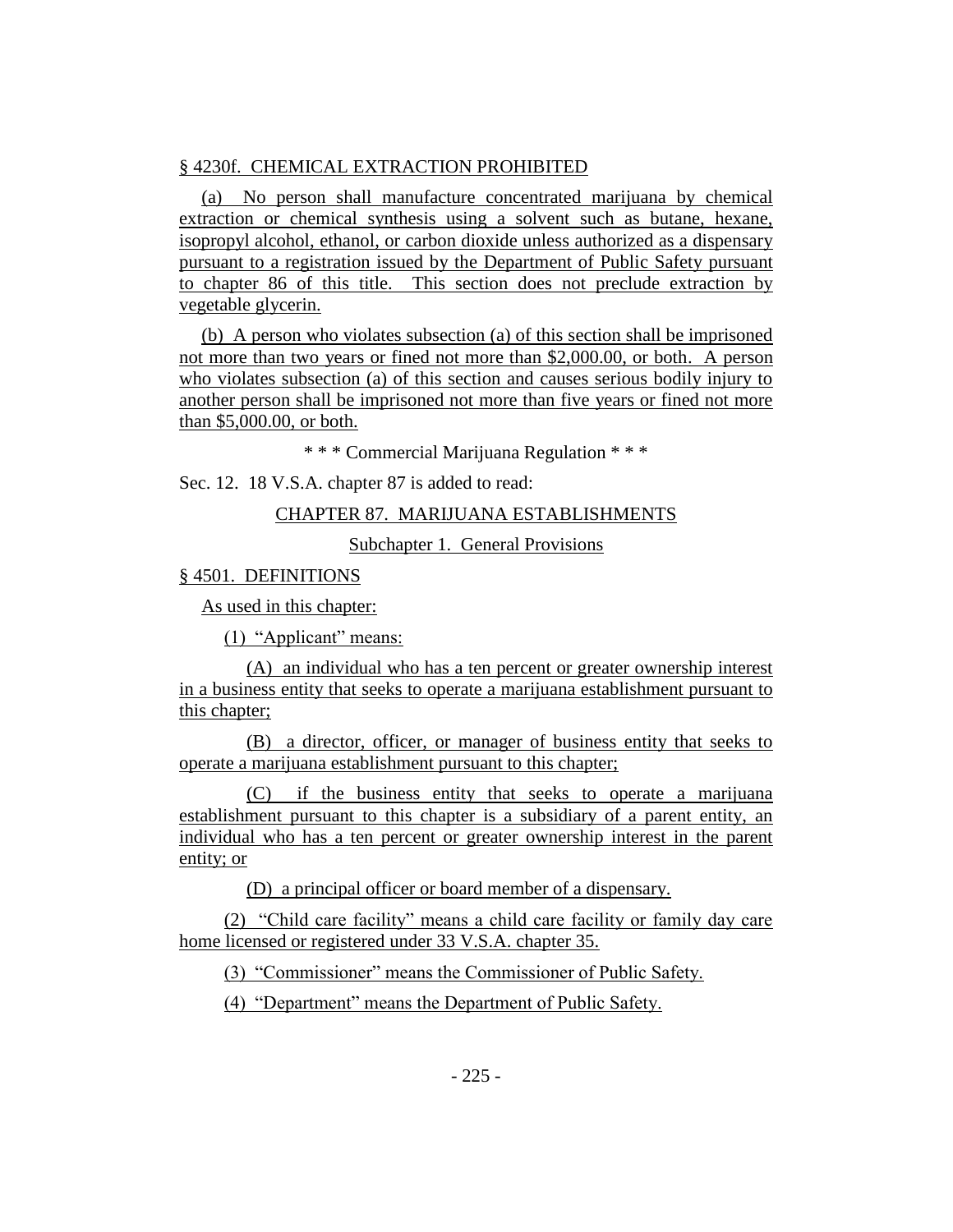(5) "Dispensary" means a person registered under section 4474e of this title that acquires, possesses, cultivates, manufactures, transfers, transports, supplies, sells, or dispenses marijuana, marijuana-infused products, and marijuana-related supplies and educational materials for or to a registered patient who has designated it as his or her center and to his or her registered caregiver for the registered patient's use for symptom relief.

(6) "Enclosed, locked facility" shall be either indoors or outdoors, not visible to the public, and may include a building, room, greenhouse, fully enclosed fenced-in area, or other location enclosed on all sides and equipped with locks or other security devices that permit access only by:

(A) Employees, agents, or owners of the cultivator, all of whom shall be 21 years of age or older.

(B) Government employees performing their official duties.

(C) Contractors performing labor that does not include marijuana cultivation, packaging, or processing. Contractors shall be accompanied by an employee, agent, or owner of the cultivator when they are in areas where marijuana is being grown, processed, or stored.

(D) Registered employees of other cultivators, members of the media, elected officials, and other individuals 21 years of age or older visiting the facility, provided they are accompanied by an employee, agent, or owner of the cultivator.

(7) "Financier" means any person other than a banking institution that has made or will make an investment in the licensed business. A financier can be a person that provides money as a gift, loans money to the applicant and expects to be paid back the amount of the loan with or without interest, or expects any percentage of the profits from the business in exchange for a loan or expertise.

(8) "Handbill" means a flyer, leaflet or sheet that advertises marijuana or a marijuana establishment.

(9) "Marijuana" shall have the same meaning as provided in section 4201 of this title.

(10) "Marijuana cultivator" or "cultivator" means a person registered with the Department to engage in commercial cultivation of marijuana in accordance with this chapter.

(11) "Marijuana establishment" means a marijuana cultivator, retailer, or testing laboratory licensed by the Department to engage in commercial marijuana activity in accordance with this chapter.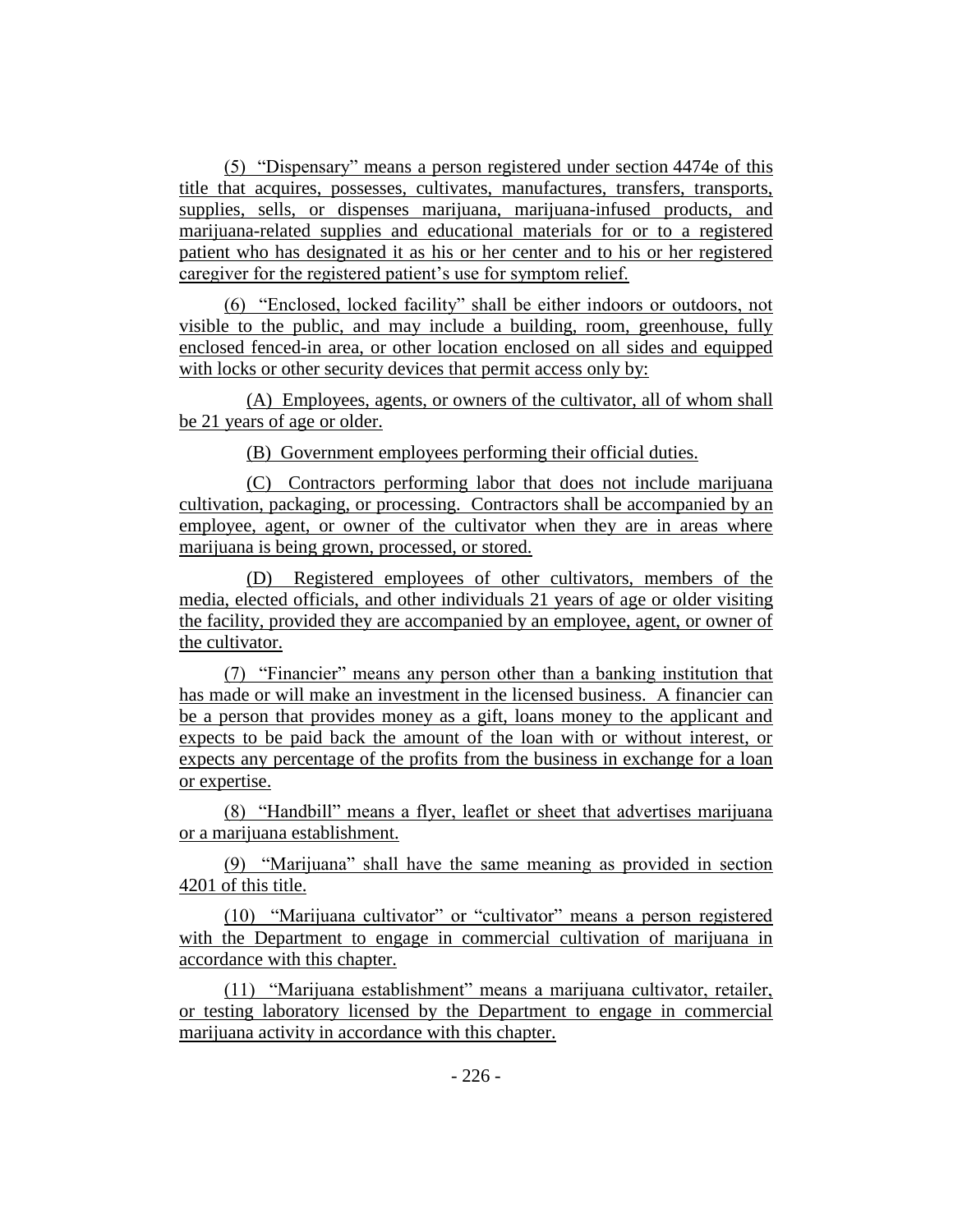(12) "Marijuana retailer" or "retailer" means a person licensed by the Department to sell marijuana to consumers for off-site consumption in accordance with this chapter.

(13) "Marijuana testing laboratory" or "testing laboratory" means a person licensed by the Department to test marijuana for cultivators and retailers in accordance with this chapter.

(14) "Person" shall include any natural person; corporation; municipality; the State of Vermont or any department, agency or subdivision of the State; and any partnership, unincorporated association or other legal entity.

(15) "Plant canopy" means the square footage dedicated to live plant production and does not include areas such as office space or areas used for the storage of fertilizers, pesticides, or other products.

(16) "Public place" means any street, alley, park, sidewalk, public building other than individual dwellings, any place of public accommodation as defined in 9 V.S.A. § 4501, and any place where the possession of a lighted tobacco product is prohibited pursuant to section 1421 of this title or chapter 37 of this title.

(17) "Resident" means a person who is domiciled in Vermont. For purposes of licensing under this chapter, the process for determining domicile shall be the same as that required by rules adopted by the Department of Taxes related to determining domicile for the purpose of the interpretation and administration of 32 V.S.A. § 5401(14).

(18) "School" means a public school, independent school, or facility that provides early childhood education as those terms are defined in 16 V.S.A. § 11.

# § 4502. MARIJUANA POSSESSED UNLAWFULLY SUBJECT TO SEIZURE AND FORFEITURE

Marijuana possessed unlawfully in violation of this chapter may be seized by law enforcement and is subject to forfeiture.

# § 4503. NOT APPLICABLE TO HEMP OR THERAPEUTIC USE OF CANNABIS

This chapter shall not apply to activities regulated by 7 V.S.A. chapter 34 (hemp) or chapter 86 (therapeutic use of cannabis) of this title.

# § 4504. CONSUMPTION OF MARIJUANA IN A PUBLIC PLACE PROHIBITED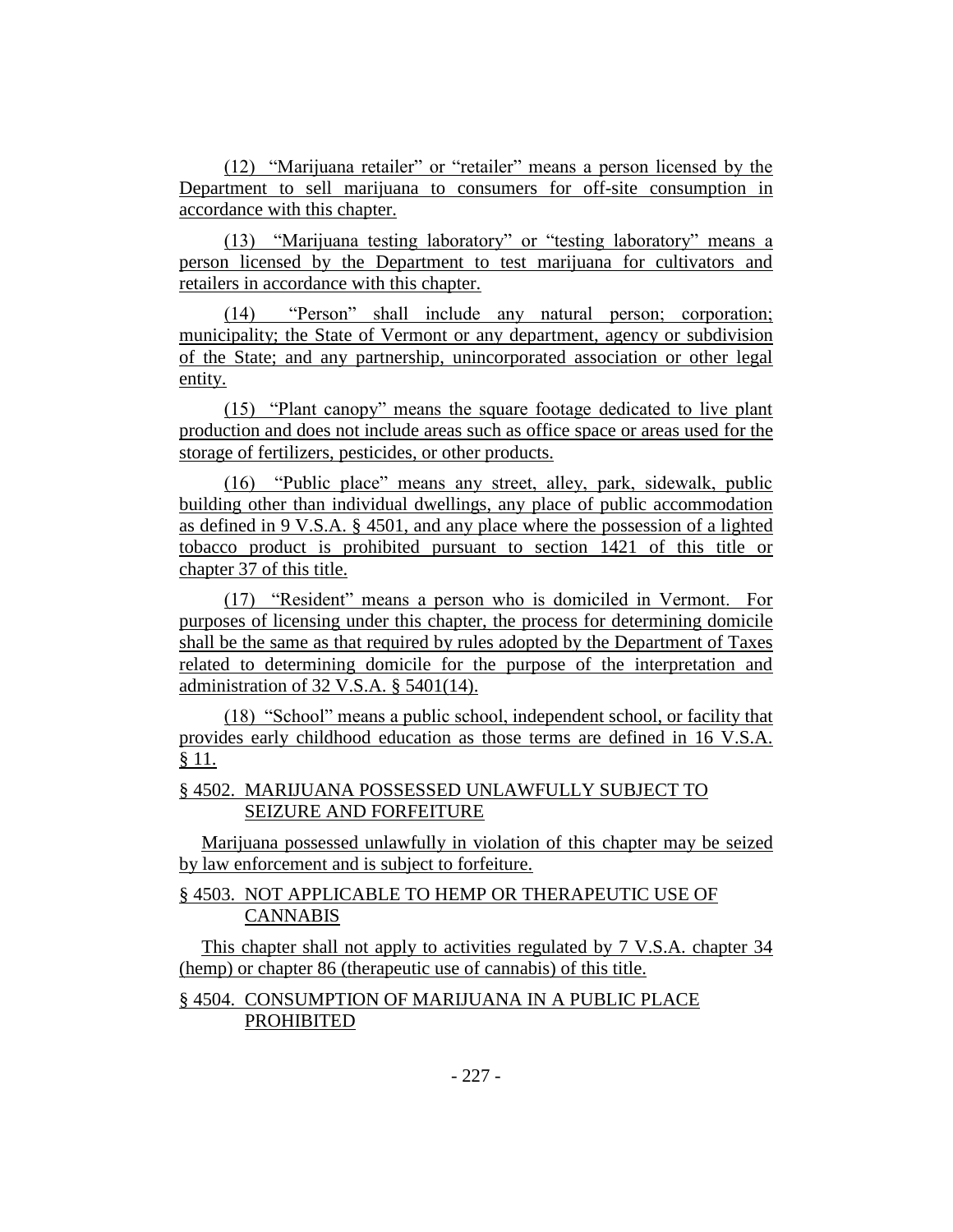This chapter shall not be construed to permit consumption of marijuana in a public place. Violations shall be punished in accordance with section 4230 of this title.

# § 4505. REGULATION BY LOCAL GOVERNMENT

(a)(1) A marijuana establishment shall obtain a permit from a town, city, or incorporated village prior to beginning operations within the municipality.

(2) A municipality that hosts a marijuana establishment may establish a board of marijuana control commissioners, who shall be the members of the municipal legislative body. The board shall administer the municipal permits for the marijuana establishments within the municipality.

(b) Nothing in this chapter shall be construed to prevent a town, city, or incorporated village from regulating marijuana establishments through local ordinances as set forth in 24 V.S.A. § 2291 or through land use bylaws as set forth in 24 V.S.A. § 4414.

 $(c)(1)$  A town, city, or incorporated village, by majority vote of those present and voting at annual or special meeting warned for the purpose, may prohibit the operation of a marijuana establishment within the municipality. The provisions of this subdivision shall not apply to a marijuana establishment that is operating within the municipality at the time of the vote.

(2) A vote to prohibit the operation of a marijuana establishment within the municipality shall remain in effect until rescinded by majority vote of those present and voting at an annual or special meeting warned for the purpose.

# § 4506. YOUTH RESTRICTIONS

(a) A marijuana establishment shall not dispense or sell marijuana to a person under 21 years of age or employ a person under 21 years of age.

(b) A marijuana establishment shall not be located within 1,000 feet of a preexisting public or private school or licensed or regulated child care facility.

(c) A marijuana establishment shall not permit a person under 21 years of age to enter a building or enclosure on the premises where marijuana is located. This subsection shall not apply to a registered patient visiting his or her designated dispensary even if that dispensary is located in a building that is located on the same premises of a marijuana establishment.

#### § 4507. ADVERTISING

(a) Marijuana advertising shall not contain any statement or illustration that:

(1) is false or misleading;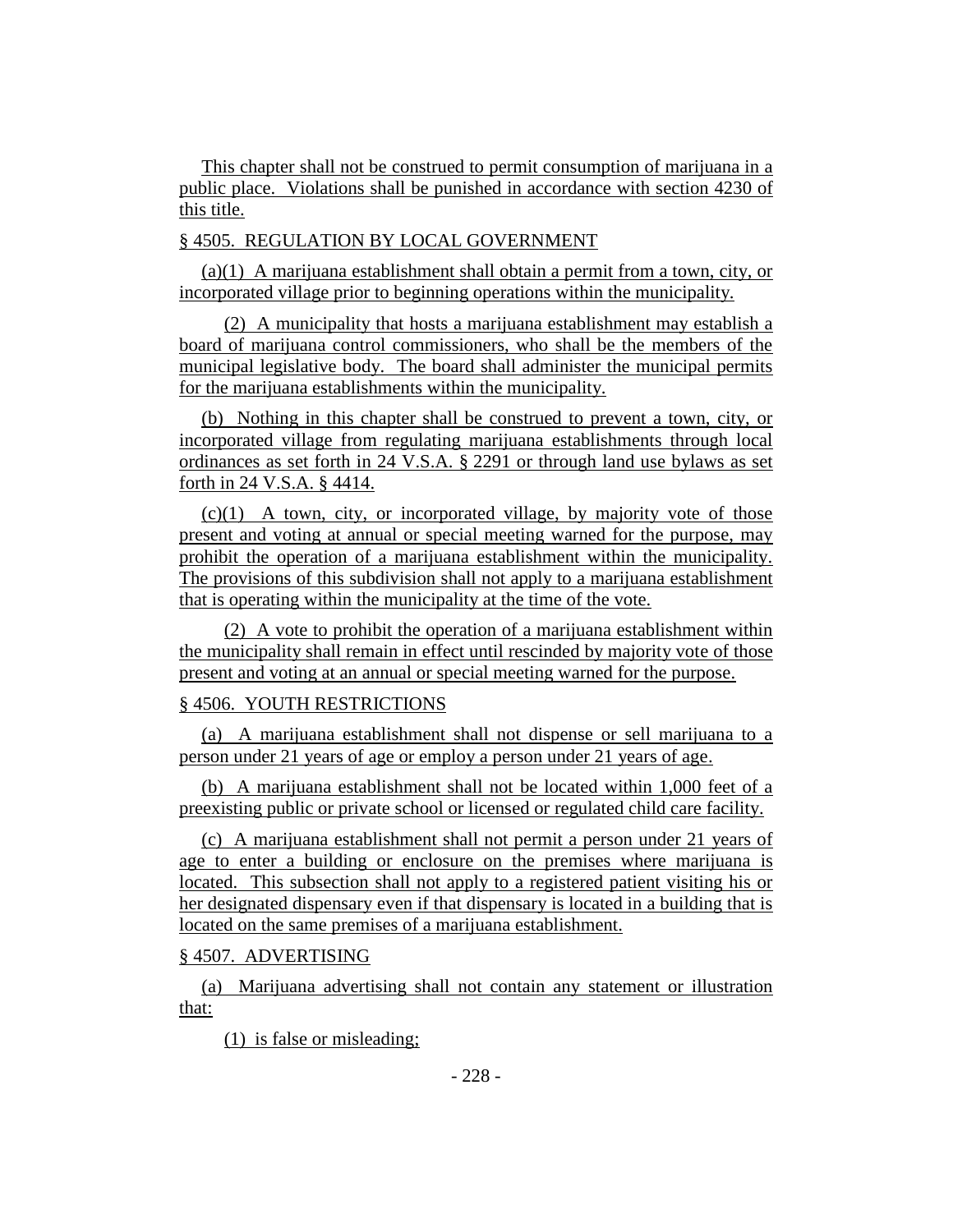(2) promotes overconsumption;

(3) represents that the use of marijuana has curative or therapeutic effects;

(4) depicts a person under 21 years of age consuming marijuana; or

(5) is designed to be appealing to children or persons under 21 years of age

(b) Outdoor marijuana advertising shall not be located within 1,000 feet of a preexisting public or private school or licensed or regulated child care facility.

(c) Handbills shall not be posted or distributed.

(d) In accordance with section 4512 of this chapter, the Department shall adopt regulations on marijuana establishment advertising that reflect the policies of subsection (a) of this section and place restrictions on the time, place, and manner, but not content, of the advertising.

(e) All advertising shall contain the following warnings:

(1) For use only by adults 21 years of age or older. Keep out of the reach of children.

(2) Marijuana has intoxicating effects and may impair concentration, coordination, and judgment. Do not operate a motor vehicle or heavy machinery or enter into any contractual agreement under the influence of marijuana.

Subchapter 2. Department of Public Safety

# § 4511. AUTHORITY

For the purpose of regulating the cultivation, processing, packaging, transportation, testing, purchase, and sale of marijuana in accordance with this chapter, the Department shall have the following authority and duties:

(1) rulemaking in accordance with this chapter and 3 V.S.A. chapter 25;

(2) administration of a program for the licensure of marijuana establishments, which shall include compliance and enforcement; and

(3) submission of an annual budget to the Governor.

# § 4512. RULEMAKING

The Department shall adopt rules to implement this chapter on or before March 15, 2017, in accordance with subdivisions (1)–(3) of this section.

(1) Rules concerning any marijuana establishment shall include: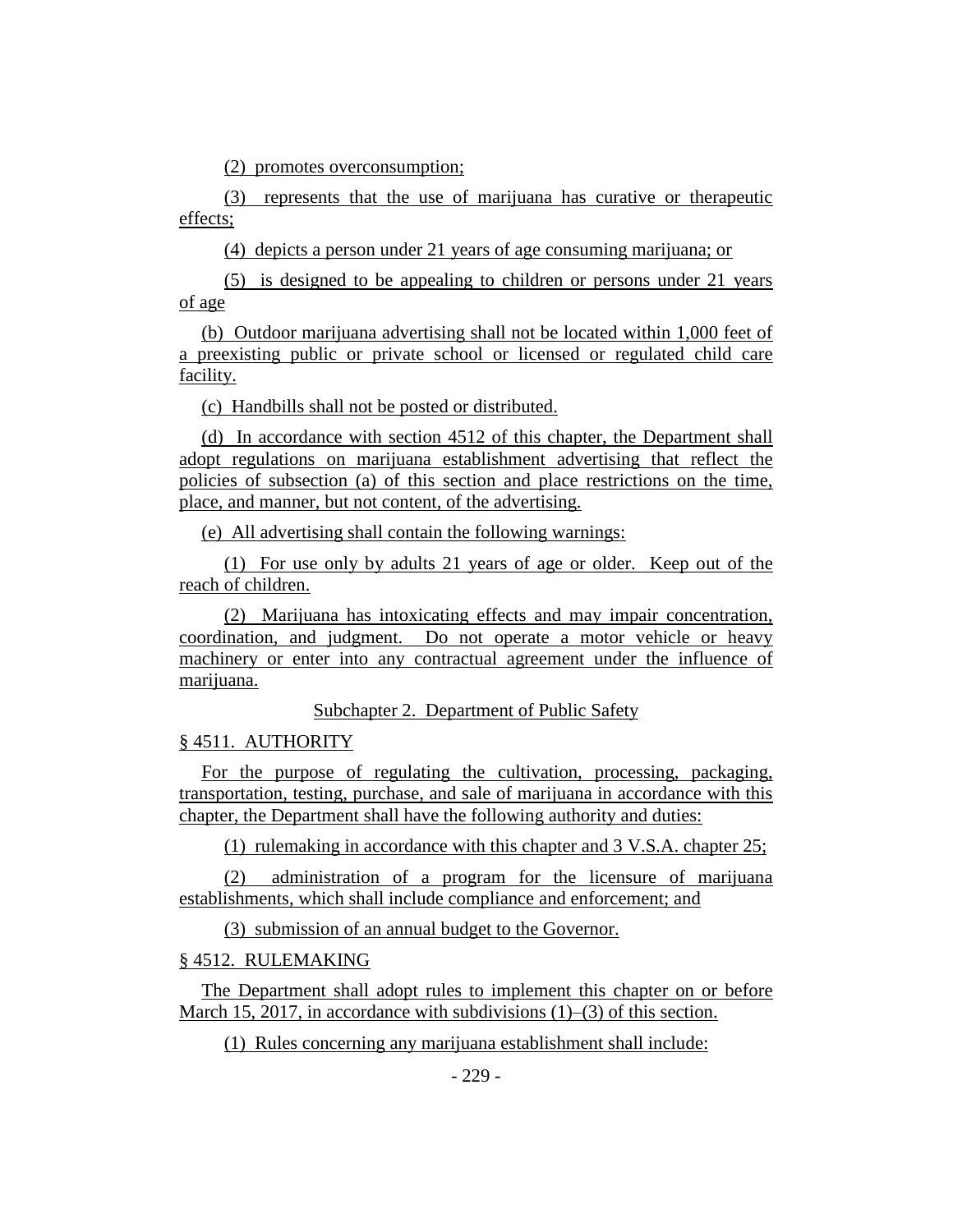(A) the form and content of license and renewal applications;

(B) qualifications for licensure that are directly and demonstrably related to the operation of a marijuana establishment, including submission of an operating plan and the requirement for a fingerprint-based criminal history record check and regulatory record check for all principals and financiers of the proposed marijuana establishment;

(C) oversight requirements;

(D) inspection requirements;

(E) records to be kept by licensees and the required availability of the records;

(F) employment and training requirements, including requiring that each marijuana establishment create an identification badge for each employee;

(G) security requirements, including lighting, physical security, video, and alarm requirements;

(H) restrictions on advertising, marketing, and signage;

(I) health and safety requirements;

(J) regulation of additives to marijuana, including those that are toxic or designed to make the product more addictive, more appealing to children, or to mislead consumers;

(K) procedures and standards for testing marijuana for contaminants and potency;

(L) regulation of the storage and transportation of marijuana;

(M) sanitary requirements;

(N) pricing guidelines with a goal of ensuring marijuana is sufficiently affordable to undercut the illegal market;

(O) procedures for the renewal of a license, which shall allow renewal applications to be submitted up to 90 days prior to the expiration of the marijuana establishment's license; and

(P) procedures for suspension and revocation of a license.

(2) Rules concerning cultivators shall include:

(A) seed to sale tracking of marijuana plants;

(B) restrictions on the use of pesticides that are injurious to human health;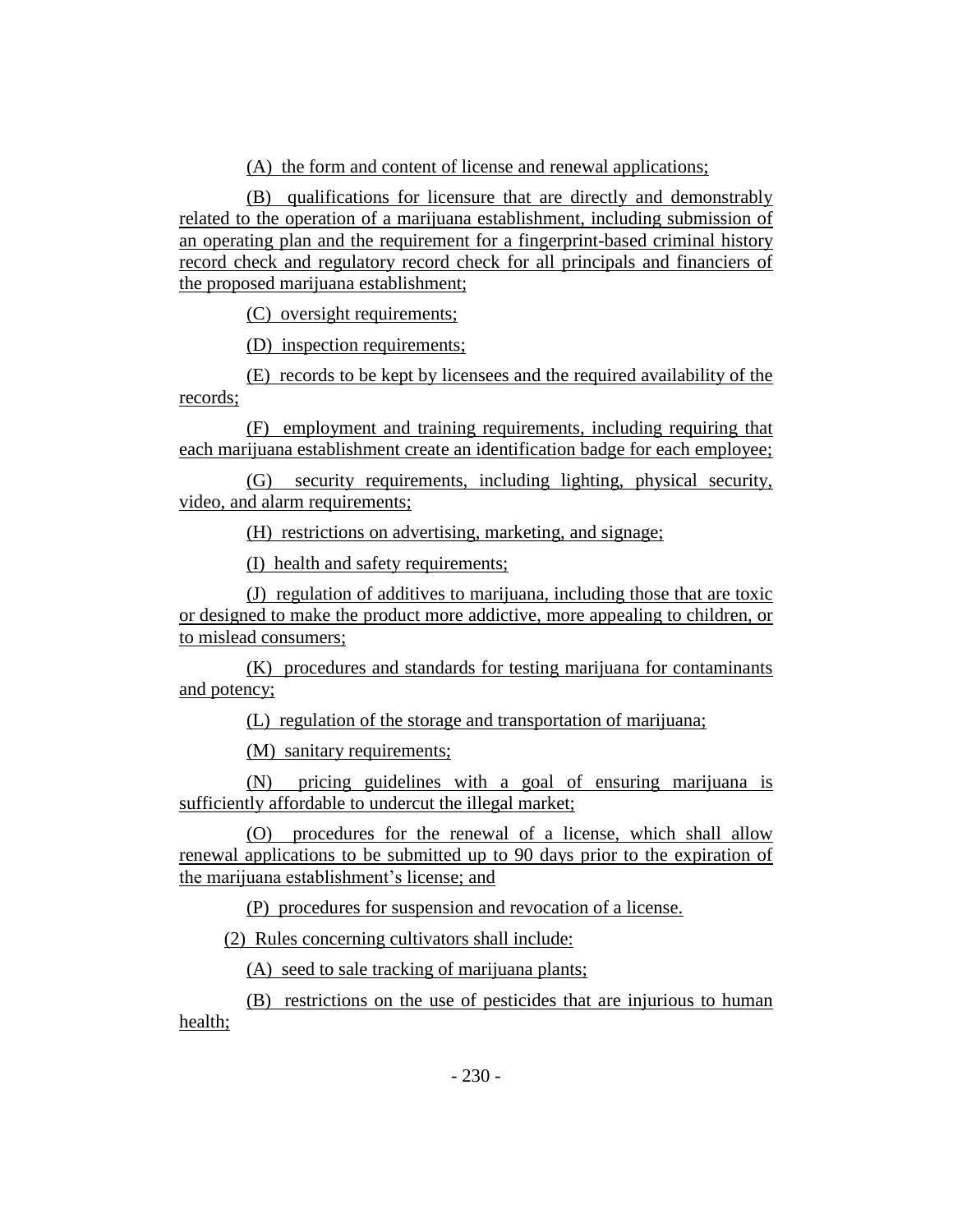(C) standards for both the indoor and outdoor cultivation of marijuana, including environmental protection requirements;

(D) labeling requirements for products sold to retailers; and

(E) regulation of visits to the establishments, including the number of visitors allowed at any one time and recordkeeping concerning visitors.

(3) Rules concerning retailers shall include:

(A) labeling requirements for products sold to customers;

(B) requirements for proper verification of age and residency of customers;

(C) restrictions that marijuana shall be stored behind a counter or other barrier to ensure a customer does not have direct access to the marijuana; and

(D) regulation of visits to the establishments, including the number of customers allowed at any one time and recordkeeping concerning visitors.

(4) Rules concerning testing laboratories shall include:

(A) procedures for destruction of all samples;

(B) quality assurance and control;

(C) requirements of testing operating manual; and

(D) requirements for chain of custody recordkeeping.

# § 4513. IMPLEMENTATION

(a)(1) On or before March 15, 2017, the Department shall begin accepting applications for cultivator licenses and testing laboratory licenses. The initial application period shall remain open for 30 days. The Department may reopen the application process for any period of time at its discretion. On or before July 1, 2018, any restrictions on the timing of applications shall end and the Department shall begin an ongoing, open application process.

(2) On or before July 15, 2017, the Department shall begin issuing cultivator licenses and testing laboratory licenses to qualified applicants.

(b)(1) On or before July 15, 2017, the Department shall begin accepting applications for retail licenses. The initial application period shall remain open for 30 days. The Department may reopen the application process for any period of time at its discretion. On or before July 1, 2018, any restrictions on the timing of applications shall end and the Department shall begin an ongoing, open application process.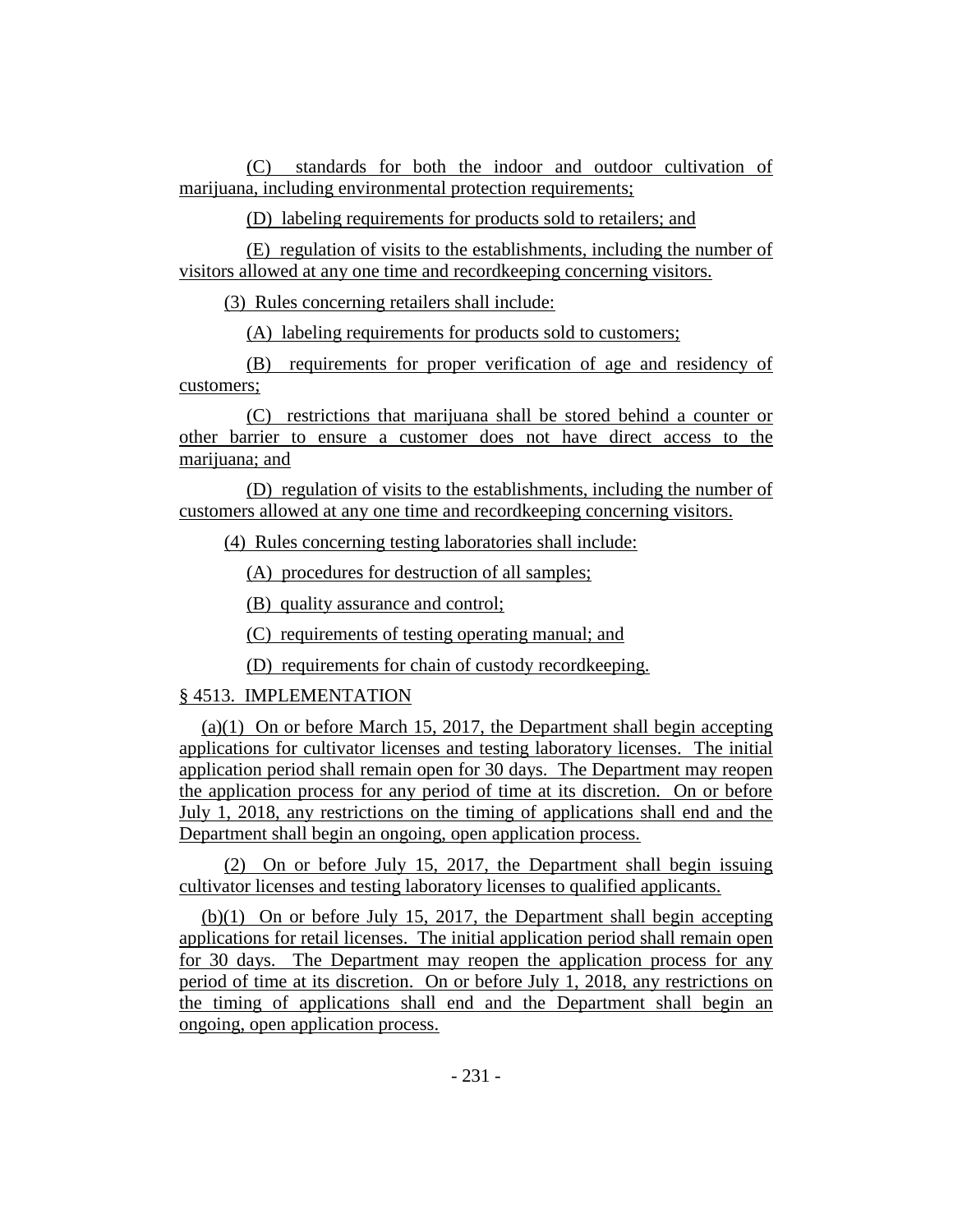(2) On or before October 15, 2017, the Department shall begin issuing retailer licenses to qualified applicants. A license shall not permit a licensee to open the store to the public or sell marijuana to the public prior to January 1, 2018.

(c)(1) Prior to July 1, 2018, provided applicants meet the requirements of this chapter, the Department shall issue:

(A) up to 15 cultivator licenses that permit a cultivation space of not more than 5,000 square feet;

(B) up to 10 cultivator licenses that permit a cultivation space of 5,001–10,000 square feet;

(C) up to five cultivator licenses that permit a cultivation space of 10,001–20,000 square feet.

(2) On or after July 1, 2018, the limitations in subdivision (1) of this subsection shall not apply and the Department shall use its discretion to issue cultivator licenses in a number and size that provides sufficient amounts of marijuana to licensed retailers. A cultivator licensed under the limitations of subdivision (1) of this subsection may apply to the Department to modify its license to expand its cultivation space.

# § 4514. CIVIL CITATIONS; SUSPENSION AND REVOCATION OF LICENSES

(a) The Department shall have the authority to adopt rules for the issuance of civil citations for violations of this chapter and the rules adopted pursuant to section 4512 of this title. Any proposed rule under this section shall include the full, minimum, and waiver penalty amounts for each violation.

(b) The Department shall have the authority to suspend or revoke a license for violations of this chapter in accordance with rules adopted pursuant to section 4512 of this title.

#### Subchapter 3. Licenses

# § 4521. GENERAL PROVISIONS

(a) Except as otherwise permitted by this chapter, a person shall not engage in the cultivation, preparation, processing, packaging, transportation, testing, or sale of marijuana without obtaining a license from the Department.

(b) All licenses shall expire at midnight, April 30, of each year beginning no earlier than 10 months after the original license was issued to the marijuana establishment.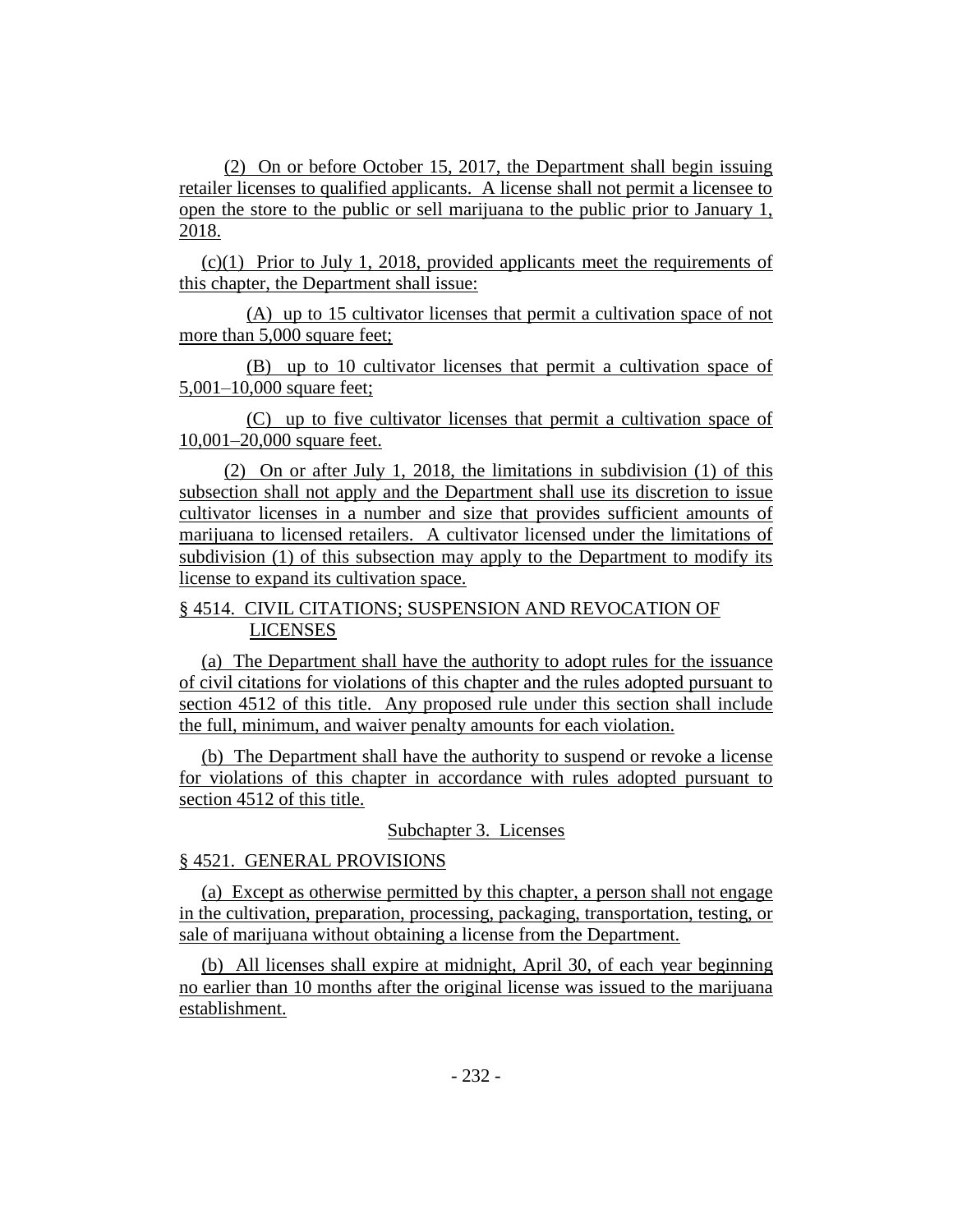(c) Applications for licenses and renewals shall be submitted on forms provided by the Department and shall be accompanied by the fees provided for in section 4526 of this section.

 $(d)(1)$  Except as provided in subdivision (2) of this subsection (d), a person may obtain only one license, either a cultivator license, a retailer license, or a testing laboratory license under this chapter.

(2) A dispensary or a subsidiary of a dispensary may obtain one of each type of license under this chapter, provided that a dispensary or its subsidiary obtain no more than one cultivator license, one retailer license, and one testing laboratory license total.

(e) Each license shall permit only one location of the establishment.

(f) A dispensary that obtains a retailer license pursuant to this chapter shall maintain the dispensary and retail operations in a manner that protects patient and caregiver privacy in accordance with rules adopted by the Department. If the dispensary and retail establishment are located on the same premises, the dispensary and retail establishment shall provide separate entrances and common areas designed to serve patients and caregivers and customers.

(g) Each licensee shall obtain and maintain commercial general liability insurance in accordance with rules adopted by the Department. Failure to provide proof of insurance to the Department, as required, may result in revocation of the license.

(h) This subchapter shall not apply to possession regulated by section 4230a of this title.

#### § 4522. LICENSE QUALIFICATIONS AND APPLICATION PROCESS

(a) To be eligible for a marijuana establishment license, an applicant shall:

(1) be 21 years of age or older;

(2) be a resident of this State for at least two years immediately prior to applying for a license; and

(3) consent to the release of his or her criminal and administrative history records.

(b) A financier of a marijuana establishment shall be a resident of this State for at least two years immediately prior to filing of the application for a license for which the person is serving as a financier.

(c) As part of the application process, each applicant shall submit, in a format proscribed by the Department, an operating plan. The plan shall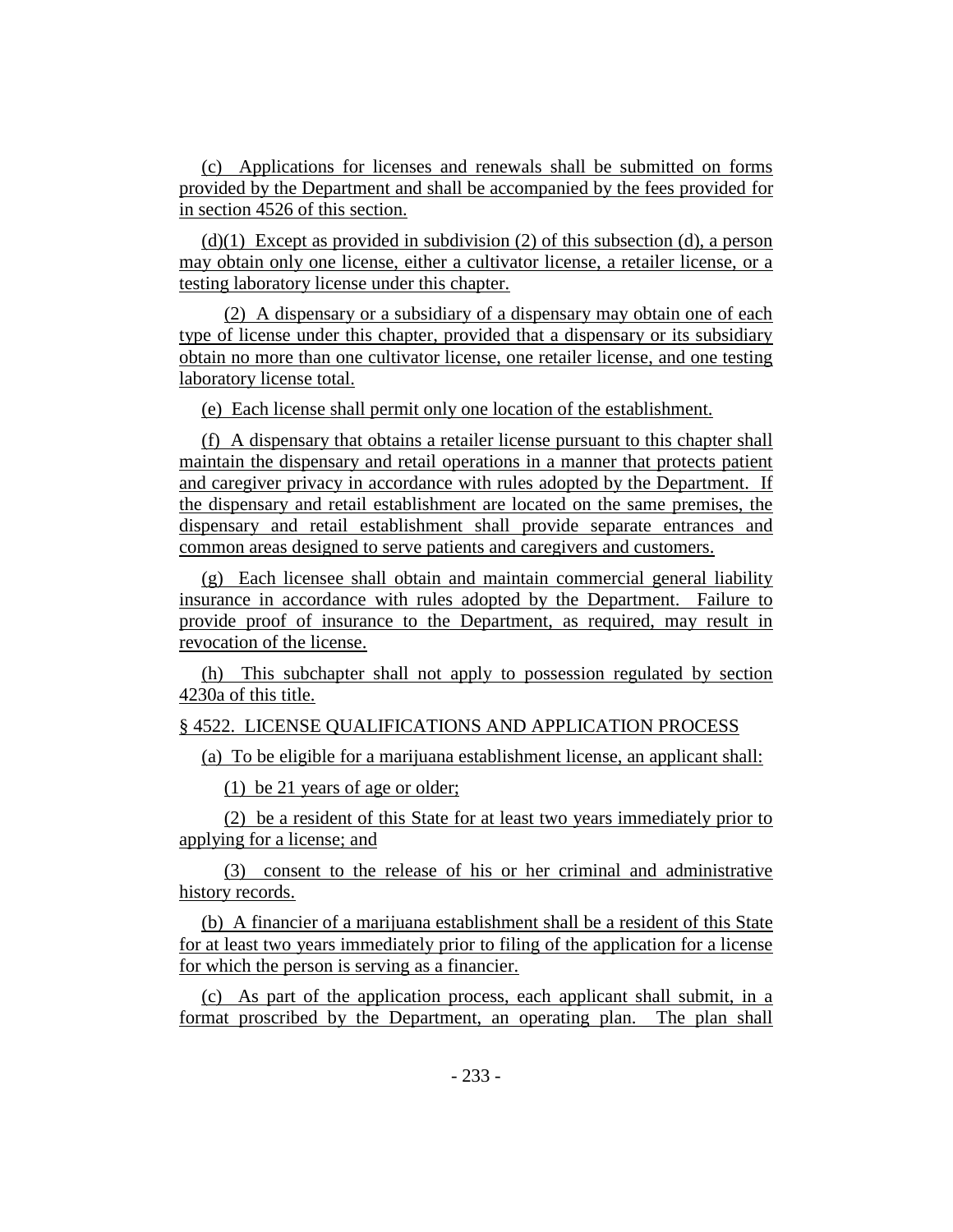include a floor plan or site plan drawn to scale that illustrates the entire operation being proposed. The plan shall also include the following:

(1) For a cultivator license, information concerning:

(A) security;

(B) traceability;

(C) employee qualifications and training;

(D) transportation of product;

(E) destruction of waste product;

(F) description of growing operation, including growing media, size of grow space allocated for plant production, space allowed for any other business activity, description of all equipment to be used in the cultivation process, and a list of soil amendments, fertilizers, or other crop production aids, or pesticides, utilized in the production process;

(G) testing procedures and protocols;

(H) description of packaging and labeling of products transported to retailers; and

(I) any additional requirements contained in rules adopted by the Department in accordance with this chapter.

(2) For a retailer license, information concerning:

(A) security;

(B) traceability;

(C) employee qualifications and training;

(D) destruction of waste product;

(E) description of packaging and labeling of products sold to customers;

(F) the products to be sold and how they will be displayed to customers; and

(G) any additional requirements contained in rules adopted by the Department in accordance with this chapter.

(3) For a testing laboratory license, information concerning:

(A) security;

(B) traceability;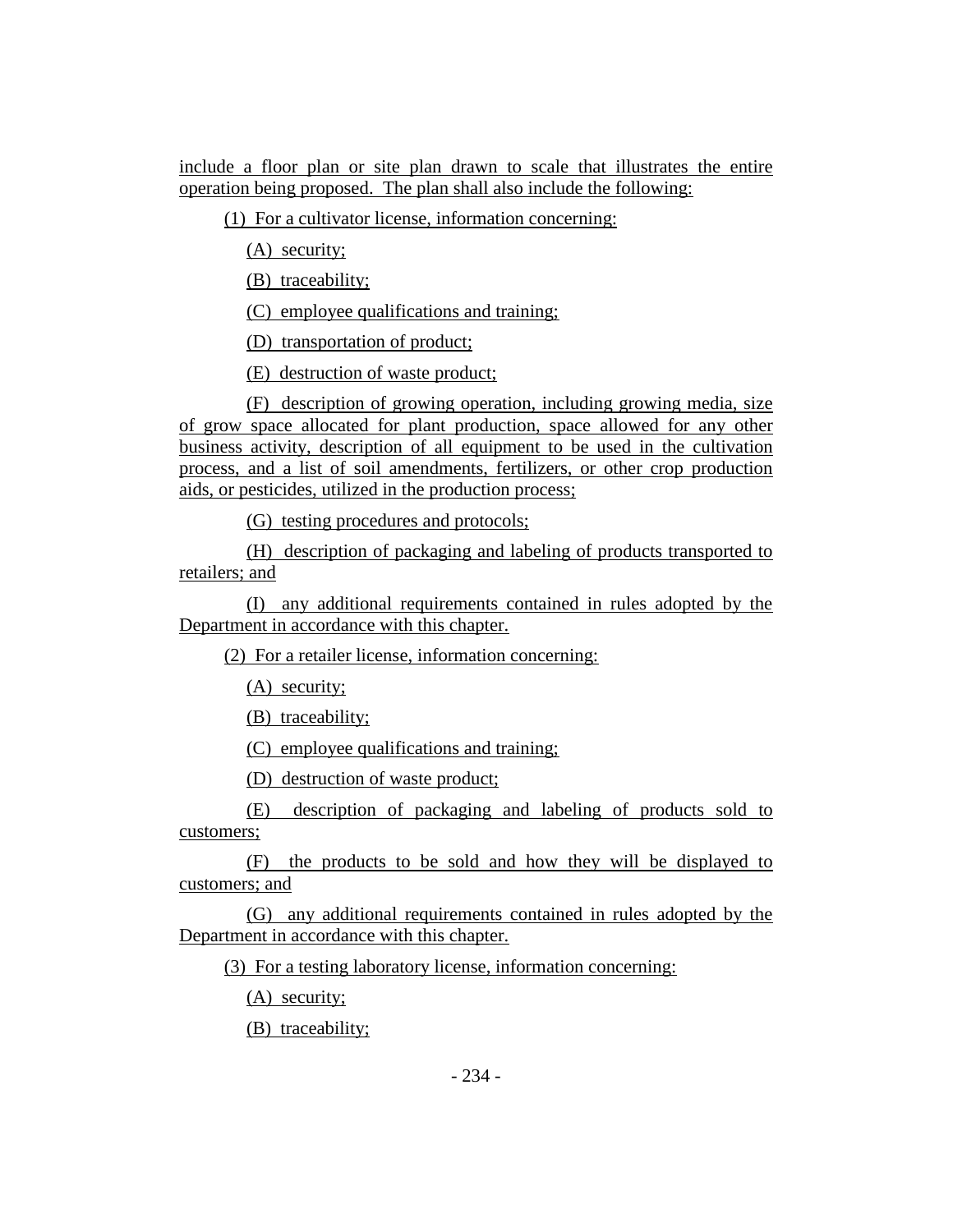(C) employee qualifications and training;

(D) destruction of waste product; and

(E) the types of testing to be offered.

(d) For each applicant and financier, the Department shall obtain a Vermont criminal history record, an out-of-state criminal history record, a criminal history record from the Federal Bureau of Investigation, and any regulatory records relating to the person's operation of a business in this State or any other jurisdiction.

(e) When considering applications for a marijuana establishment license, the Department shall:

(1) give priority to a qualified applicant that is a dispensary or subsidiary of a dispensary;

(2) strive for geographic distribution of marijuana establishments based on population.

# § 4523. EDUCATION

(a) An applicant for a marijuana establishment license shall meet with a Department designee for the purpose of reviewing Vermont laws and rules pertaining to the possession, purchase, storage, and sale of marijuana prior to receiving a license.

(b) A licensee shall complete an enforcement seminar every three years conducted by the Department. A license shall not be renewed unless the records of the Department show that the licensee has complied with the terms of this subsection.

(c) A licensee shall ensure that each employee involved in the sale of marijuana completes a training program approved by the Department prior to selling marijuana and at least once every 24 months thereafter. A licensee shall keep a written record of the type and date of training for each employee, which shall be signed by each employee. A licensee may comply with this requirement by conducting its own training program on its premises, using information and materials furnished by the Department. A licensee who fails to comply with the requirements of this section shall be subject to a suspension of no less than one day of the license issued under this chapter.

#### § 4524. IDENTIFICATION CARD; CRIMINAL BACKGROUND CHECK

(a) The Department shall issue each employee an identification card or renewal card within 30 days of receipt of the person's name, address, and date of birth and a fee of \$50.00. The fee shall be paid by the marijuana establishment and shall not be passed on to an employee. A person shall not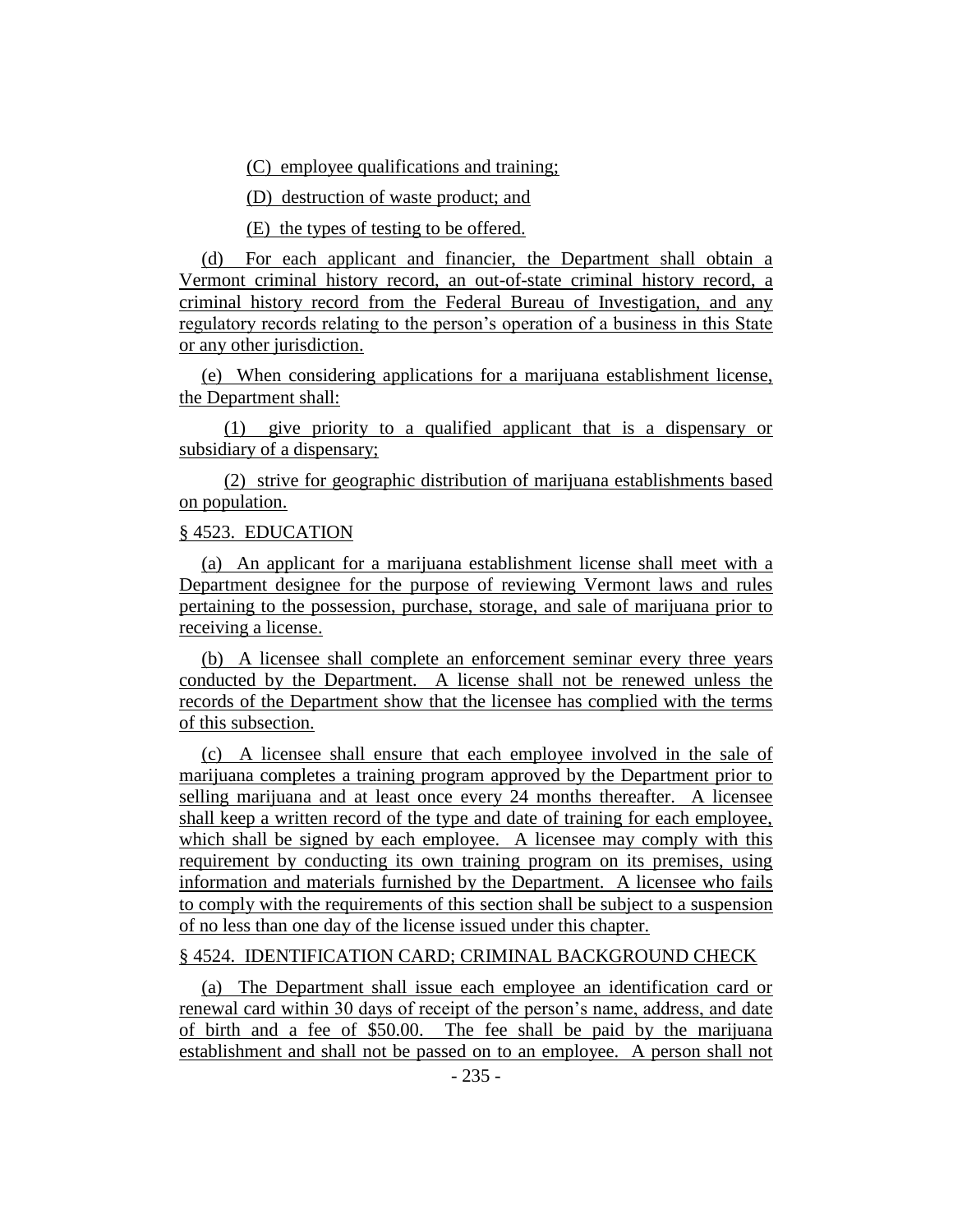work as an employee in until that person has received an identification card issued under this section. Each card shall contain the following:

(1) the name, address, and date of birth of the person;

(2) the legal name of the marijuana establishment with which the person is affiliated;

(3) a random identification number that is unique to the person;

(4) the date of issuance and the expiration date of the identification card; and

(5) a photograph of the person.

(b) Prior to acting on an application for an identification card, the Department shall obtain the person's Vermont criminal history record, out-of-state criminal history record, and criminal history record from the Federal Bureau of Investigation. Each person shall consent to the release of criminal history records to the Department on forms developed by the Vermont Crime Information Center.

(c) When the Department obtains a criminal history record, the Department shall promptly provide a copy of the record to the person and the marijuana establishment. The Department shall inform the person of the right to appeal the accuracy and completeness of the record pursuant to rules adopted by the Department.

(d) The Department shall comply with all laws regulating the release of criminal history records and the protection of individual privacy. No person shall confirm the existence or nonexistence of criminal history record information to any person who would not be eligible to receive the information pursuant to this chapter.

(e) The Department shall not issue an identification card to any person who has been convicted of a drug-related offense or a violent felony or who has a pending charge for such an offense. As used in this subchapter, "violent felony" means a listed crime as defined in 13 V.S.A. § 5301(7) or an offense involving sexual exploitation of children in violation of 13 V.S.A. chapter 64.

(f) The Department shall adopt rules for the issuance of an identification card and shall set forth standards for determining whether a person should be denied a registry identification card because his or her criminal history record indicates that the person's association with a marijuana establishment would pose a demonstrable threat to public safety. The rules shall consider whether a person who has a conviction for an offense not listed in subsection (e) of this section has been rehabilitated. A conviction for an offense not listed in subsection (e) of this section shall not automatically disqualify a person for a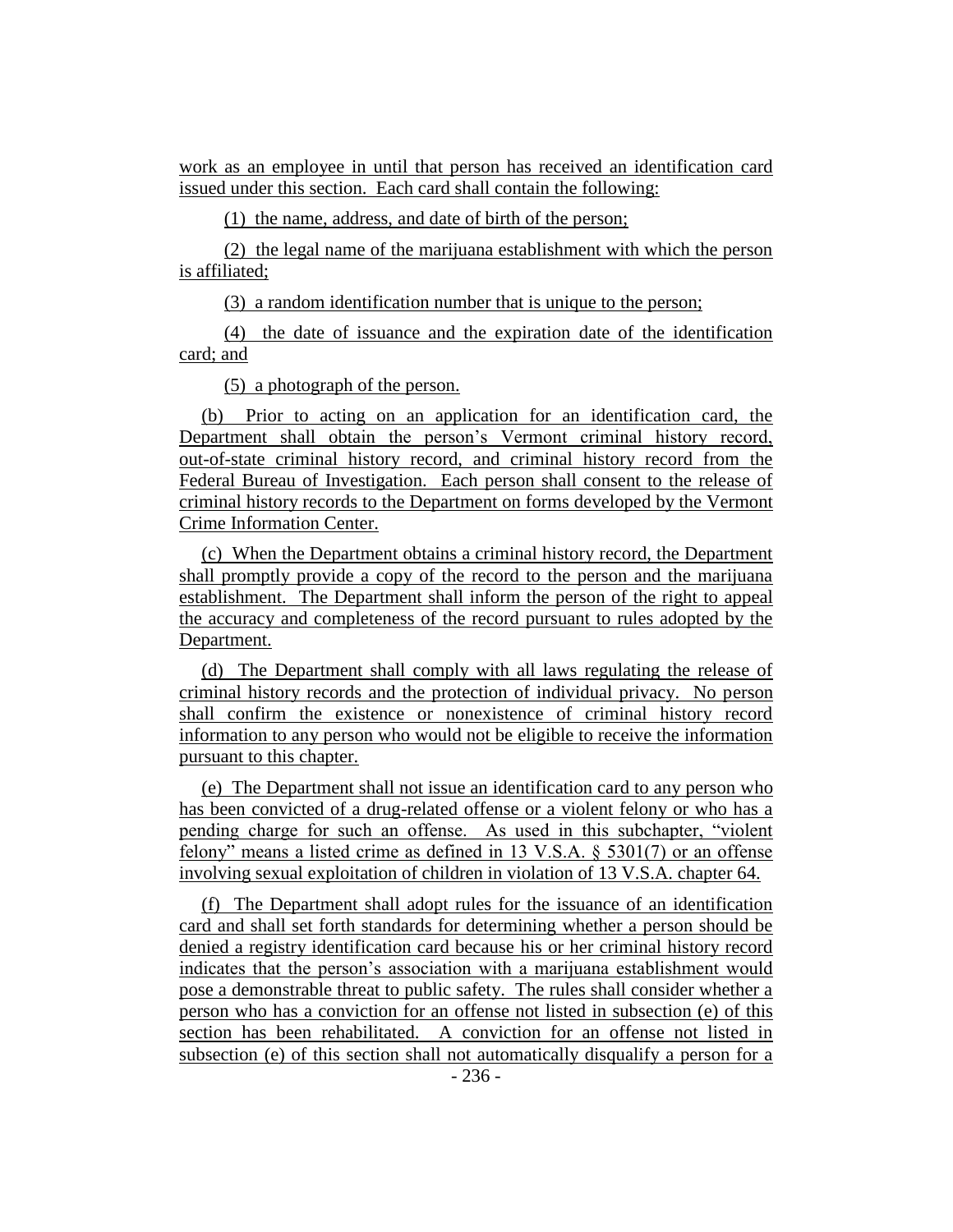registry identification card. A marijuana establishment may deny a person the opportunity to serve as an employee based on his or her criminal history record. A person who is denied an identification card may appeal the Department's determination in Superior Court in accordance with Rule 75 of the Vermont Rules of Civil Procedure.

(g) An identification card shall expire one year after its issuance or upon the expiration of the marijuana establishment's license, whichever occurs first.

#### § 4525. CULTIVATOR LICENSE

(a) A cultivator licensed under this chapter may cultivate, package, label, transport, test, and sell marijuana to a licensed retailer.

(b) Cultivation of marijuana shall occur only in an enclosed, locked facility.

(c) An applicant shall designate on their operating plan the size of the premises and the amount of actual square footage that will be dedicated to plant canopy.

(d) Representative samples of each lot or batch of marijuana intended for human consumption shall be tested for safety and potency in accordance with rules adopted by the Department.

(e) Each cultivator shall create packaging for its marijuana.

(1) Packaging shall include:

(A) The name and registration number of the cultivator.

(B) The strain of marijuana contained. Marijuana strains shall be either pure breeds or hybrid varieties of marijuana and shall reflect properties of the plant.

(C) The potency of the marijuana represented by the percentage of tetrahydrocannabinol and cannabidiol by mass.

(D) A "produced on" date reflecting the date that the cultivator finished producing marijuana.

(E) Warnings, in substantially the following form, stating, "Consumption of marijuana impairs your ability to drive a car and operate machinery," "Keep away from children," and "Possession of marijuana is illegal under federal law."

(F) Any additional requirements contained in rules adopted by the Department in accordance with this chapter.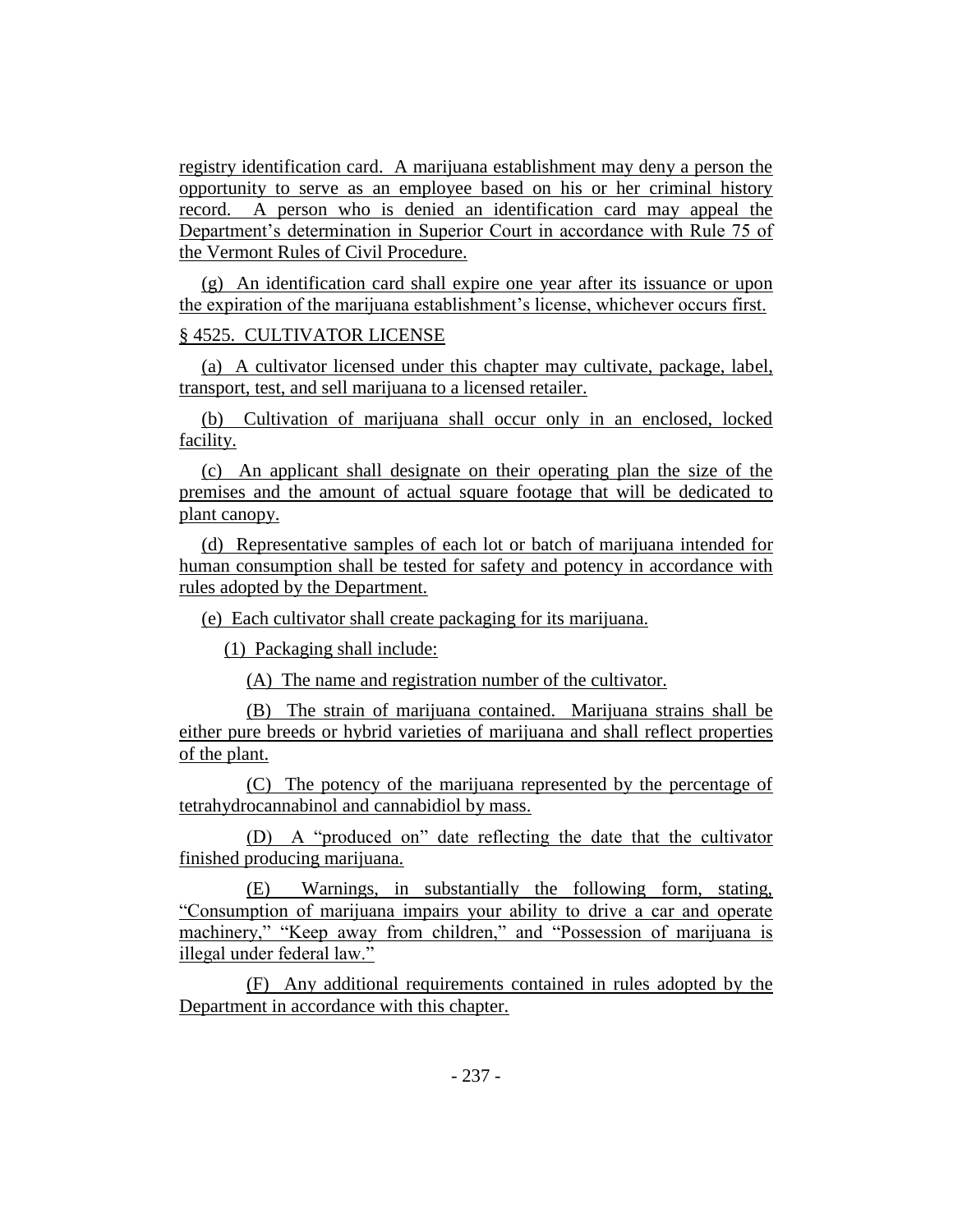(2) Packaging shall not be designed to appeal to persons under 21 years of age.

# § 4526. RETAILER LICENSE

(a) A retailer licensed under this chapter may:

(1) transport, possess, and sell marijuana to the public for consumption off the registered premises; and

(2) purchase marijuana from a licensed cultivator.

(b)(1) In a single transaction, a retailer may provide:

(A) one ounce of marijuana to a person 21 years of age or older upon verification of a valid government-issued photograph identification card that indicates the person is domiciled in Vermont; or

(B) one-quarter of an ounce of marijuana to a person 21 years of age or older upon verification of a valid government-issued photograph identification card that indicates the person is domiciled outside Vermont.

(2) A retailer shall not knowingly and willfully sell an amount of marijuana to a person that causes the person to exceed the possession limit.

(c) A retailer may only sell "useable marijuana" which means the dried flowers of marijuana and does not include the seeds, stalks, leaves, and roots of the plant.

(d)(1) Packaging shall include:

(A) The name and registration number of the retailer.

(B) The strain of marijuana contained. Marijuana strains shall be either pure breeds or hybrid varieties of marijuana and shall reflect properties of the plant.

(C) The potency of the marijuana represented by the percentage of tetrahydrocannabinol and cannabidiol by mass.

(D) A "produced on" date reflecting the date that the cultivator finished producing marijuana.

(E) Warnings, in substantially the following form, stating, "Consumption of marijuana impairs your ability to drive a car and operate machinery," "Keep away from children," and "Possession of marijuana is illegal under federal law."

(F) Any additional requirements contained in rules adopted by the Department in accordance with this chapter.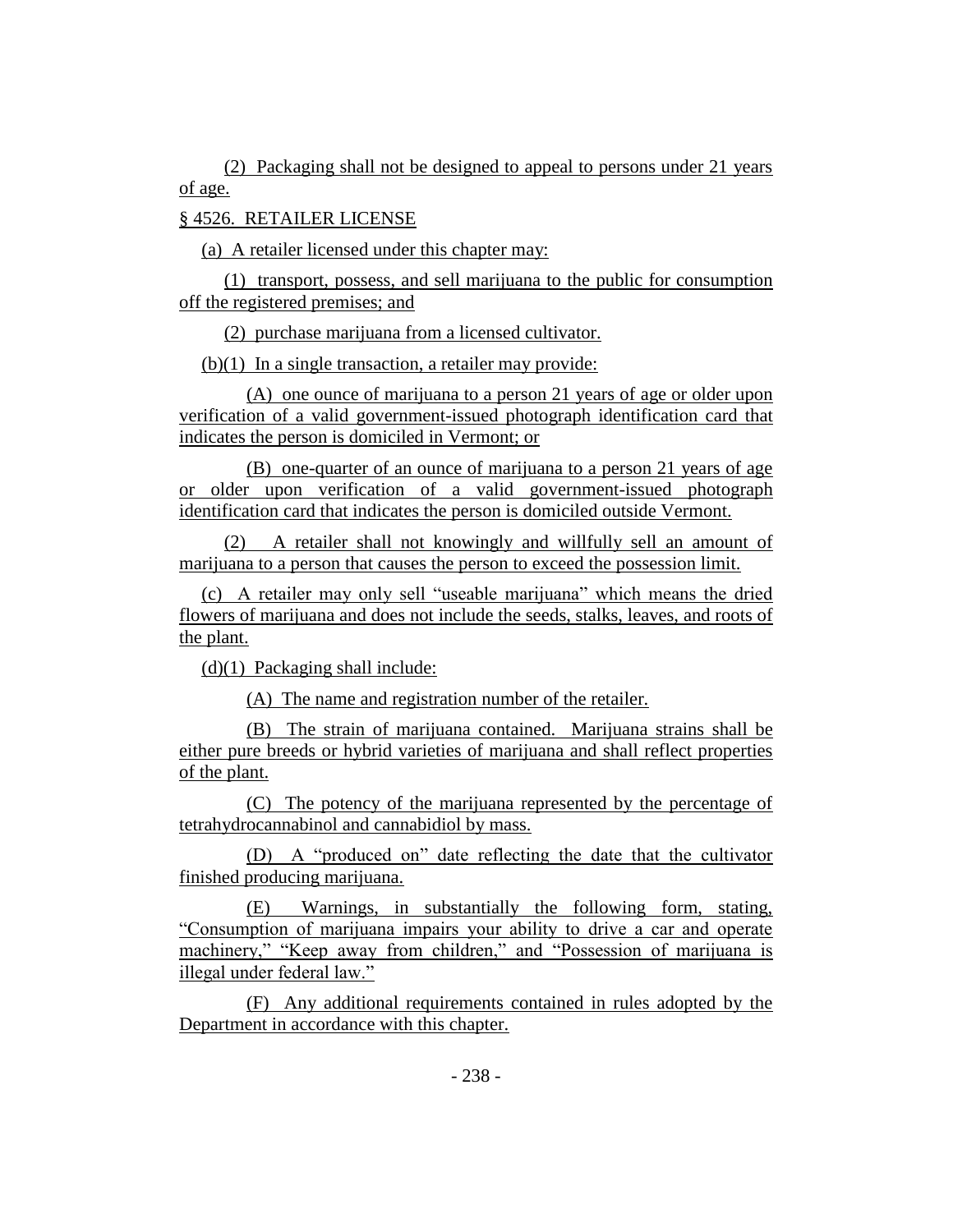(2) Packaging shall not be designed to appeal to persons under 21 years of age.

(e) A retailer shall display a safety information flyer developed or approved by the Board and supplied to the retailer free of charge. The flyer shall contain information concerning the methods for administering marijuana, the potential dangers of marijuana use, the symptoms of problematic usage, and how to receive help for marijuana abuse.

(f) Internet sales and delivery of marijuana to customers are prohibited.

# § 4527. MARIJUANA TESTING LABORATORY

(a) A testing laboratory licensed under this chapter may acquire, possess, analyze, test, and transport marijuana samples obtained from a licensed marijuana establishment.

(b) Testing may address the following:

(1) residual solvents;

(2) poisons or toxins;

(3) harmful chemicals;

(4) dangerous molds, mildew, or filth;

(5) harmful microbials, such as E.coli or salmonella;

(6) pesticides; and

(7) tetrahydrocannabinol and cannabidiol potency.

(c) A testing laboratory shall have a written procedural manual made available to employees to follow meeting the minimum standards set forth in rules detailing the performance of all methods employed by the facility used to test the analytes it reports.

(d) In accordance with rules adopted pursuant to this chapter, a testing laboratory shall establish a protocol for recording the chain of custody of all marijuana samples.

(e) A testing laboratory shall establish, monitor, and document the ongoing review of a quality assurance program that is sufficient to identify problems in the laboratory systems when they occur.

# § 4528. FEES. RESERVED

# § 4529. MARIJUANA REGULATION FUND

(a) The Marijuana Regulation Fund is hereby created. The Fund shall be maintained by the Department.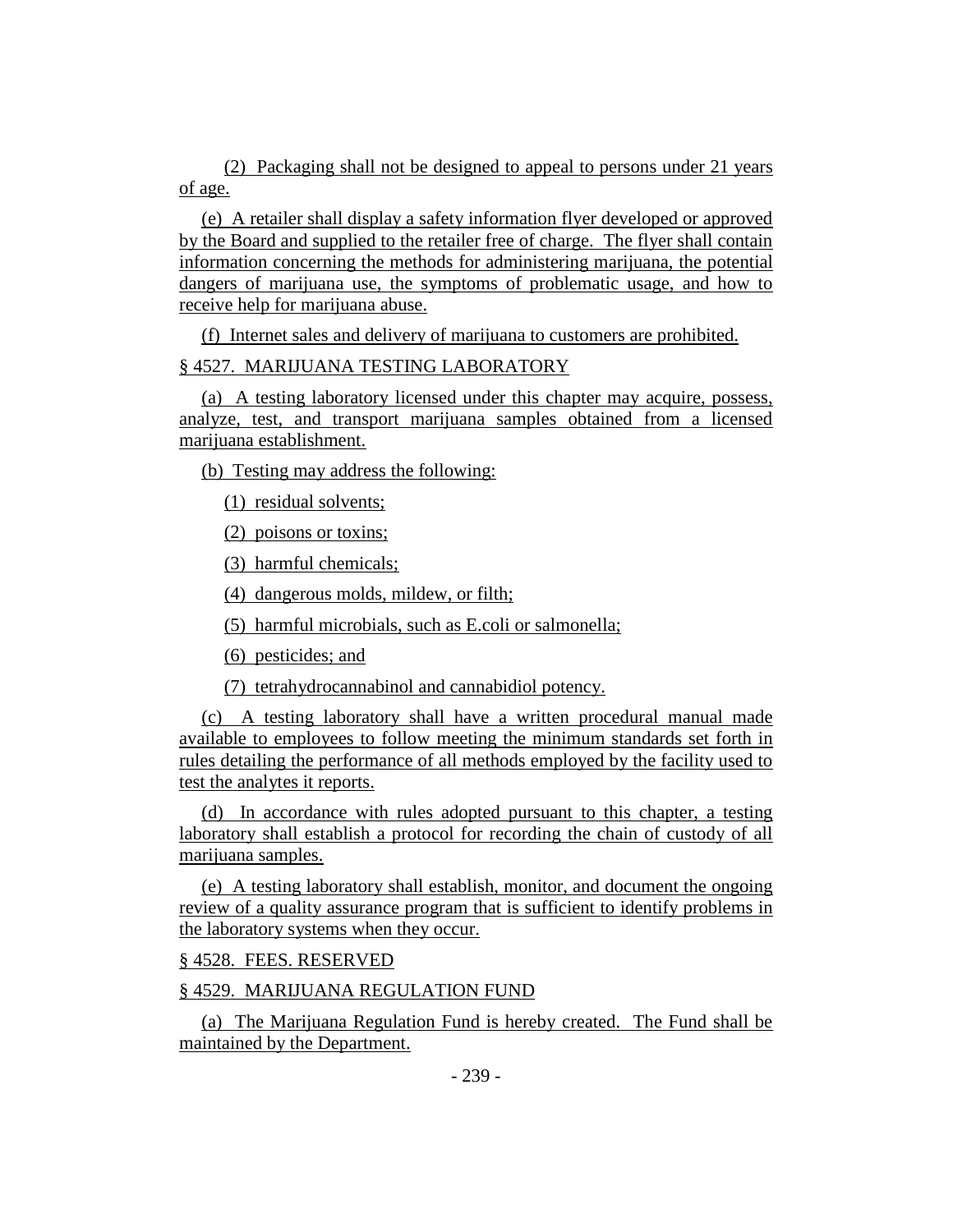(b) The Fund shall be composed of all application fees, license fees, renewal fees, and civil penalties collected by the Department pursuant to this chapter.

(c) All balances in the Fund at the end of any fiscal year shall be carried forward and remain part of the Fund. Interest earned by the Fund shall be deposited into the Fund.

(d) All monies within the Fund shall be allocated to the Department solely for the purposes of implementing, administering, and enforcing this chapter, including the costs incurred by the Department for its administrative expenses.

# Subchapter 4. Taxes on Marijuana

#### § 4541. MARIJUANA TAX FUND

(a) The Marijuana Tax Fund is hereby created. The Fund shall be administered by the Commissioner of Taxes and comprise all taxes collected by the Commissioner pursuant to this chapter.

(b) By the 30th day after the end of each fiscal quarter, the monies deposited in the Fund during the prior fiscal quarter shall be allocated by the Commissioner of Finance and Management as follows:

(1) 25 percent to prevention of substance abuse;

(2) 25 percent to treatment of substance abuse;

(3) 25 percent to criminal justice efforts to combat the illegal drug trade and impaired driving; and

25 percent to the General Fund for the implementation, administration, and enforcement of this act with any remaining funds allocated equally among subdivisions (1)–(3) of this subsection.

#### §§ 4542–4545. RESERVED

Subchapter 5. Marijuana Program Review Commission

#### § 4546. PURPOSE; MEMBERS

(a) Creation. There is created a temporary Marijuana Program Review Commission for the purpose of facilitating efficient and lawful implementation of this act and examination of issues important to the future of marijuana regulation in Vermont.

(b) Membership. The Commission shall be composed of the following members:

(1) two current members of the House of Representatives, not all from the same political party, appointed by the Speaker of the House;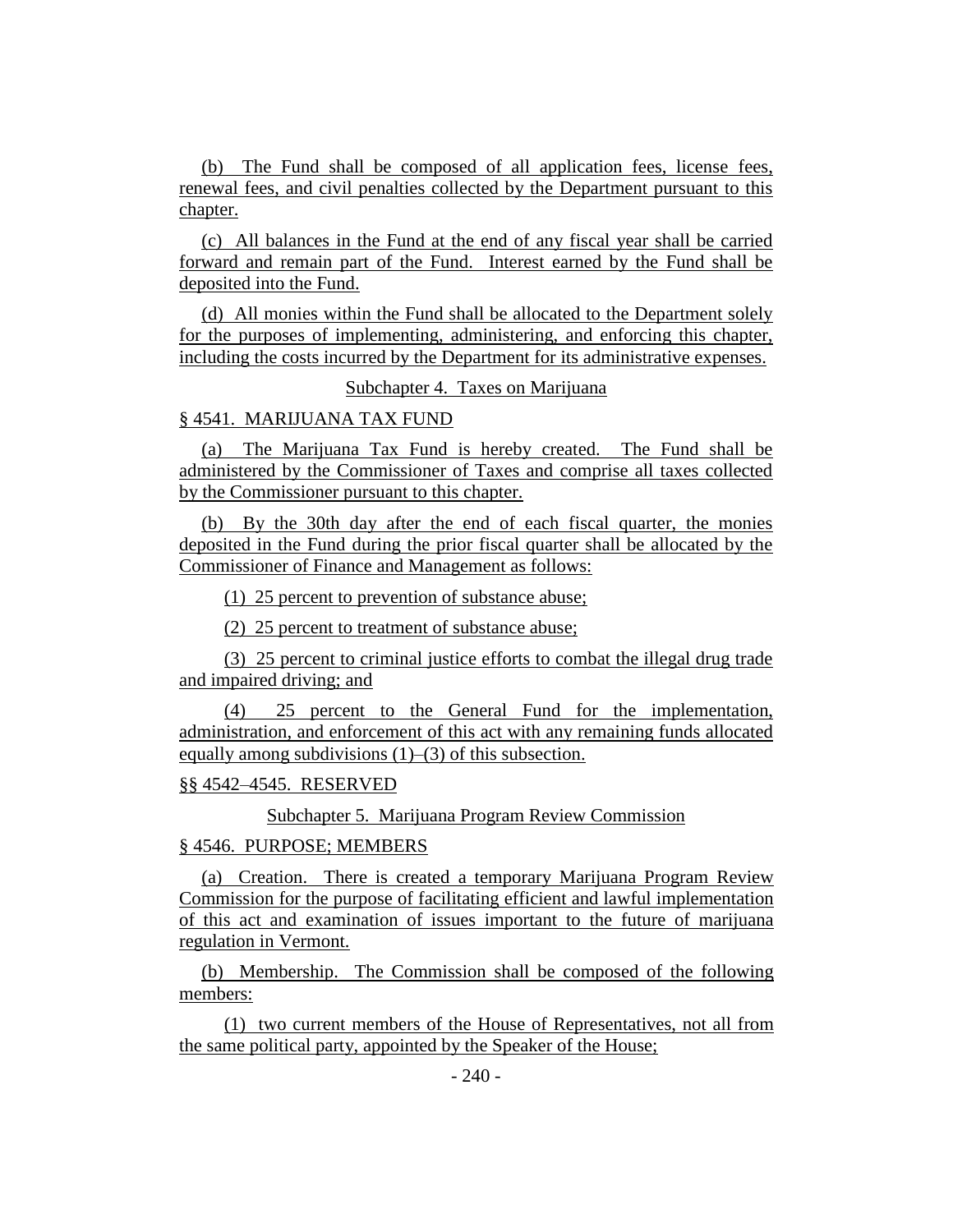(2) one member of the public appointed by the Speaker of the House;

(3) two current members of the Senate, not all from the same political party, who shall be appointed by the Committee on Committees;

(4) one member of the public appointed by the Committee on Committees;

(5) two members of the public appointed by the Governor; and

(6) the Attorney General or his or her designee.

(c) Legislative members shall serve only while in office.

# § 4547. POWERS; DUTIES

(a) The Commission shall:

(1) collect information about the implementation, operation, and effect of this act from members of the public, State agencies, and private and public sector businesses and organizations;

(2) communicate with other states that have legalized marijuana and monitor those states regarding their implementation of regulation, policies, and strategies that have been successful and problems that have arisen;

(3) consider the issue of personal cultivation of a small number of marijuana plants and whether Vermont could permit home grow in a manner that would not create diversion or enforcement issues that hinder efforts to divert the marijuana economy from the illegal to the regulated market;

(4) examine the issue of marijuana concentrates and edible marijuana products and whether Vermont safely can allow and regulate their manufacture and sale and, if so, how;

(5) keep updated on the latest information in Vermont and other jurisdictions regarding the prevention and detection of impaired driving as it relates to marijuana;

(6) study the opportunity for a cooperative agriculture business model and licensure and community supported agriculture;

(7) examine whether Vermont should allow additional types of marijuana establishment licenses, including a processor license and product manufacturer license; and

(8) review the statutes and rules for the therapeutic marijuana program and dispensaries and determine whether additional amendments are necessary to maintain patient access to marijuana and viability of the dispensaries.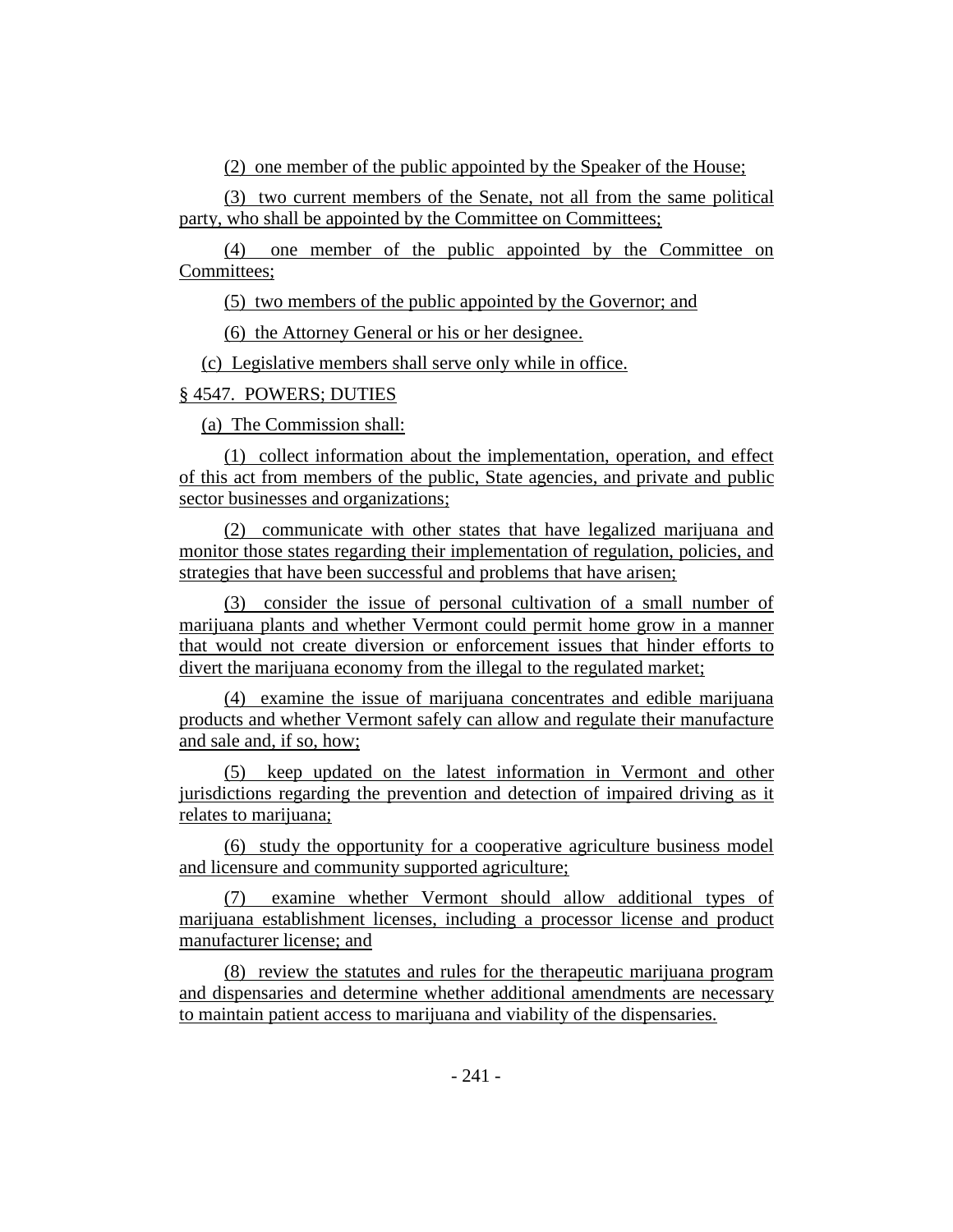(9) monitor supply and demand of marijuana cultivated and sold pursuant to this act for the purpose of assisting the Department and policymakers with determining appropriate numbers of licenses and limitations on the amount of marijuana cultivated and offered for retail sale in Vermont so that the adult market is served without unnecessary surplus marijuana;

(10) report any recommendations to the General Assembly or the Governor, or both, as needed.

(b) On or before October 15, 2018, the Commission shall issue a final report to the General Assembly and the Governor regarding its findings and any recommendations for legislative or administrative action.

## § 4548. ADMINISTRATION

(a) Assistance. The Commission shall have the administrative, technical, and legal assistance of the Office of Legislative Council.

(b) Meetings.

(1) The Office of Legislative Council shall call the first meeting of the Commission to occur on or before August 1, 2016.

(2) The Commission shall select a chair from among its members at the first meeting.

(3) A majority of the membership shall constitute a quorum.

(4) The Commission shall cease meeting regularly after the issuance of its final report, but members shall be available to meet with Administration officials and the General Assembly until July 1, 2019 at which time the Commission shall cease to exist.

(c) Reimbursement.

(1) For attendance at meetings during adjournment of the General Assembly, legislative members of the Commission shall be entitled to per diem compensation and reimbursement of expenses pursuant to 2 V.S.A. § 406 for as many meetings as the Chair deems necessary.

(2) Other members of the Commission who are not employees of the State of Vermont and who are not otherwise compensated or reimbursed for their attendance shall be entitled to per diem compensation and reimbursement of expenses pursuant to 32 V.S.A. § 1010.

Sec. 13. OFFICE OF LEGISLATIVE COUNCIL

The sum of \$60,000.00 is appropriated in fiscal year 2017 to the Office of Legislative Council for the purpose of providing staffing to the Marijuana Program Review Commission which may include hiring a consultant to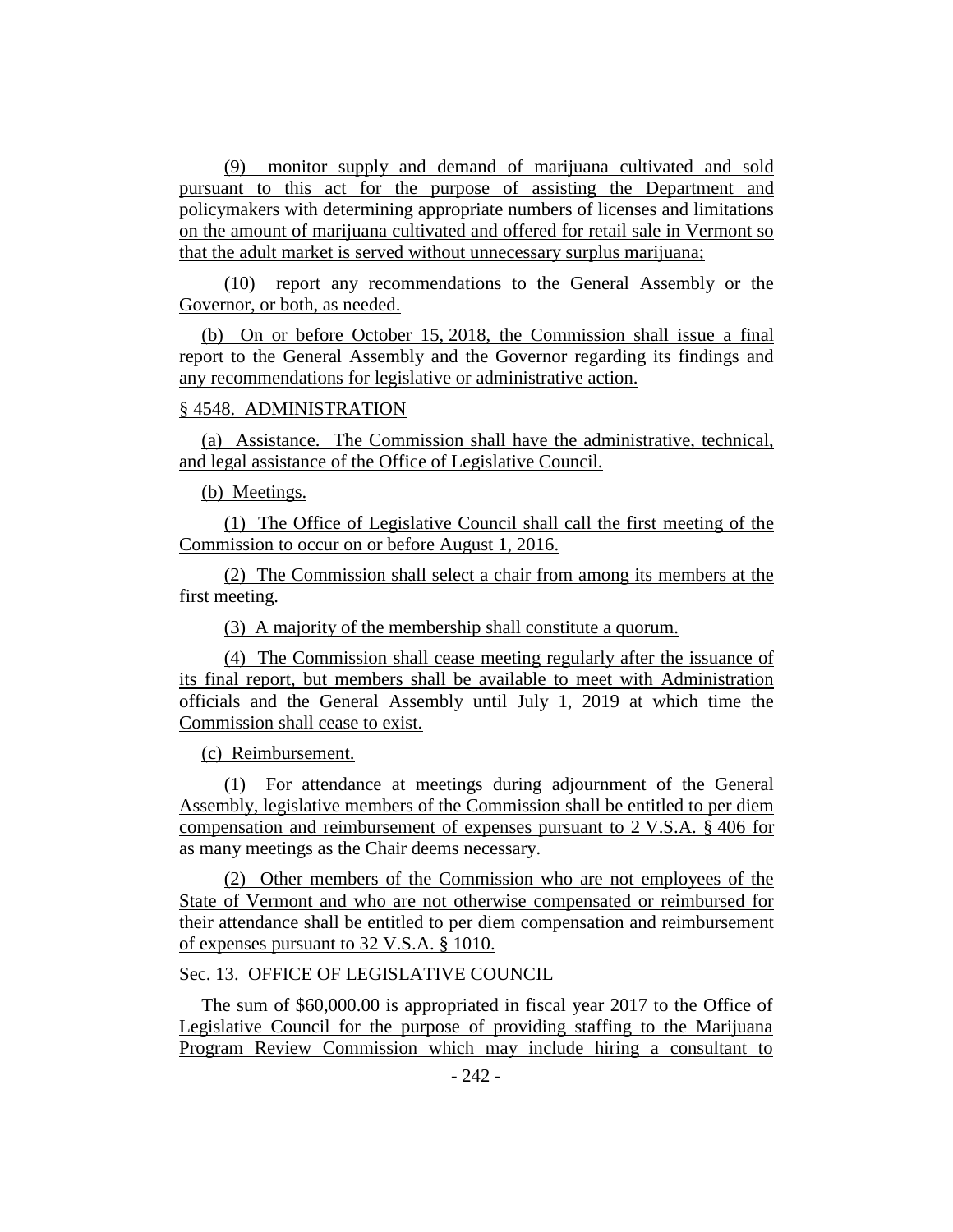accomplish appropriate staffing. The Director of the Office of Legislative Council shall obtain approval from the Legislative Council for the staffing plan.

\* \* \* Medical Marijuana Dispensaries \* \* \*

### Sec. 14. LEGISLATIVE INTENT; DISPENSARIES

The continued viability of medical marijuana dispensaries in a regulated retail market is critical to ensure appropriate services and products to Vermonters with qualifying debilitating medical conditions.

Sec. 15. 18 V.S.A. § 4472 is amended to read:

§ 4472. DEFINITIONS

\* \* \*

(6)(A) "Health care professional" means an individual licensed to practice medicine under 26 V.S.A. chapter 23 or 33, an individual licensed as a naturopathic physician under 26 V.S.A. chapter 81 who has a special license endorsement authorizing the individual to prescribe, dispense, and administer prescription medicines to the extent that a diagnosis provided by a naturopath under this chapter is within the scope of his or her practice, an individual certified as a physician assistant under 26 V.S.A. chapter 31, or an individual licensed as an advanced practice registered nurse under 26 V.S.A. chapter 28.

(B) Except for naturopaths, this This definition includes individuals who are professionally licensed under substantially equivalent provisions in New Hampshire, Massachusetts, or New York.

\* \* \*

(11) "Registered caregiver" means a person who is at least 21 years old who has never been convicted of a drug-related crime of age or older, has met eligibility requirements as determined by the Department in accordance with this chapter, and who has agreed to undertake responsibility for managing the well-being of a registered patient with respect to the use of marijuana for symptom relief.

\* \* \*

(17) "Enclosed, locked facility" shall be either indoors or outdoors, not visible to the public, and may include a building, room, greenhouse, fully enclosed fenced-in area, or other location enclosed on all sides and equipped with locks or other security devices that permit access only by:

(A) Employees, agents, or owners of the dispensary, all of whom shall be 21 years of age or older.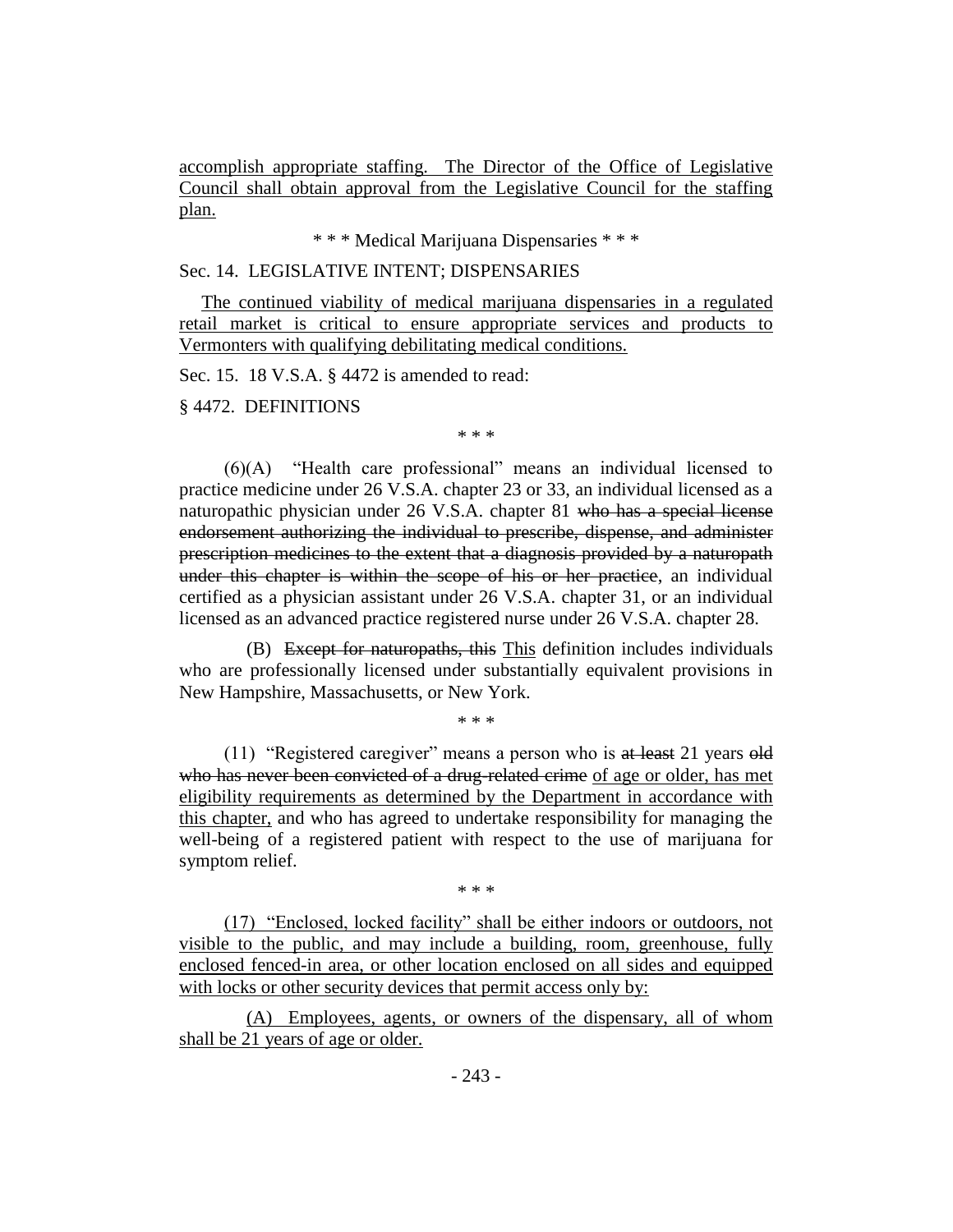(B) Government employees performing their official duties.

(C) Contractors performing labor that does not include marijuana cultivation, packaging, or processing. Contractors shall be accompanied by an employee, agent, or owner of the dispensary when they are in areas where marijuana is being grown, processed, or stored.

(D) Registered employees of another dispensary, members of the media, elected officials, and other individuals 21 years of age or older visiting the facility, provided they are accompanied by an employee, agent, or owner of the dispensary.

Sec. 16. 18 V.S.A. § 4473 is amended to read:

§ 4473. REGISTERED PATIENTS; QUALIFICATION STANDARDS AND **PROCEDURES** 

\* \* \*

(b) The Department of Public Safety shall review applications to become a registered patient using the following procedures:

\* \* \*

(5)(A) A Review Board is established. The Medical Practice Board shall appoint three physicians licensed in Vermont to constitute the Review Board. If an application under subdivision (1) of this subsection is denied, within seven days the patient may appeal the denial to the Board. Review shall be limited to information submitted by the patient under subdivision (1) of this subsection, and consultation with the patient's treating health care professional. All records relating to the appeal shall be kept confidential. An appeal shall be decided by majority vote of the members of the Board The Review Board shall comprise three members:

(i) a physician appointed by the Medical Practice Board;

(ii) a naturopathic physician appointed by the Office of Professional Regulation; and

(iii) an advanced practice registered nurse appointed by the Office of Professional Regulation.

(B) The Board shall meet periodically to review studies, data, and any other information relevant to the use of marijuana for symptom relief. The Board may make recommendations to the General Assembly for adjustments and changes to this chapter.

(C) Members of the Board shall serve for three-year terms, beginning February 1 of the year in which the appointment is made, except that the first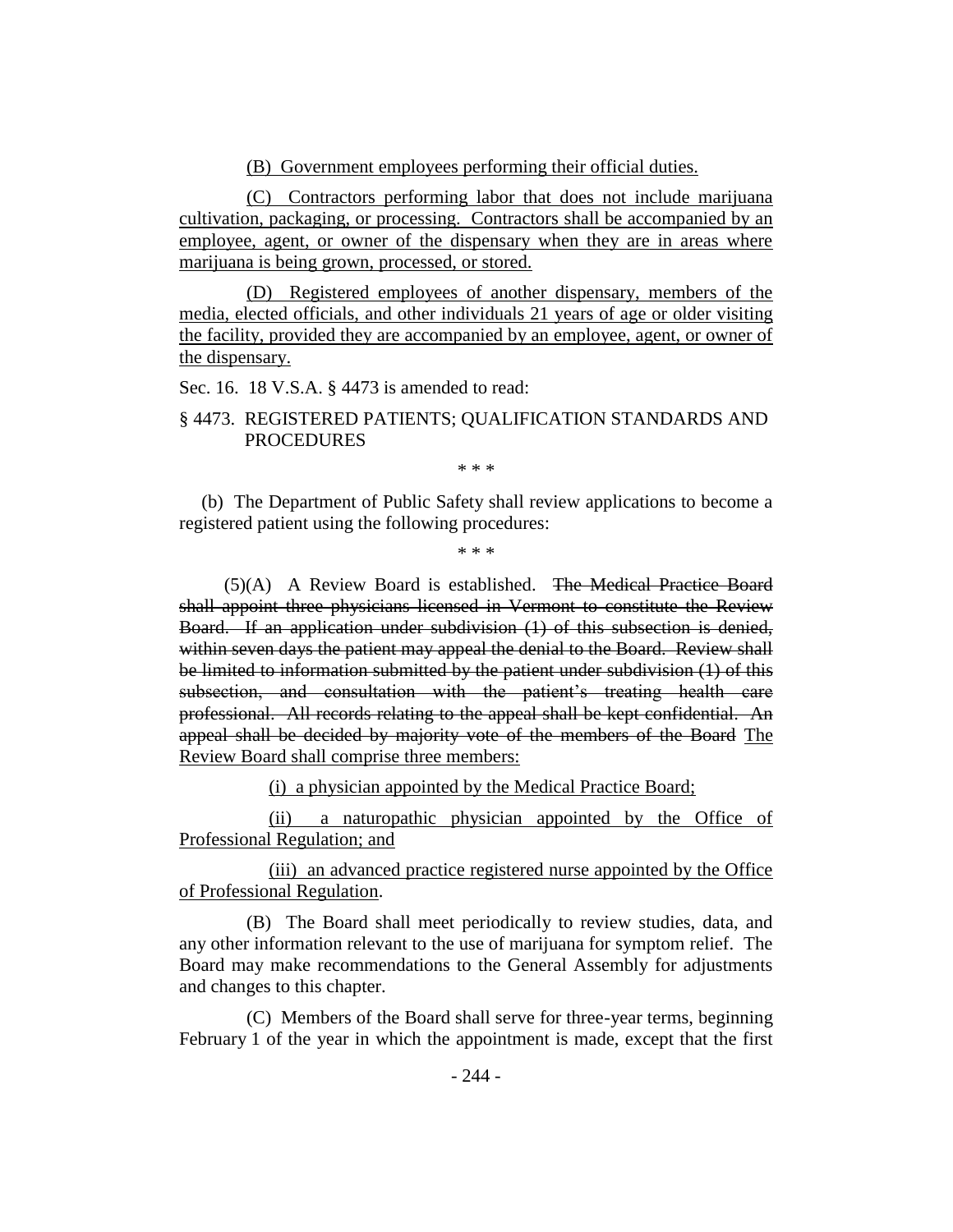members appointed shall serve as follows: one for a term of two years, one for a term of three years, and one for a term of four years. Members shall be entitled to per diem compensation authorized under 32 V.S.A. § 1010. Vacancies shall be filled in the same manner as the original appointment for the unexpired portion of the term vacated.

(D) If an application under subdivision (1) of this subsection (b) is denied, within seven days the patient may appeal the denial to the Board. Review shall be limited to information submitted by the patient under subdivision (1) of this subsection, and consultation with the patient's treating health care professional. All records relating to the appeal shall be kept confidential. An appeal shall be decided by majority vote of the members of the Board.

Sec. 17. 18 V.S.A. § 4474 is amended to read:

# § 4474. REGISTERED CAREGIVERS; QUALIFICATION STANDARDS AND PROCEDURES

\* \* \*

(d) A registered caregiver of a patient who is under 18 years of age and suffers from seizures may cultivate hemp upon notifying the Department and shall not be required to comply with the provisions of 6 V.S.A. chapter 34.

Sec. 18. 18 V.S.A. § 4474e is amended to read:

§ 4474e. DISPENSARIES; CONDITIONS OF OPERATION

(a) A dispensary registered under this section may:

(1) Acquire, possess, cultivate, manufacture, transfer, transport, supply, sell, and dispense marijuana, marijuana-infused products, and marijuana-related supplies and educational materials for or to a registered patient who has designated it as his or her dispensary and to his or her registered caregiver for the registered patient's use for symptom relief.

(A) Marijuana-infused products shall include tinctures, oils, solvents, and edible or potable goods. Only the portion of any marijuana-infused product that is attributable to marijuana shall count toward the possession limits of the dispensary and the patient. The Department of Public Safety shall establish by rule the appropriate method to establish the weight of marijuana that is attributable to marijuana-infused products. A dispensary shall dispense marijuana-infused products in child-resistant packaging as defined in 7 V.S.A. § 1012.

\* \* \*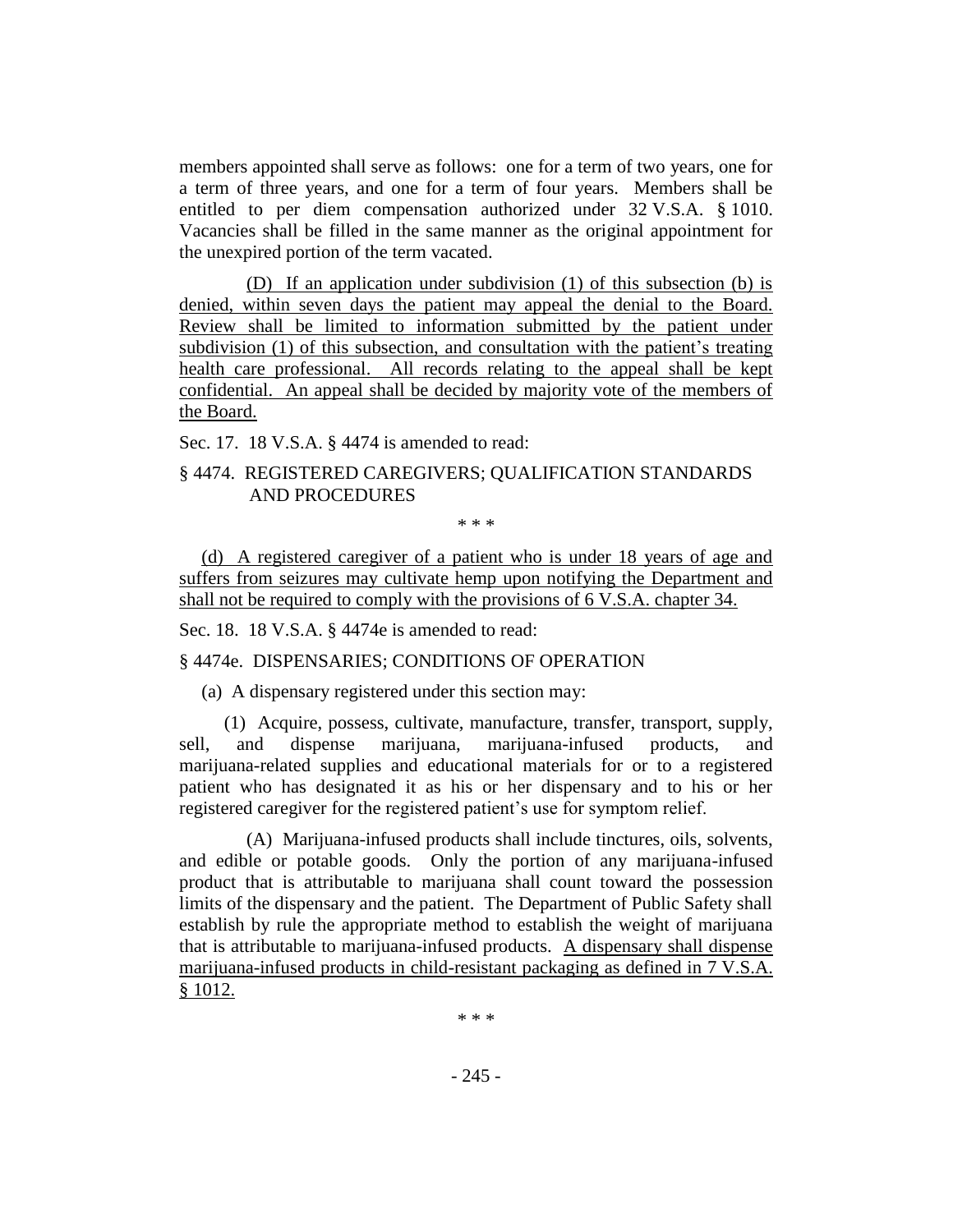(2)(A) Acquire marijuana seeds or parts of the marijuana plant capable of regeneration from or dispense them to registered patients or their caregivers or acquire them from another registered Vermont dispensary, provided that records are kept concerning the amount and the recipient.

(B) Acquire, purchase, or borrow marijuana, marijuana-infused products, or services from another registered Vermont dispensary or give, sell, or lend marijuana, marijuana-infused products, or services to another registered Vermont dispensary, provided that records are kept concerning the product, the amount, and the recipient. Each Vermont dispensary is required to adhere to all possession limits pertaining to cultivation as determined by the number of patients designating that dispensary and may not transfer eligibility to another dispensary.

(3)(A) Cultivate and possess at any one time up to 28 mature marijuana plants, 98 immature marijuana plants, and 28 ounces of usable marijuana. However, if a dispensary is designated by more than 14 registered patients, the dispensary may cultivate and possess at any one time two mature marijuana plants, seven immature plants, and four ounces of usable marijuana for every registered patient for which the dispensary serves as the designated dispensary.

(B) Notwithstanding subdivision (A) of this subdivision, if a dispensary is designated by a registered patient under 18 years of age who qualifies for the registry because of seizures, the dispensary may apply to the Department for a waiver of the limits in subdivision (A) of this subdivision (3) if additional capacity is necessary to develop and provide an adequate supply of a product for symptom relief for the patient. The Department shall have discretion whether to grant a waiver and limit the possession amounts in excess of subdivision (A) of this subdivision (3) in accordance with rules adopted pursuant to section 4474d of this title.

(C) The plant limitations in subdivision (3)(A) of this subsection (a) shall not be construed to restrict a dispensary's cultivation of marijuana pursuant to a cultivation license issued under chapter 87 of this title.

(4) With approval from the Department, transport and transfer marijuana to a Vermont academic institution for the purpose of research.

\* \* \*

(d)(1) A dispensary shall implement appropriate security measures to deter and prevent the unauthorized entrance into areas containing marijuana and the theft of marijuana and shall ensure that each location has an operational security alarm system. All cultivation of marijuana shall take place in an enclosed, locked facility which is either indoors or otherwise not visible to the public and which can only be accessed by principal officers and employees of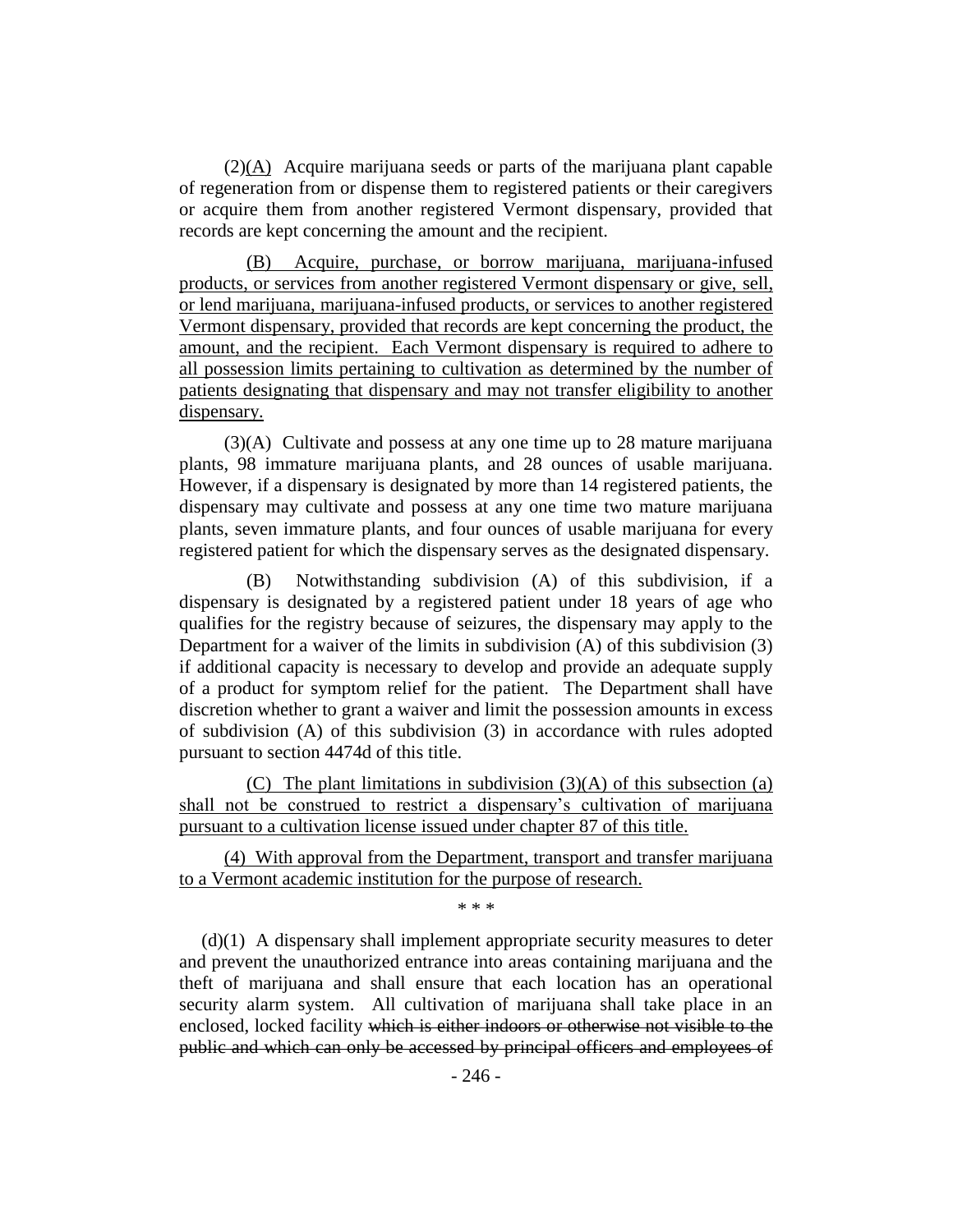the dispensary who have valid registry identification cards. The Department of Public Safety shall perform an annual on-site assessment of each dispensary and may perform on-site assessments of a dispensary without limitation for the purpose of determining compliance with this subchapter and any rules adopted pursuant to this subchapter and may enter a dispensary at any time for such purpose. During an inspection, the Department may review the dispensary's confidential records, including its dispensing records, which shall track transactions according to registered patients' registry identification numbers to protect their confidentiality.

\* \* \*

(h) A dispensary shall include a label on the packaging of all marijuana that is dispensed. The label shall:

(1) identify the particular strain of marijuana contained therein. Cannabis strains shall be either pure breeds or hybrid varieties of cannabis and shall reflect properties of the plant. The label also shall:

(2) identify the amount of tetrahydrocannabinol in each single dose marijuana-infused edible or potable product; and

(3) contain a statement to the effect that the State of Vermont does not attest to the medicinal value of cannabis.

\* \* \*

Sec. 19. 18 V.S.A. § 4474g is amended to read:

## § 4474g. DISPENSARY REGISTRY IDENTIFICATION CARD; CRIMINAL BACKGROUND CHECK

(a) Except as provided in subsection (b) of this section, the Department of Public Safety shall issue each principal officer, Board member, and employee of a dispensary a registry identification card or renewal card within 30 days of receipt of the person's name, address, and date of birth and a fee of \$50.00. The fee shall be paid by the dispensary and the cost shall not be passed on to a principal officer, Board member, or employee. A person shall not serve as principal officer, Board member, or employee of a dispensary until that person has received a registry identification card issued under this section. Each card shall specify whether the cardholder is a principal officer, Board member, or employee of a dispensary and shall contain the following:

(1) the name, address, and date of birth of the person;

(2) the legal name of the dispensary with which the person is affiliated;

(3) a random identification number that is unique to the person.;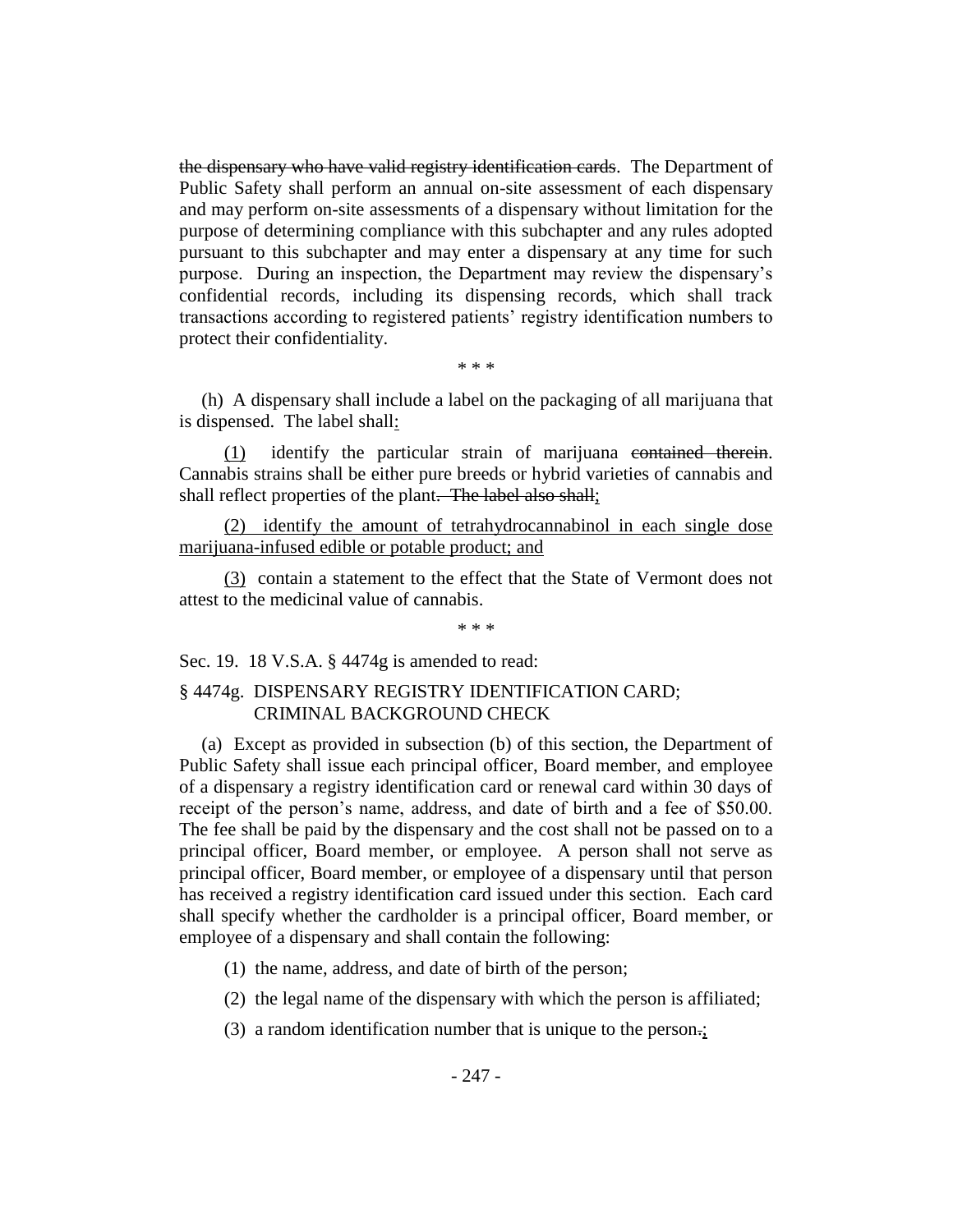(4) the date of issuance and the expiration date of the registry identification card; and

(5) a photograph of the person.

(b) Prior to acting on an application for a registry identification card, the Department of Public Safety shall obtain with respect to the applicant a Vermont criminal history record, an out-of-state criminal history record, and a criminal history record from the Federal Bureau of Investigation. Each applicant shall consent to the release of criminal history records to the Department on forms developed by the Vermont Crime Information Center. A fingerprint-supported, out-of-state criminal history record and a criminal history record from the Federal Bureau of Investigation shall be required only every three years for renewal of a card for a dispensary principal or Board member.

\* \* \*

Sec. 20. 18 V.S.A. § 4474h is amended to read:

### § 4474h. PATIENT DESIGNATION OF DISPENSARY

(a) A registered patient may obtain marijuana only from the patient's designated dispensary and may designate only one dispensary. If a registered patient designates a dispensary, the patient and his or her caregiver may not grow marijuana or obtain marijuana or marijuana-infused products for symptom relief from any source other than the designated dispensary. A registered patient who wishes to change his or her dispensary shall notify the department of public safety Department of Public Safety in writing on a form issued by the department Department and shall submit with the form a fee of \$25.00. The department Department shall issue a new identification card to the registered patient within 30 days of receiving the notification of change in dispensary. The registered patient's previous identification card shall expire at the time the new identification card takes effect. A registered patient shall submit his or her expired identification card to the department Department within 30 days of expiration. A registered patient shall not change his or her designated dispensary more than once in any 90-day 30-day period.

(b) The department of public safety Department of Public Safety shall track the number of registered patients who have designated each dispensary. The department Department shall issue a monthly written statement to the dispensary identifying the number of registered patients who have designated that dispensary and the registry identification numbers of each patient and each patient's designated caregiver, if any.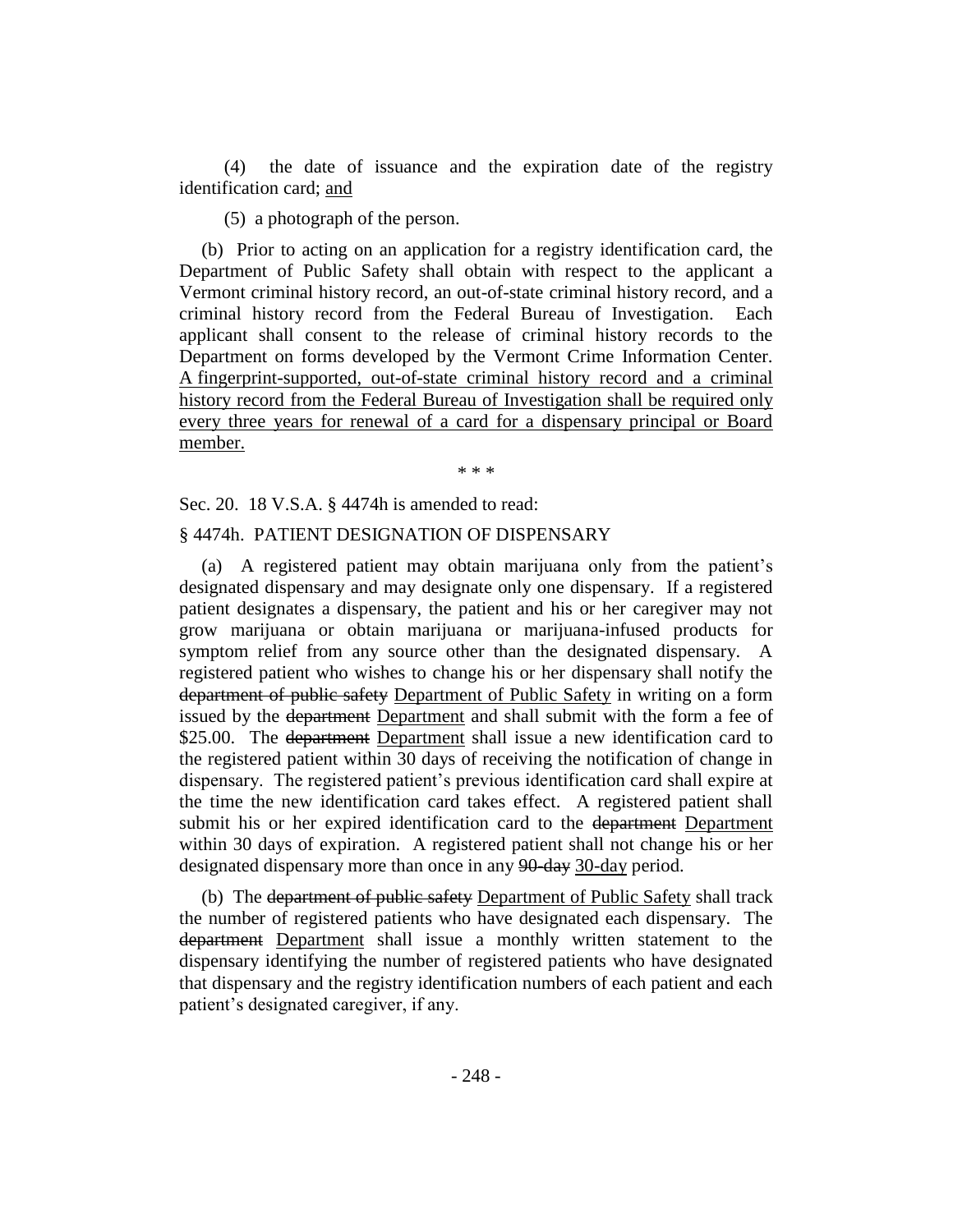(c) In addition to the monthly reports, the department of public safety Department of Public Safety shall provide written notice to a dispensary whenever any of the following events occurs:

(1) A a qualifying patient designates the dispensary to serve his or her needs under this subchapter.;

(2) An an existing registered patient revokes the designation of the dispensary because he or she has designated a different dispensary.; or

(3) A a registered patient who has designated the dispensary loses his or her status as a registered patient under this subchapter.

\* \* \* Impaired Driving \* \* \*

Sec. 21. 23 V.S.A. § 1134 is amended to read:

## § 1134. MOTOR VEHICLE OPERATOR; CONSUMPTION OR POSSESSION OF ALCOHOL OR MARIJUANA

(a) A person shall not consume alcoholic beverages or marijuana while operating a motor vehicle on a public highway. As used in this section, "alcoholic beverages" shall have the same meaning as "intoxicating liquor" as defined in section 1200 of this title.

(b) A person operating a motor vehicle on a public highway shall not possess any open container which contains alcoholic beverages or marijuana in the passenger area of the motor vehicle.

(c) As used in this section, "passenger area" shall mean the area designed to seat the operator and passengers while the motor vehicle is in operation and any area that is readily accessible to the operator or passengers while in their seating positions, including the glove compartment, unless the glove compartment is locked. In a motor vehicle that is not equipped with a trunk, the term shall exclude the area behind the last upright seat or any area not normally occupied by the operator or passengers.

(d) A person who violates subsection (a) of this section shall be assessed a civil penalty of not more than \$500.00. A person who violates subsection (b) of this section shall be assessed a civil penalty of not more than \$25.00 \$50.00. A person adjudicated and assessed a civil penalty for an offense under subsection (a) of this section shall not be subject to a civil violation for the same actions under subsection (b) of this section.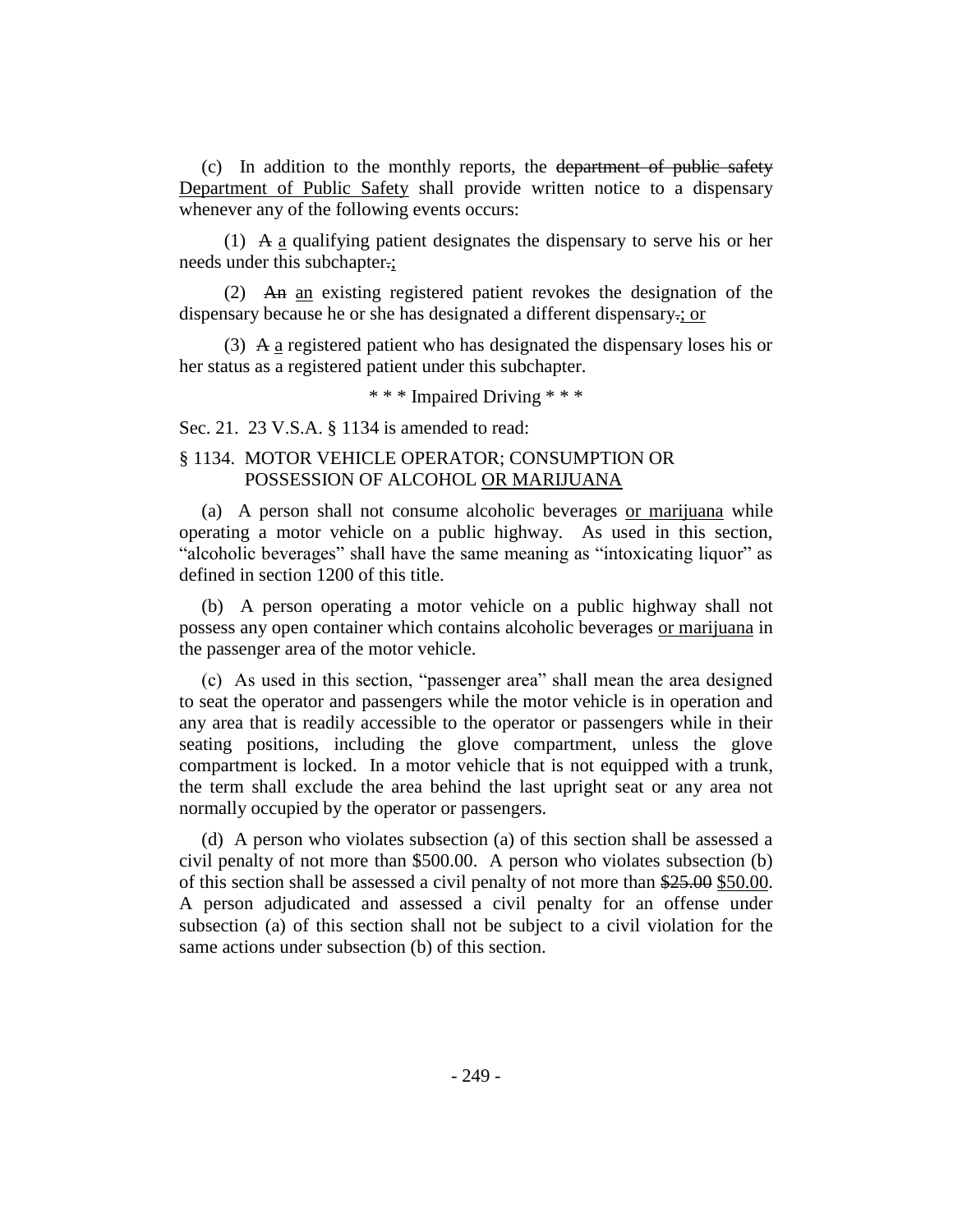#### Sec. 22. 23 V.S.A. § 1134a is amended to read:

# § 1134a. MOTOR VEHICLE PASSENGER; CONSUMPTION OR POSSESSION OF ALCOHOL OR MARIJUANA

(a) Except as provided in subsection (c) of this section, a passenger in a motor vehicle shall not consume alcoholic beverages or marijuana or possess any open container which contains alcoholic beverages or marijuana in the passenger area of any motor vehicle on a public highway. As used in this section, "alcoholic beverages" shall have the same meaning as "intoxicating liquor" as defined in section 1200 of this title.

(b) As used in this section, "passenger area" shall mean the area designed to seat the operator and passengers while the motor vehicle is in operation and any area that is readily accessible to the operator or passengers while in their seating positions, including the glove compartment, unless the glove compartment is locked. In a motor vehicle that is not equipped with a trunk, the term shall exclude the area behind the last upright seat or any area not normally occupied by the operator or passengers.

(c) A person, other than the operator, may possess an open container which contains alcoholic beverages or marijuana in the passenger area of a motor vehicle designed, maintained, or used primarily for the transportation of persons for compensation or in the living quarters of a motor home or trailer coach.

(d) A person who violates this section shall be fined not more than \$25.00.

# Sec. 23. VERMONT GOVERNOR'S HIGHWAY SAFETY PROGRAM

(a) Impaired driving, operating a motor vehicle while under the influence of alcohol or drugs, is a significant concern for the General Assembly. While Vermont has made a meaningful effort to educate the public about the dangers of drinking alcohol and driving, the public seems to be less aware of the inherent risks of driving while under the influence of drugs, whether it is marijuana, a validly prescribed medication, or other drugs. It is the intent of the General Assembly that the State reframe the issue of drunk driving as impaired driving in an effort to comprehensively address the risks of such behavior through prevention, education, and enforcement.

(b)(1) The Agency of Transportation, through its Vermont Governor's Highway Safety Program, shall expand its public education and prevention campaign on drunk driving to impaired driving, which shall include drugged driving.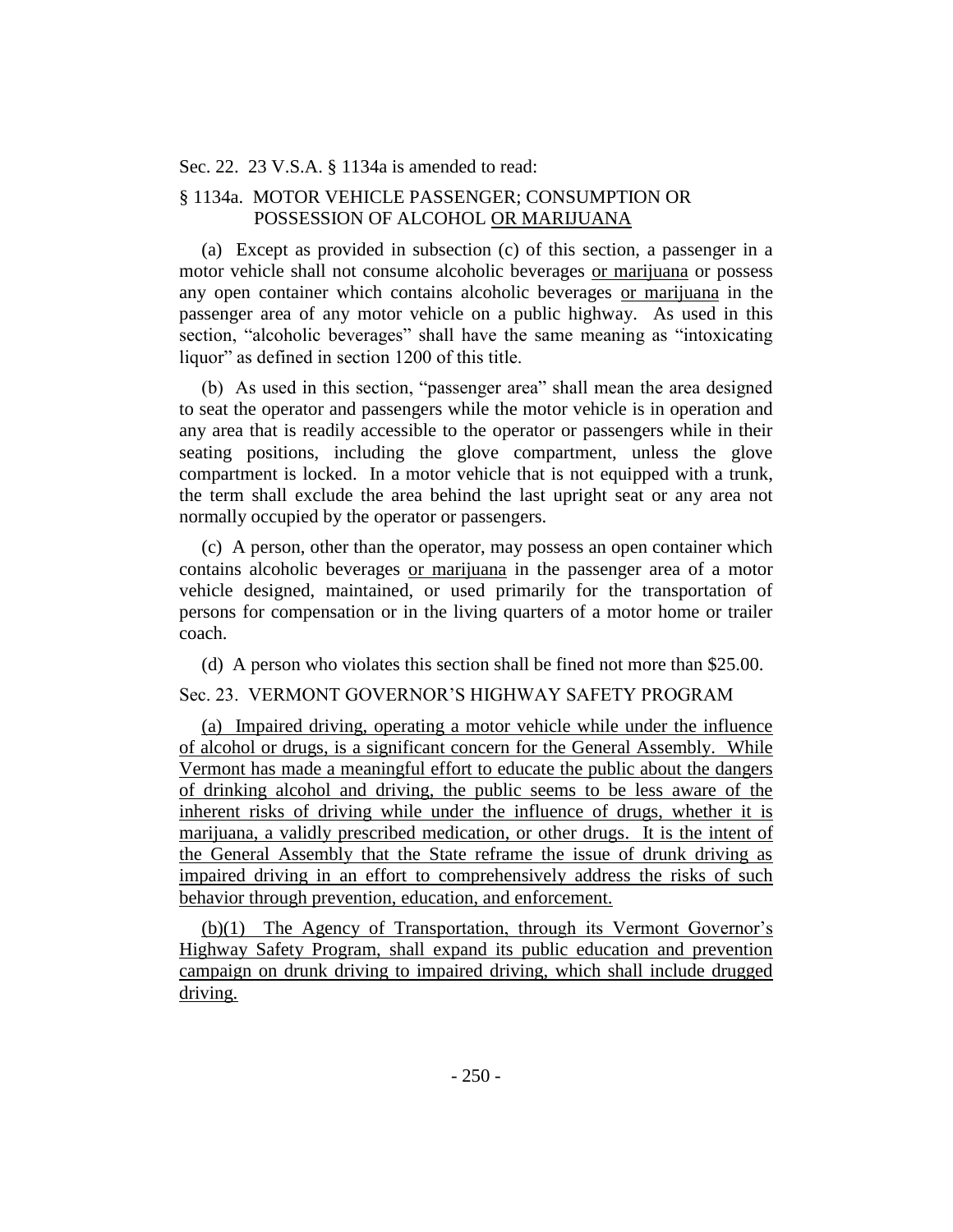(2) The Agency shall report to the Senate and House Committees on Judiciary and on Transportation on or before January 15, 2017 regarding implementation of this section.

Sec. 24. COMMISSIONER OF PUBLIC SAFETY

The Commissioner of Public Safety shall report to the Senate and House Committees on Judiciary and on Transportation on or before January 15 each year regarding the following issues concerning impaired driving:

(1) the previous year's data in Vermont,

(2) the latest information regarding best practices on prevention and enforcement, and

(3) his or her recommendations for legislative action.

Sec. 25. DRUG RECOGNITION EXPERT TRAINING

(a) In fiscal year 2017, \$42,000.00 is appropriated from the General Fund to the Department of Public Safety, these funds provide drug recognition expert training to a minimum of ten sworn law enforcement officers statewide.

(b) The Department shall develop a process for approving funding for drug recognition expert training for law enforcement agencies in the State. In awarding funding, the Department shall consider the State's interest in achieving sufficient geographic distribution of drug recognition experts to provide adequate statewide coverage.

(c) The Department shall work collaboratively with the Agency of Transportation to ensure federal Governor's Highway Safety Program funds are applied where appropriate for the cost of this training.

Sec. 26. CREATION AND FUNDING OF NEW TROOPER POSITIONS

(a) Position creation. Within the Department of Public Safety, the following positions are created:

(1) effective July 1, 2016, nine classified trooper positions;

(2) effective July 1, 2017, eight classified trooper positions; and

(3) effective July 1, 2018, eight classified trooper positions.

(b) Position funding.

(1) In fiscal year 2017, \$1,500,000.00 is appropriated from the General Fund to the Department of Public Safety for the trooper positions, including required equipment.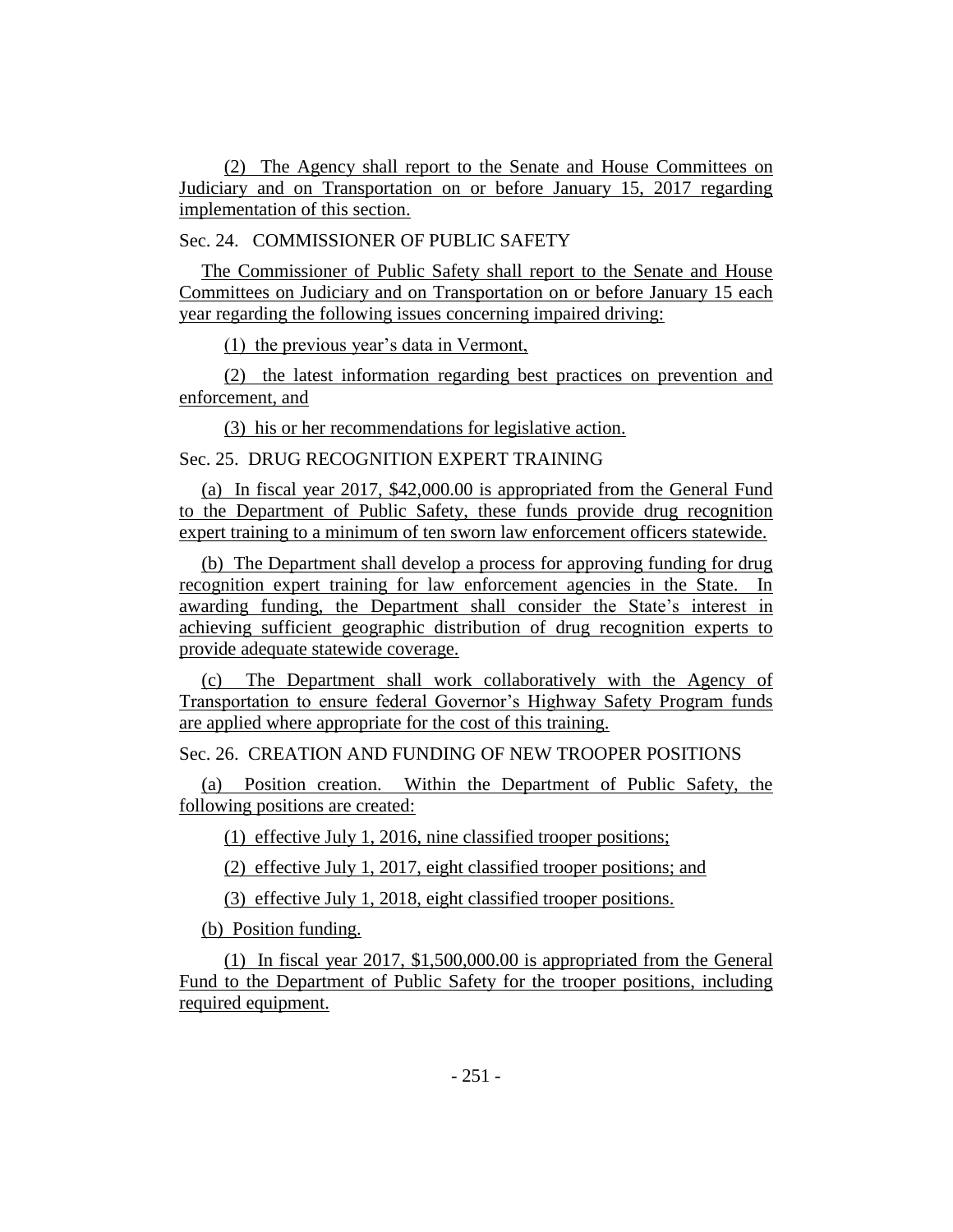(2) It is the intent of the General Assembly that funding be appropriated as needed to fund the new trooper positions created in fiscal years 2018 and 2019.

# Sec. 27. DEPARTMENT OF PUBLIC SAFETY LABORATORY POSITIONS, EQUIPMENT, AND FUNDING

(a) Position creation. Within the Department of Public Safety, six classified positions are established, as follows:

(1) two forensic chemists;

(2) two program technicians; and

(3) two administrative assistants.

(b) Position funding. In fiscal year 2107, \$612,000.00 is appropriated from the General Fund to the Department of Public Safety, of which \$362,000.00 shall fund the positions created in this section, and \$250,000.00 shall fund laboratory equipment.

\* \* \* Miscellaneous \* \* \*

Sec. 28. 24 V.S.A. § 2291 is amended to read:

## § 2291. ENUMERATION OF POWERS

For the purpose of promoting the public health, safety, welfare, and convenience, a town, city, or incorporated village shall have the following powers:

\* \* \*

(29) To prohibit or regulate, by means of a civil ordinance adopted pursuant to chapter 59 of this title, the number, time, place, manner, or operation of a marijuana establishment, or any class of marijuana establishments, located in the municipality; provided, however, that amendments to such an ordinance shall not apply to restrict further a marijuana establishment in operation within the municipality at the time of the amendment. As used in this subdivision, "marijuana establishment" is as defined in 18 V.S.A. chapter 87.

Sec. 29. 24 V.S.A. § 4414 is amended to read:

## § 4414. ZONING; PERMISSIBLE TYPES OF REGULATIONS

Any of the following types of regulations may be adopted by a municipality in its bylaws in conformance with the plan and for the purposes established in section 4302 of this title.

\* \* \*

 $-252-$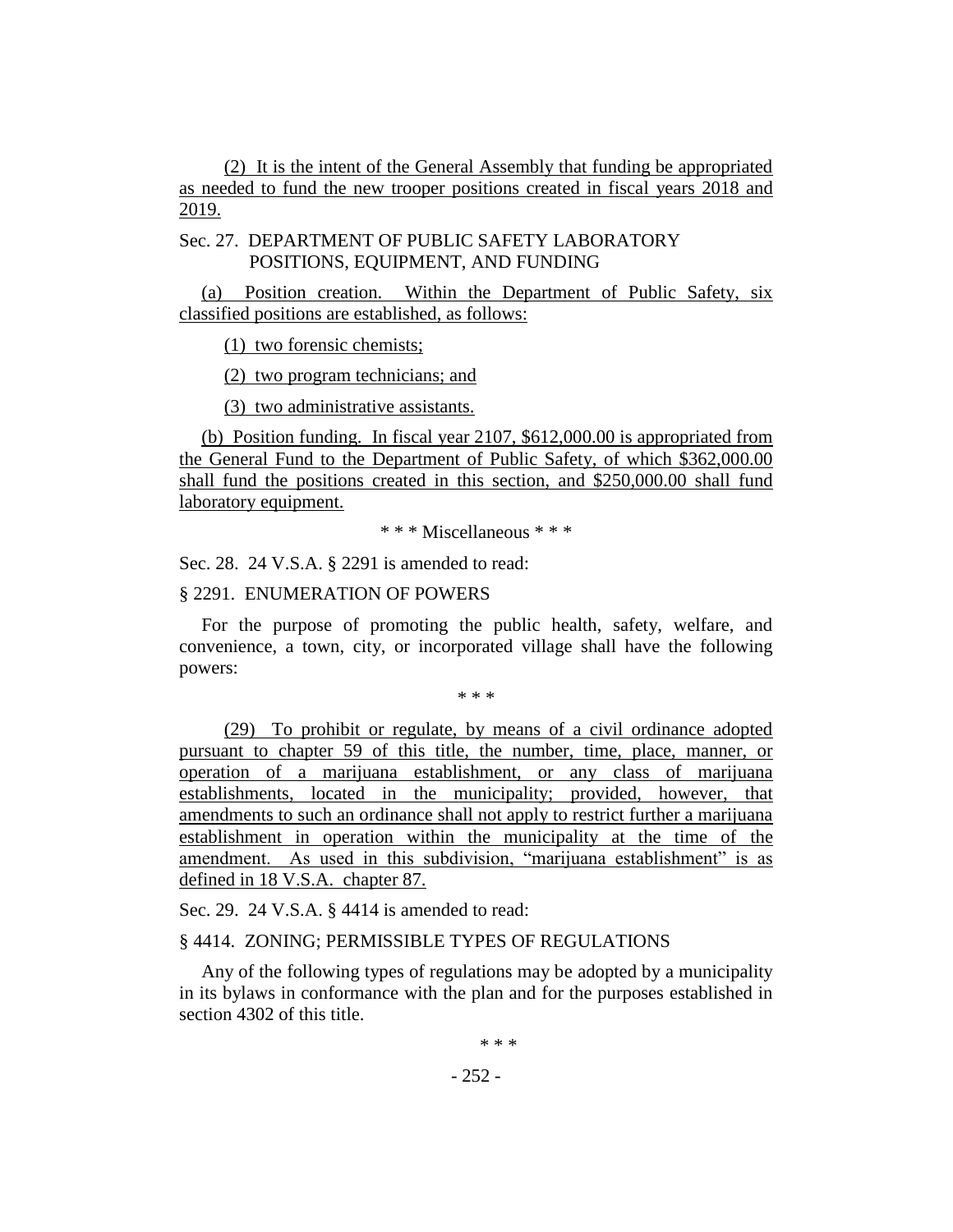(16) Marijuana establishments. A municipality may adopt bylaws for the purpose of regulating marijuana establishments as defined in 18 V.S.A. chapter 87.

Sec. 30. 4 V.S.A. § 1102 is amended to read:

§ 1102. JUDICIAL BUREAU; JURISDICTION

(a) A Judicial Bureau is created within the Judicial Branch under the supervision of the Supreme Court.

(b) The Judicial Bureau shall have jurisdiction of the following matters:

\* \* \*

(24) Violations of 18 V.S.A.  $\S$  4230a and 4230b, relating to possession public consumption of marijuana.

\* \* \* Effective Dates \* \* \*

## Sec. 31. EFFECTIVE DATES

(a) This section and Secs. 1, 2, and 12 shall take effect on passage.

(b) Secs. 7, 11, and 13 through 29 shall take effect on July 1, 2016.

(c) Secs. 6, 8 through 10, and 30 shall take effect on January 1, 2018.

And that after passage the title of the bill be amended to read "An act relating to the regulation of marijuana"

(Committee vote: 4-1-0)

## **Reported favorably with recommendation of amendment by Senator Ashe for the Committee on Finance.**

The Committee recommends that the bill be amended as recommended by the committee on Judiciary with the following amendments thereto:

First: By striking out Sec. 2 in its entirety and inserting in lieu thereof the following:

Sec. 2. MARIJUANA YOUTH EDUCATION AND PREVENTION

(a)(1) Relying on lessons learned from tobacco and alcohol prevention efforts, the Department of Health, in collaboration with the Department of Public Safety, the Agency of Education, and the Governor's Highway Safety Program, shall develop and administer an education and prevention program focused on use of marijuana by youth under 25 years of age. In so doing, the Department shall consider at least the following:

(A) Community- and school-based youth and family-focused prevention initiatives that strive to: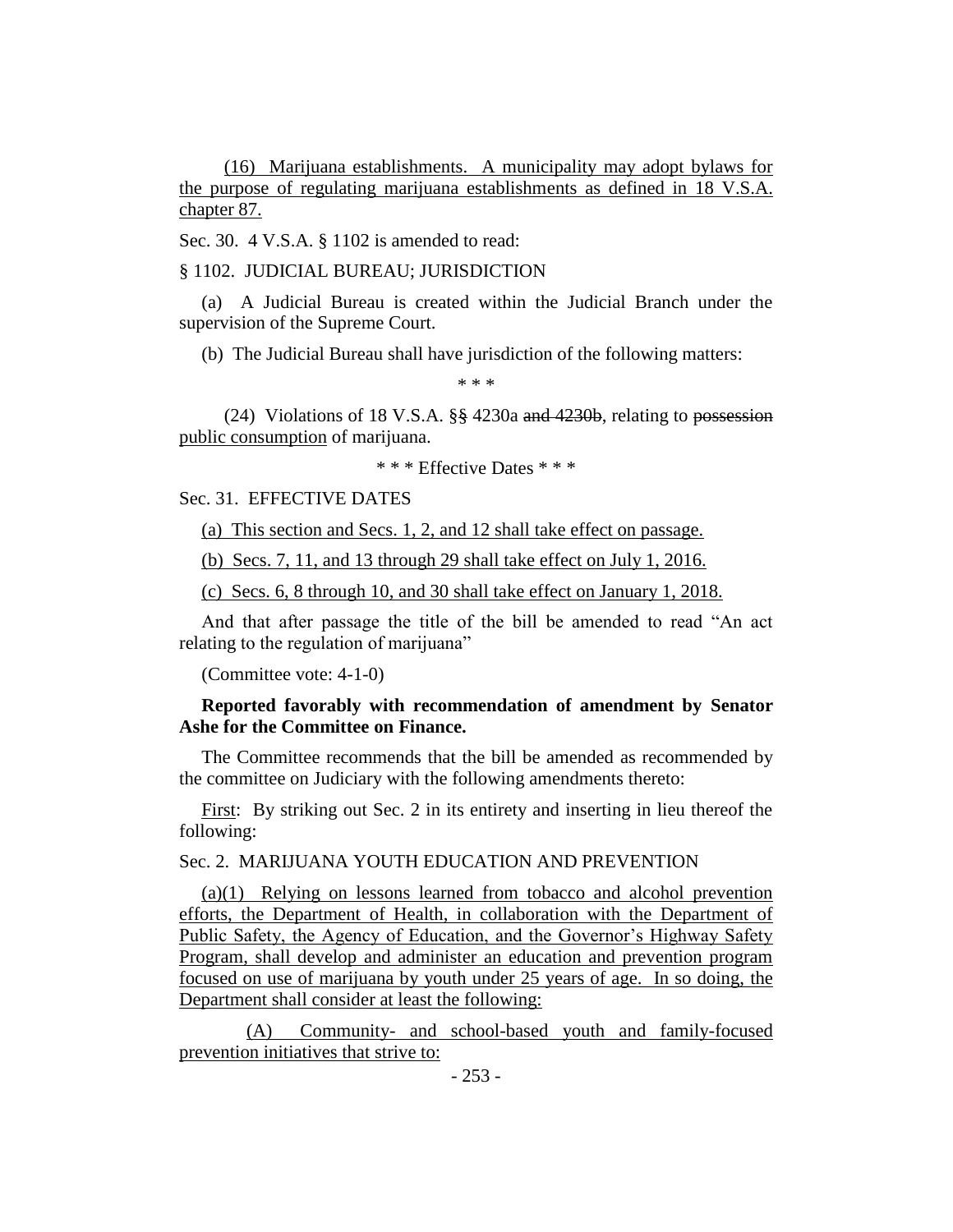(i) expand the number of school-based grants for substance abuse services to enable each Supervisory Union to develop and implement a plan for comprehensive substance abuse prevention education in a flexible manner that ensures the needs of individual communities are addressed;

(ii) improve the Screening, Brief Intervention and Referral to Treatment (SBIRT) practice model for professionals serving youth in schools and other settings; and

(iii) expand family education programs.

(B) An informational and counter-marketing campaign using a public website, printed materials, mass and social media, and advertisements for the purpose of preventing underage marijuana use.

(C) Education for parents and health care providers to encourage screening for substance use disorders and other related risks.

(D) Expansion of the use of SBIRT among the State's pediatric practices and school-based health centers.

(E) Strategies specific to youth who have been identified by the Youth Risk Behavior Survey as having an increased risk of substance abuse.

(2) On or before March 15, 2017, the Department shall adopt rules to implement the education and prevention program described in subsection (a) of this section and implement the program on or before September 15, 2017.

(b) The Department shall include questions in its biannual Youth Risk Behavior Survey to monitor the use of marijuana by youth in Vermont and to understand the source of marijuana used by this population.

(c) Any data collected by the Department on the use of marijuana by youth shall be maintained and organized in a manner that enables the pursuit of future longitudinal studies.

Second: By adding a Sec. 10a to read as follows:

Sec. 10a. 18 V.S.A. § 4230g is added to read:

# § 4230g. SALE OR FURNISHING MARIJUANA TO A PERSON UNDER 21 YEARS OF AGE; CIVIL ACTION FOR DAMAGES

(a) A spouse, child, guardian, employer, or other person who is injured in person, property, or means of support by a person under 21 years of age who is impaired by marijuana, or in consequence of the impairment by marijuana of any person under 21 years of age, shall have a right of action in his or her own name, jointly or severally, against any person or persons who have caused in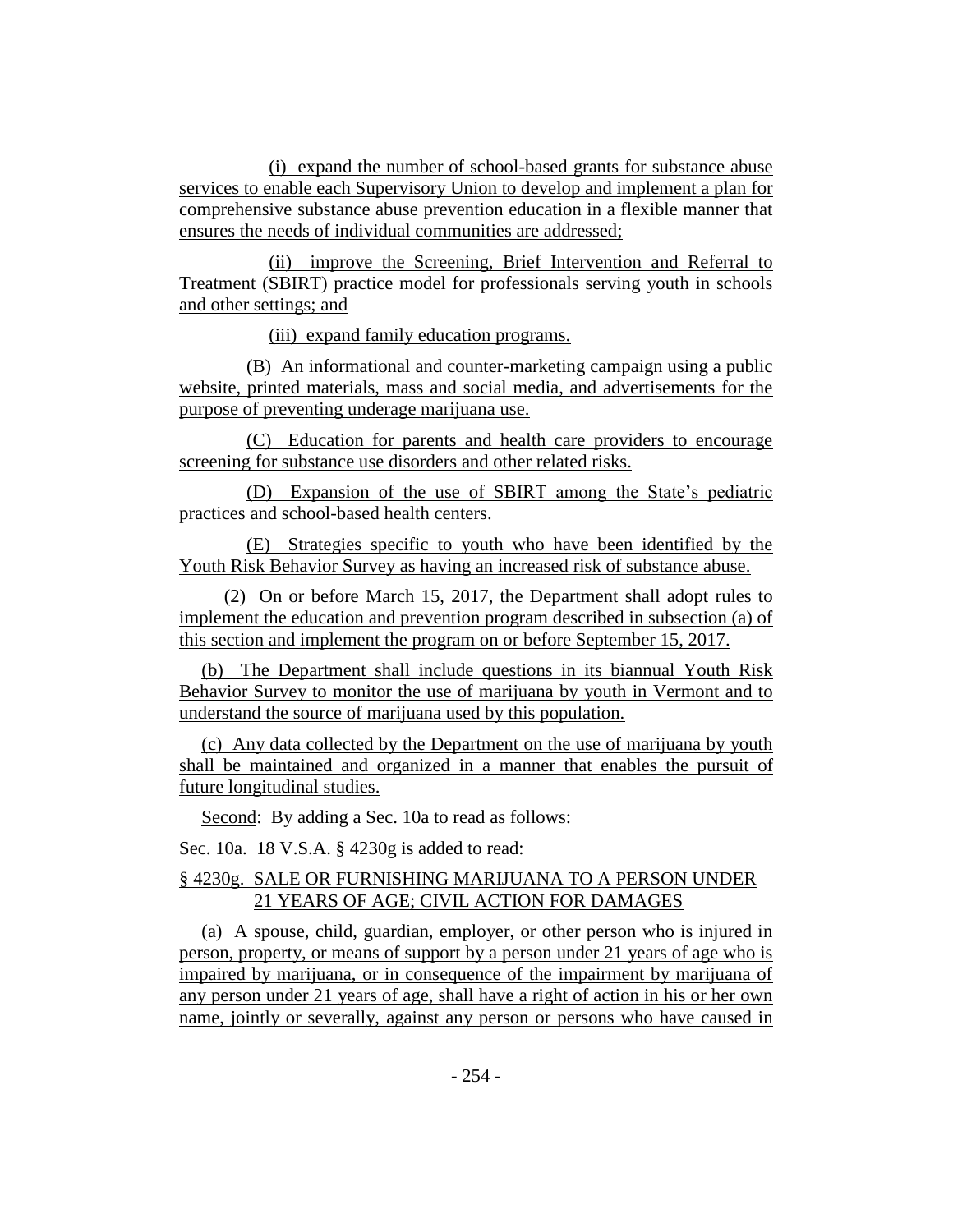whole or in part such impairment by selling or furnishing marijuana to a person under 21 years of age.

(b) Upon the death of either party, the action and right of action shall survive to or against the party's executor or administrator. The party injured or his or her legal representatives may bring either a joint action against the impaired person under 21 years of age and the person or persons who sold or furnished the marijuana, or a separate action against either or any of them.

(c) An action to recover for damages under this section shall be commenced within two years after the cause of action accrues, and not after.

(d) In an action brought under this section, evidence of responsible actions taken or not taken is admissible if otherwise relevant. Responsible actions may include a marijuana establishment's instruction to employees as to laws governing the sale of marijuana to adults 21 years of age or older and procedures for verification of age of customers.

(e) A defendant in an action brought under this section has a right of contribution from any other responsible person or persons, which may be enforced in a separate action brought for that purpose.

(f)(1) Except as provided in subdivision (2) of this subsection, nothing in this section shall create a statutory cause of action against a social host for furnishing marijuana to any person without compensation or profit. However, this subdivision shall not be construed to limit or otherwise affect the liability of a social host for negligence at common law.

(2) A social host who knowingly furnishes marijuana to a person under 21 years of age may be held liable under this section if the social host knew, or a reasonable person in the same circumstances would have known, that the person who received the marijuana was under 21 years of age.

(3) As used in this subsection, "social host" means a person who is not the holder of a marijuana establishment license and is not required under chapter 87 of this title to hold a marijuana establishment license.

Third: In Sec. 12, 18 V.S.A.  $\S$  4505(a)(2), in the second sentence, after the words "municipal permits" by adding under this subsection (a)

Fourth: In Sec. 12, after "Subchapter 2." by striking out the words "Department of Public Safety" and inserting in lieu thereof the word Administration

Fifth: In Sec. 12, 18 V.S.A. § 4511, before the words "For the purpose of" by adding (a) and by adding subsections (b) and (c) to read as follows: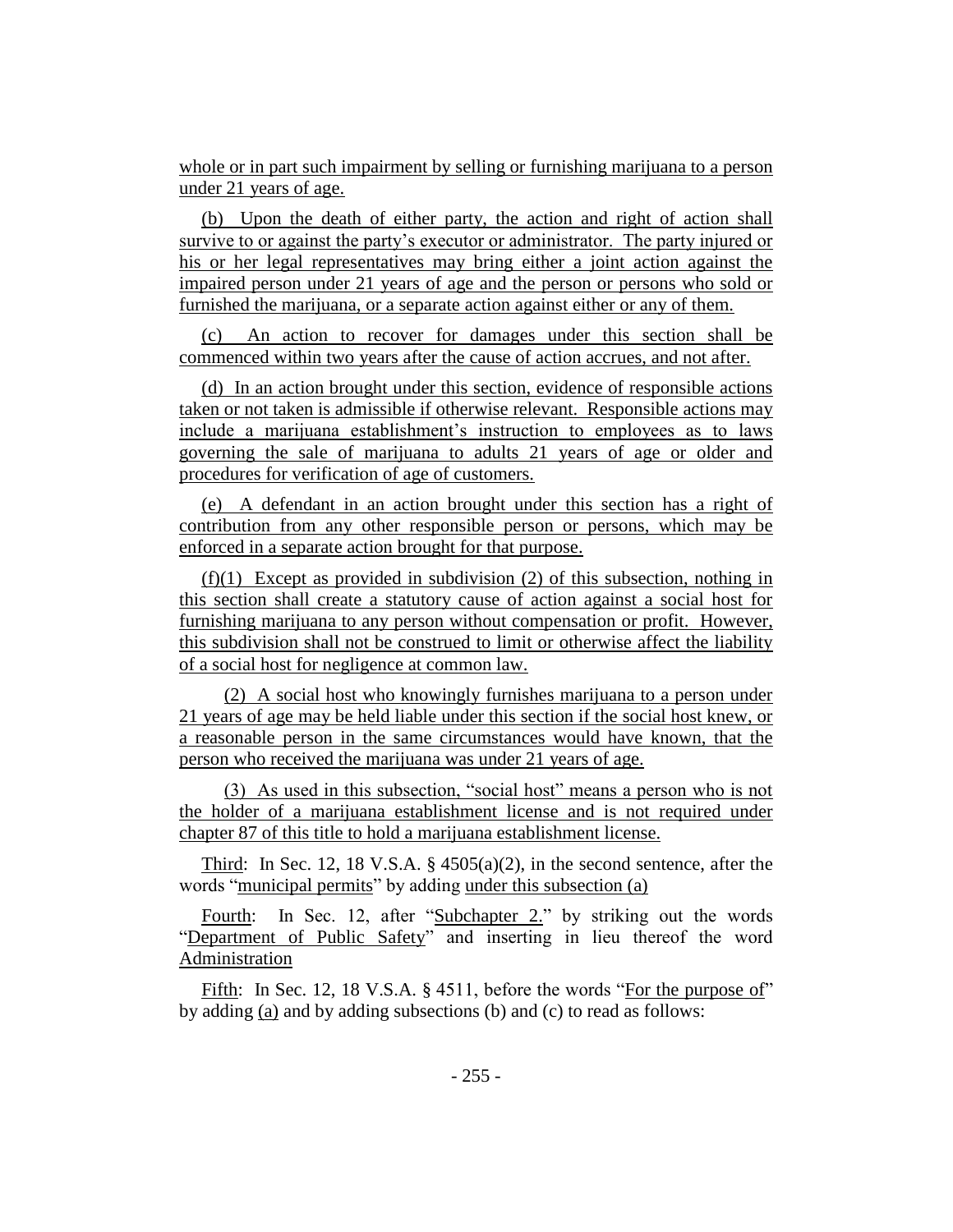(b)(1) For the purpose of regulating the cultivation and testing of marijuana in accordance with this chapter, the Agency of Agriculture, Food and Markets shall have the following authority and duties:

(A) rulemaking in accordance with this chapter and 3 V.S.A. chapter 25;

(B) the inspection of licensed marijuana cultivators and testing of marijuana; and

(C) the prevention of contaminated or adulterated marijuana from being offered for sale.

(2) The authority and duties of the Agency shall be in addition to, and not a substitute for, the authority and duties of the Department.

(c)(1) There is established a Marijuana Advisory Board within the Department for the purpose of advising the Department and other administrative agencies and departments regarding policy for the implementation and operation of this chapter. The Board shall be composed of the following members:

(A) the Commissioner of Public Safety or designee;

(B) the Secretary of Agriculture, Food and Markets or designee;

(C) the Commissioner of Health or designee;

(D) the Commissioner of Taxes or designee; and

(E) a member of local law enforcement appointed by the Governor.

(2) The Department shall endeavor to notify and consult with the Board prior to the adoption of any significant policy decision.

(3) The Secretary of Administration shall convene the first meeting of the Board on or before June 1, 2016 and shall attend Board meetings.

Sixth: In Sec. 12, 18 V.S.A. § 4512 by striking out " $(1)$ – $(3)$ " and inserting in lieu thereof  $(1)$ – $(4)$ 

Seventh: In Sec. 12, 18 V.S.A. § 4512(1)(B) by striking out "principals" and inserting in lieu thereof applicants

Eighth: In Sec. 12, 18 V.S.A.  $\S$  4512 by striking out subdivision (1)(K) in its entirety and by inserting in lieu thereof the following:

(K) procedures for seed to sale traceability of marijuana, including any requirements for tracking software;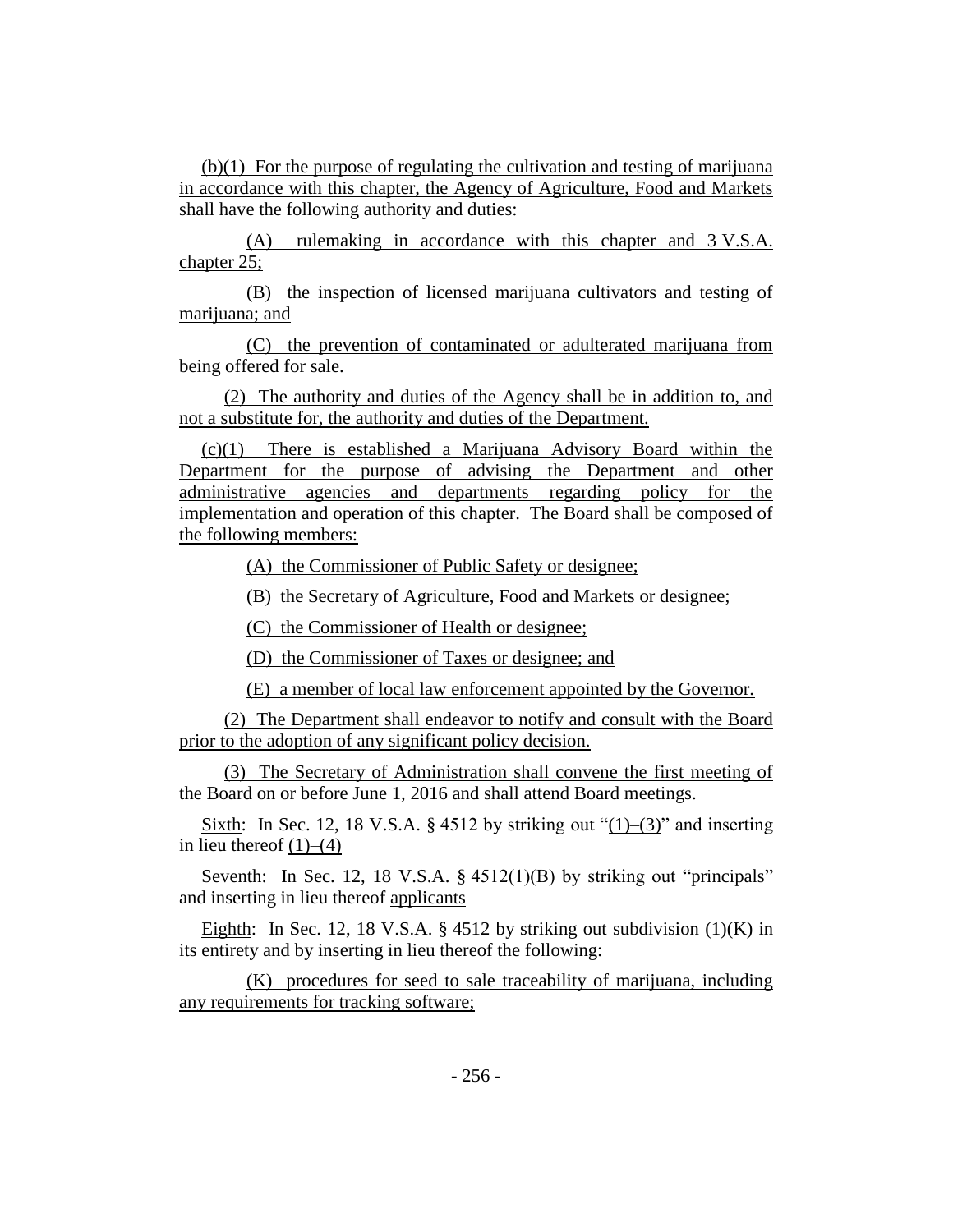Ninth: In Sec. 12, 18 V.S.A. § 4512 by striking out subdivisions  $(2)(A)$ – $(C)$  in their entirety and by relettering the remaining subdivisions to be alphabetically correct

Tenth: In Sec. 12, 18 V.S.A. § 4512 by striking out subdivisions (4)(B) and (C) in their entirety and in subdivision (4)(A) after "samples;" by adding the word and, and by relettering the remaining subdivision to be alphabetically correct

Eleventh: In Sec. 12, 18 V.S.A. § 4512 in the first sentence before the word "The Department" by adding (a) and by adding a subsection (b) to read as follows:

(b) In addition to the rules adopted by the Department pursuant to subsection (a) of this section, the Agency of Agriculture, Food and Markets shall adopt rules regarding the cultivation and testing of marijuana regulated pursuant to this chapter as follows:

(1) restrictions on the use by cultivators of pesticides that are injurious to human health;

(2) standards for both the indoor and outdoor cultivation of marijuana, including environmental protection requirements;

(3) procedures and standards for testing marijuana for contaminants and potency and for quality assurance and control;

(4) reporting requirements of a testing laboratory; and

(5) inspection requirements for cultivators and testing laboratories.

Twelfth: In Sec. 12, 18 V.S.A.  $\S$  4513(b)(2) by striking out "January 1, 2018" and inserting in lieu thereof January 2, 2018

Thirteenth: In Sec. 12, by striking out 18 V.S.A. § 4513 in its entirety and inserting in lieu thereof the following:

## § 4513. IMPLEMENTATION

(a)(1) On or before April 15, 2017, the Department shall begin accepting applications for cultivator licenses and testing laboratory licenses. The initial application period shall remain open for 30 days. The Department may reopen the application process for any period of time at its discretion.

(2) On or before June 15, 2017, the Department shall begin issuing cultivator licenses and testing laboratory licenses to qualified applicants.

(b)(1) On or before May 15, 2017, the Department shall begin accepting applications for retail licenses. The initial application period shall remain open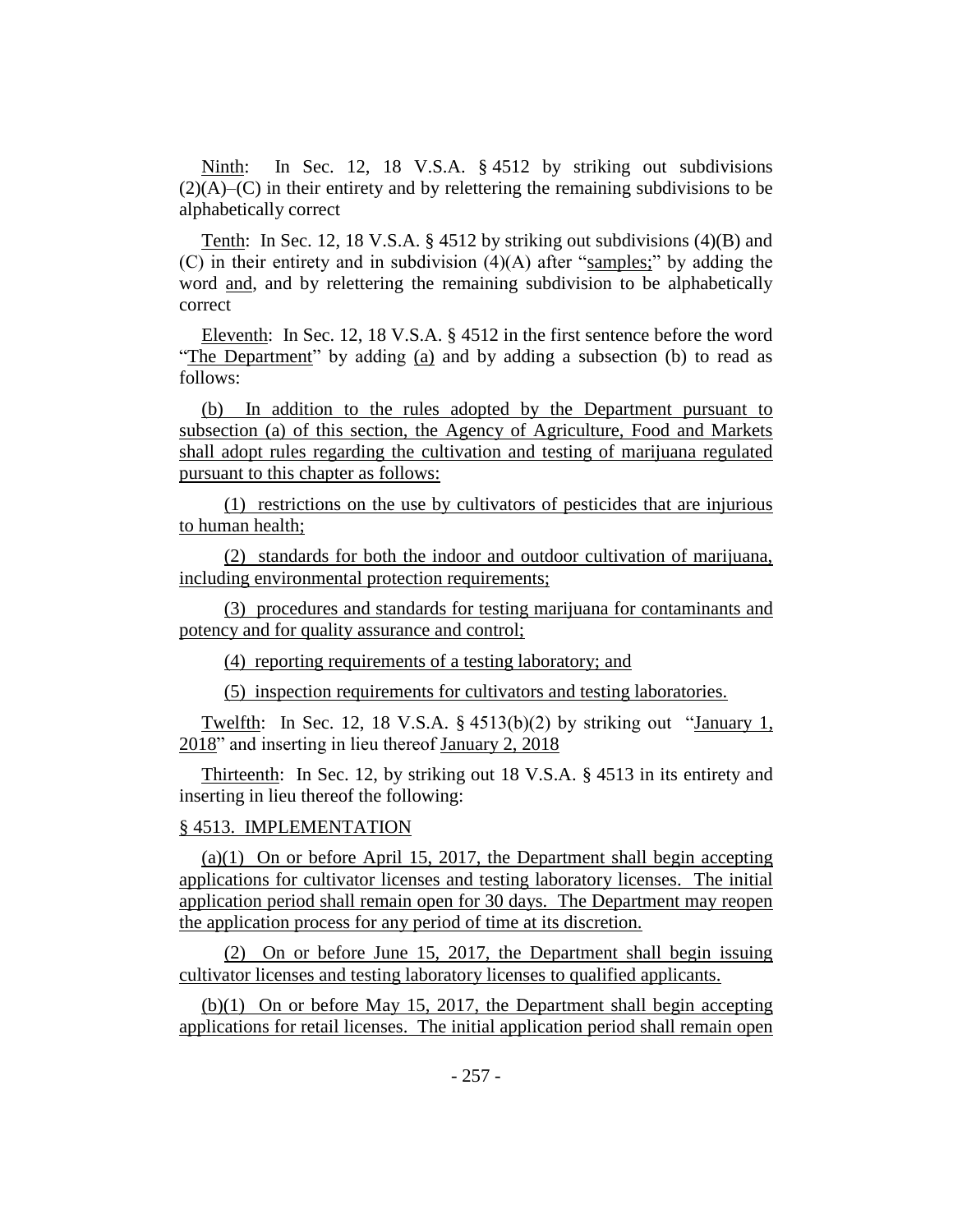for 30 days. The Department may reopen the application process for any period of time at its discretion.

(2) On or before September 15, 2017, the Department shall begin issuing retailer licenses to qualified applicants. A license shall not permit a licensee to open the store to the public or sell marijuana to the public prior to January 2, 2018.

(c)(1) Prior to July 1, 2018, provided applicants meet the requirements of this chapter, the Department shall issue:

(A) a maximum of 10 cultivator licenses that permit a cultivation space of not more than 5,000 square feet;

(B) a maximum of five cultivator licenses that permit a cultivation space of  $5,001-10,000$  square feet;

(C) a maximum of five testing laboratory licenses; and

(D) a maximum of 15 retailer licenses.

(2) On or after July 1, 2018 and before July 1, 2019, provided applicants meet the requirements of this chapter and in addition to the licenses authorized in subdivision (1) of this subsection, the Department shall issue:

(A) a maximum of 10 cultivator licenses that permit a cultivation space of not more than 5,000 square feet for a total of 20 such licenses;

(B) a maximum of five cultivator licenses that permit a cultivation space of  $5,001-10,000$  square feet for a total of 10 such licenses;

(C) a maximum of five testing laboratory licenses for a total of 10 such licenses; and

(C) a maximum of 15 retailer licenses for a total of 30 such licenses.

(3) On or after July 1, 2019, the limitations in subdivision (1) of this subsection shall not apply and the Department shall use its discretion to issue licenses in a number and size for the purpose of competing with and undercutting the illegal market based on available data and recommendations of the Marijuana Program Review Commission. A cultivator licensed under the limitations of subdivisions (1) or (2) of this subsection may apply to the Department to modify its license to expand its cultivation space.

Fourteenth: In Sec. 12, 18 V.S.A.  $\S 4522(c)(1)$  by inserting a subdivision (G) to read as follows:

(G) how the applicant will meet its operation's need for energy services at the lowest present value life-cycle cost, including environmental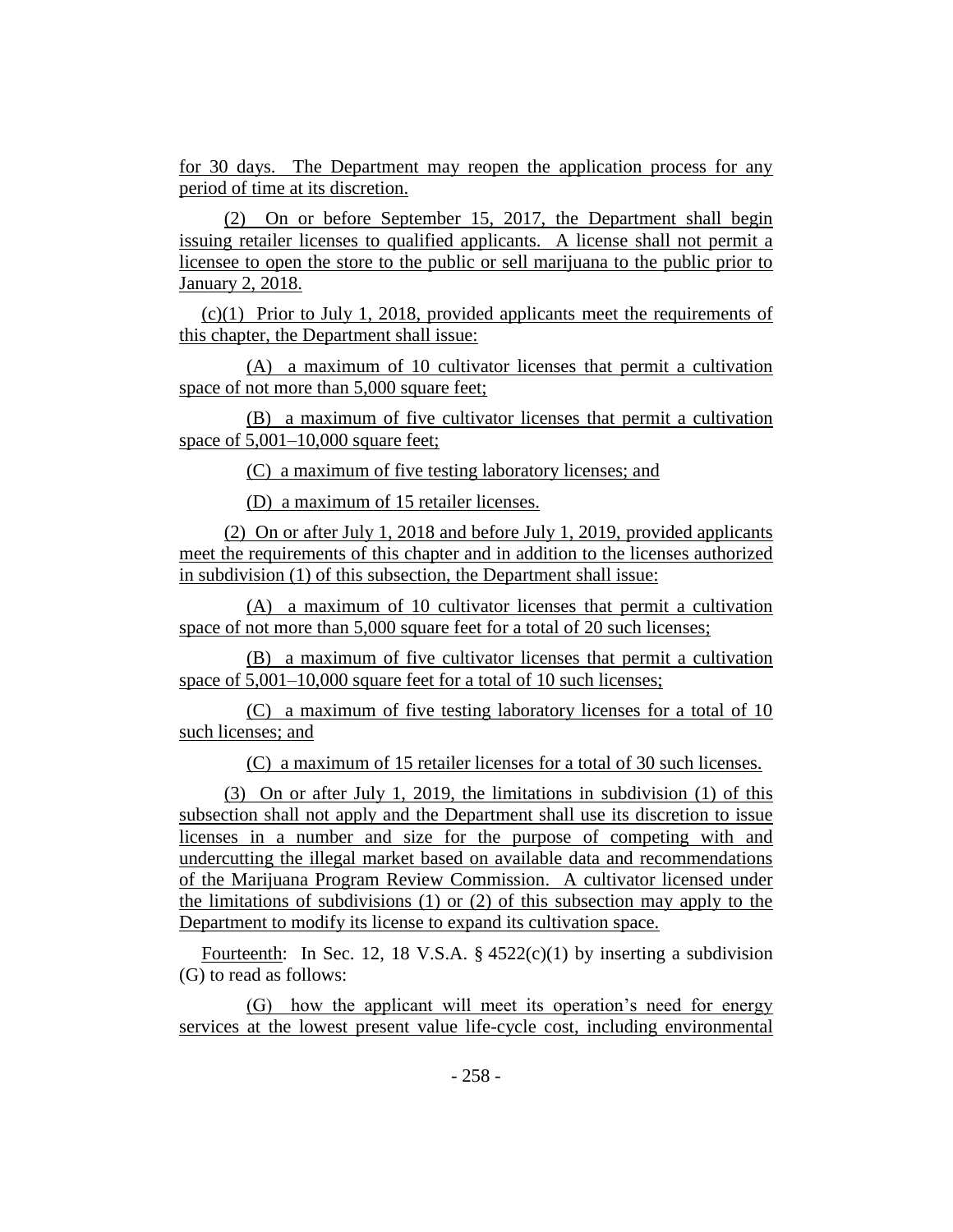and economic costs, through a strategy combining investments and expenditures on energy efficiency and energy supply;

And by relettering the remaining subdivisions to be alphabetically correct

Fifteenth: In Sec. 12, 18 V.S.A. § 4524(e) after the words "drug-related" by adding the word criminal

Sixteenth: In Sec. 12, 18 V.S.A. § 4525, in subsection (d), after the word "Department" by adding the words and Agency of Agriculture, Food and Markets and by adding a subsection (f) to read as follows:

(f)(1) Only unadulterated marijuana shall be offered for sale. If, upon inspection, the Agency of Agriculture, Food and Markets finds any violative pesticide residue or other contaminants of concern, the Agency shall order the marijuana, either individually or in blocks, to be:

(A) put on stop-sale;

(B) treated in a particular manner; or

(C) destroyed according to the Agency's instructions.

(2) Marijuana ordered destroyed or placed on stop-sale shall be clearly separable from salable marijuana. Any order shall be confirmed in writing within seven days. The order shall include the reason for action, a description of the marijuana affected, and any recommended treatment.

(3) A person may appeal an order issued pursuant to this section within 15 days of receiving the order. The appeal shall be made in writing to the Secretary of Agriculture, Food and Markets and shall clearly identify the marijuana affected and the basis for the appeal.

Seventeenth: In Sec. 12, 18 V.S.A.  $\S$  4526, in subdivision (b)(1)(A), by striking out "one ounce" inserting in lieu thereof one-half ounce and in subsection (c) by striking out "may" and inserting in lieu thereof shall and after "marijuana" by adding , and after "plant" by adding , and shall not package marijuana with other items, such as paraphernalia, for sale to customers

Eighteenth: In Sec. 12, by striking out 18 V.S.A. § 4528 in its entirety and inserting in lieu thereof the following:

## § 4528. FEES

(a) The Department of Public Safety shall charge and collect initial license application fees and annual license renewal fees for each type of marijuana license under this chapter. Fees shall be due and payable at the time of license application or renewal.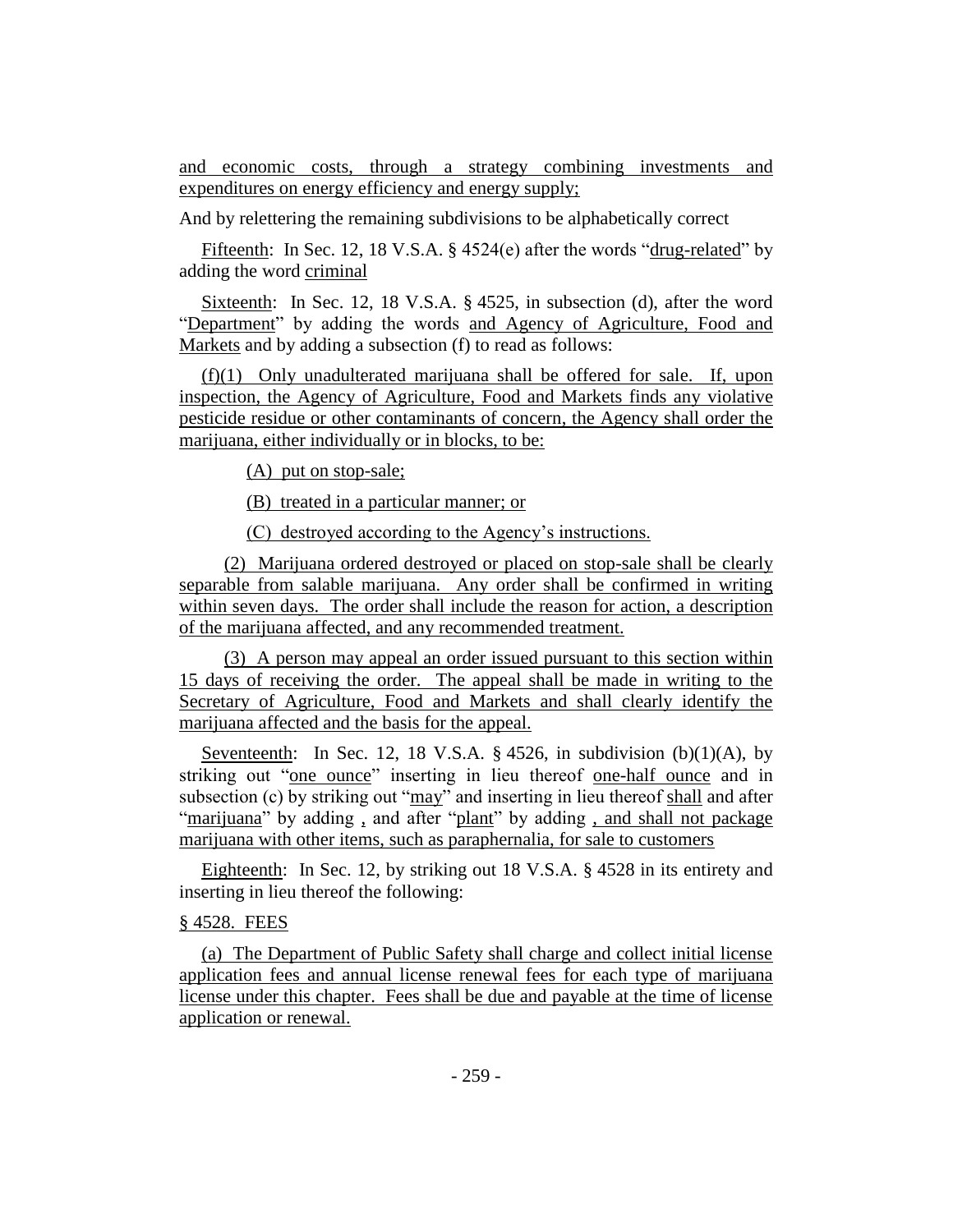(b)(1) The nonrefundable fee accompanying an application for a cultivator license pursuant to section 4525 of this chapter shall be determined as follows:

(A) For a cultivator license that permits a cultivation space of not more than 5,000 square feet, the application fee shall be \$15,000.00.

(B) For a cultivator license that permits a cultivation space of 5,001–10,000 square feet, the application fee shall be \$25,000.00.

(2) The nonrefundable fee accompanying an application for a retailer license pursuant to section 4526 of this chapter shall be \$15,000.00.

(3) The nonrefundable fee accompanying an application for a marijuana testing laboratory license pursuant to section 4527 of this chapter shall be \$500.00.

(4) If person submits a qualifying application for a marijuana establishment license during an open application, pays the nonrefundable application fee, but is not selected to receive a license due to the limited number of licenses available, the person may reapply, based on availability, for such a license within two years by resubmitting the application with any necessary updated information, and shall be charged a fee that is:

(A) fifty percent of the application fees set forth in subdivision (1)–(3) of this subsection if the original application was submitted prior to July 1, 2018; or

(B) twenty-five percent of the application fees set forth in subdivisions (1)–(3) of this subsection if the original application was submitted on or after July 1, 2018 and before July 1, 2019.

(c)(1) The initial annual license fee and subsequent annual renewal fee for a cultivator license pursuant to section 4525 of this chapter shall be shall be determined as follows:

(A) For a cultivator license that permits a cultivation space of not more than 5,000 square feet, the initial annual license and subsequent renewal fee shall be \$15,000.00.

(B) For a cultivator license that permits a cultivation space of 5,001–10,000 square feet, the initial annual license and subsequent renewal fee shall be \$25,000.00.

(2) The initial annual license fee and subsequent annual renewal fee for a retailer license pursuant to section 4526 of this chapter shall be \$15,000.00.

(3) The initial annual license fee and subsequent annual renewal fee for a marijuana testing laboratory license pursuant to section 4527 of this chapter shall be \$2,500.00.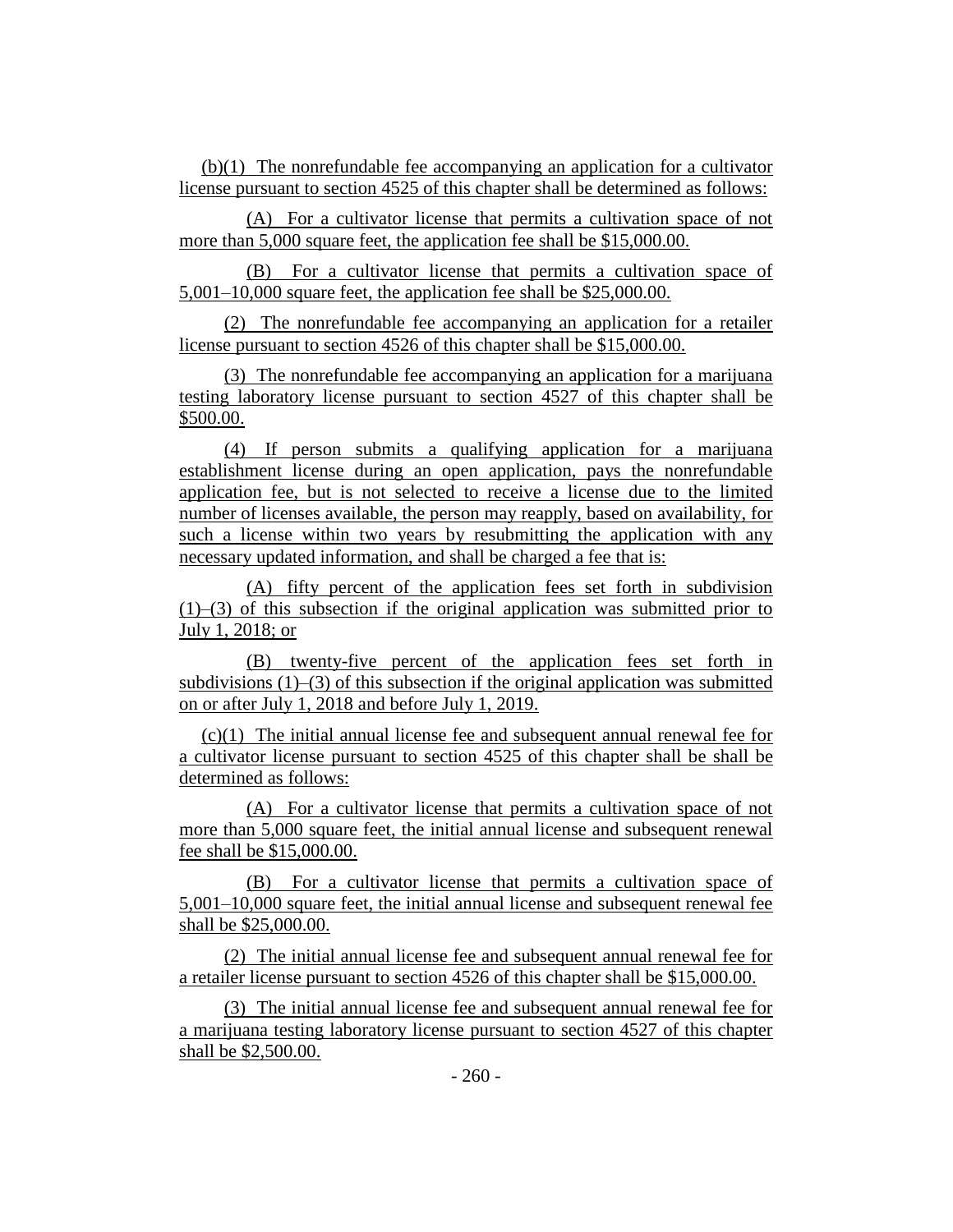(d) The following administrative fees shall apply:

(1) Change of corporate structure fee (per person) shall be \$1,000.00.

(2) Change of name fee shall be \$1,000.00.

(3) Change of location fee shall be \$1,000.00.

(4) Modification of license premises fee shall be \$250.00.

(5) Addition of financier fee shall be \$250.00.

(6) Duplicate license fee shall be \$100.00.

Nineteenth: In Sec. 12, 18 V.S.A. chapter 87, by striking out subchapter 4 in its entirety and by redesignating subchapter 5 to be subchapter 4

Twentieth: In Sec. 12, 18 V.S.A. § 4546(b)(5) after the word "public" by inserting , one of whom shall have expertise in public health,

Twenty-first: In Sec. 12, 18 V.S.A. § 4547(a) in subdivision (7) by striking out the word "and" and in subdivision (8) by striking out "." and inserting in lieu thereof; and by striking out subdivision (10) in its entirety and inserting in lieu thereof the following:

(10) monitor the extent to which marijuana is accessed through both the legal and illegal market by persons under 21 years of age;

(11) identify strategies for preventing youth from using marijuana;

(12) identify academic and scientific research, including longitudinal research questions, that when completed may assist policymakers in developing marijuana policy in accordance with this act;

(13) consider whether to create a local revenue stream which may include a local option excise tax on marijuana sales or municipally assessed fees; and

(14) report any recommendations to the General Assembly and the Governor, as needed.

Twenty-second: By adding a Sec. 12a to read as follows:

Sec. 12a. 32 V.S.A. chapter 207 is added to read:

## CHAPTER 207. MARIJUANA TAXES

§ 7901. TAX IMPOSED

(a) There is imposed a marijuana excise tax equal to 25 percent of the sales price, as that term is defined in subdivision 9701(4), on each retail sale of marijuana in this State. The tax imposed by this section shall be paid by the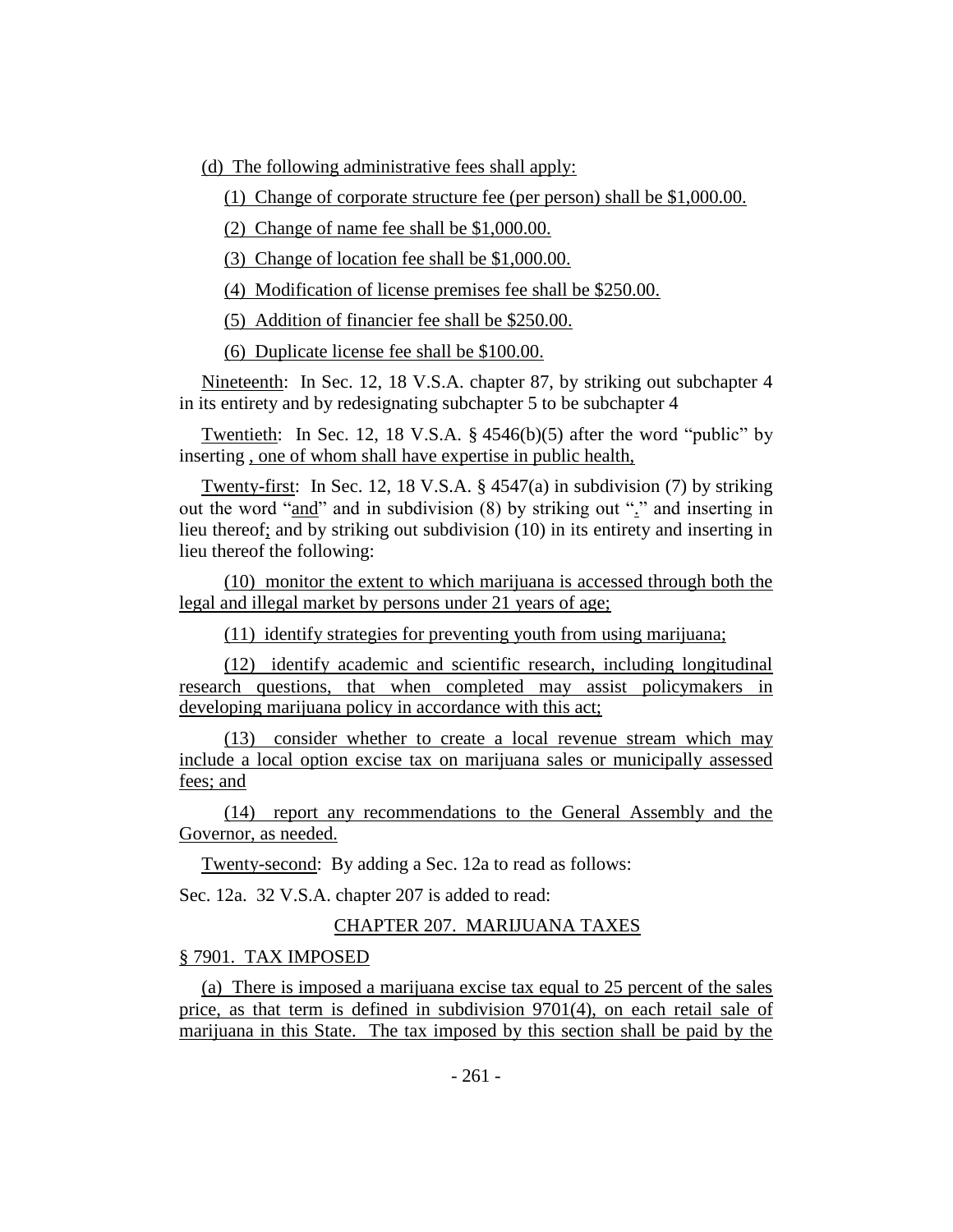buyer to the retailer. Each retailer shall collect from the buyer the full amount of the tax payable on each taxable sale.

(b) The tax imposed by this section is separate from the general sales and use tax imposed by chapter 233 of this title. The tax imposed under this section shall be separately itemized from any State and local retail sales tax on the sales receipt provided to the buyer.

(c) The following sales shall be exempt from the tax imposed under this section:

(1) sales under any circumstances in which the State is without power to impose the tax; and

(2) sales made by any dispensary, provided the marijuana will be provided only to registered qualifying patients directly or through their registered caregivers.

## § 7902. LIABILITY FOR TAX AND PENALTIES

(a) Any tax collected under this chapter shall be deemed to be held by the retailer in trust for the State of Vermont. Any tax collected under this chapter shall be accounted for separately so as to clearly indicate the amount of tax collected, and that the tax receipts are the property of the State of Vermont.

(b) Every retailer required to collect the tax imposed by this chapter shall be personally and individually liable for the amount of tax together with such interest and penalty as has accrued under this title. If the retailer is a corporation or other entity, the personal liability shall extend to any officer or agent of the corporation or entity who as an officer or agent of the same has the authority to collect the tax and transmit it to the Commissioner of Taxes as required in this chapter.

(c) A retailer shall have the same rights in collecting the tax from his or her purchaser or regarding nonpayment of the tax by the purchaser as if the tax were a part of the purchase price of the marijuana and payable at the same time; provided, however, if the retailer required to collect the tax has failed to remit any portion of the tax to the Commissioner of Taxes, the Commissioner of Taxes shall be notified of any action or proceeding brought by the retailer to collect the tax and shall have the right to intervene in such action or proceeding.

(d) A retailer required to collect the tax may also refund or credit to the purchaser any tax erroneously, illegally, or unconstitutionally collected. No cause of action that may exist under State law shall accrue against the retailer for the tax collected unless the purchaser has provided written notice to a retailer, and the retailer has had 60 days to respond.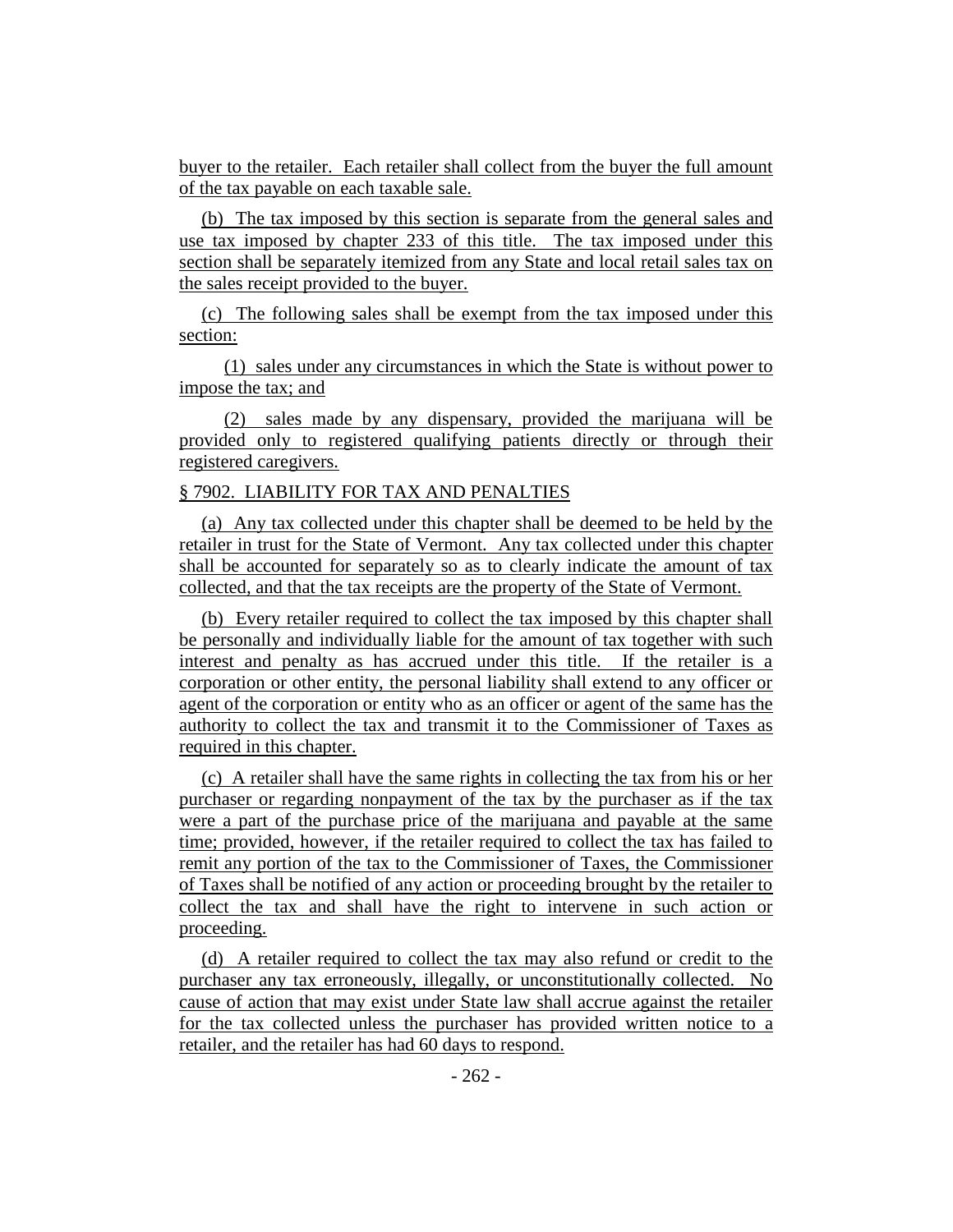(e) To the extent not inconsistent with this chapter, the provisions for the assessment, collection, enforcement, and appeals of the sales and use taxes in chapter 233 of this title shall apply to the tax imposed by this chapter.

# § 7903. BUNDLED TRANSACTIONS

(a) Except as provided in subsection (b) of this section, a retail sale of a bundled transaction that includes marijuana is subject to the tax imposed by this chapter on the entire selling price of the bundled transaction.

(b) If the selling price is attributable to products that are taxable and products that are not taxable under this chapter, the portion of the price attributable to the nontaxable products are subject to the tax imposed by this chapter unless the retailer can identify by reasonable and verifiable standards the portion that is not subject to tax from its books and records that are kept in the regular course of business.

(c) As used in this section, "bundled transaction" means:

(1) the retail sale of two or more products where the products are otherwise distinct and identifiable, are sold for one nonitemized price, and at least one of the products includes marijuana subject to the tax under this chapter; or

(2) marijuana provided free of charge with the required purchase of another product.

#### § 7904. RETURNS

(a) Any retailer required to collect the tax imposed by this chapter shall, on or before the 15th day of every month, return to the Department of Taxes, under oath of a person with legal authority to bind the retailer, a statement containing its name and place of business, the amount of marijuana sales subject to the excise tax imposed by this subchapter sold in the preceding month, and any other information required by the Department of Taxes, along with the tax due.

(b) Every retailer shall maintain, for not less than three years, accurate records showing all transactions subject to tax liability under this chapter. These records are subject to inspection by the Department of Taxes at all reasonable times during normal business hours.

### § 7905. LICENSES

(a) Every retailer required to collect the tax imposed by this chapter shall apply for a marijuana excise tax license in the manner prescribed by the Commissioner of Taxes. The Commissioner shall issue, without charge, to each registrant a license empowering him or her to collect the marijuana excise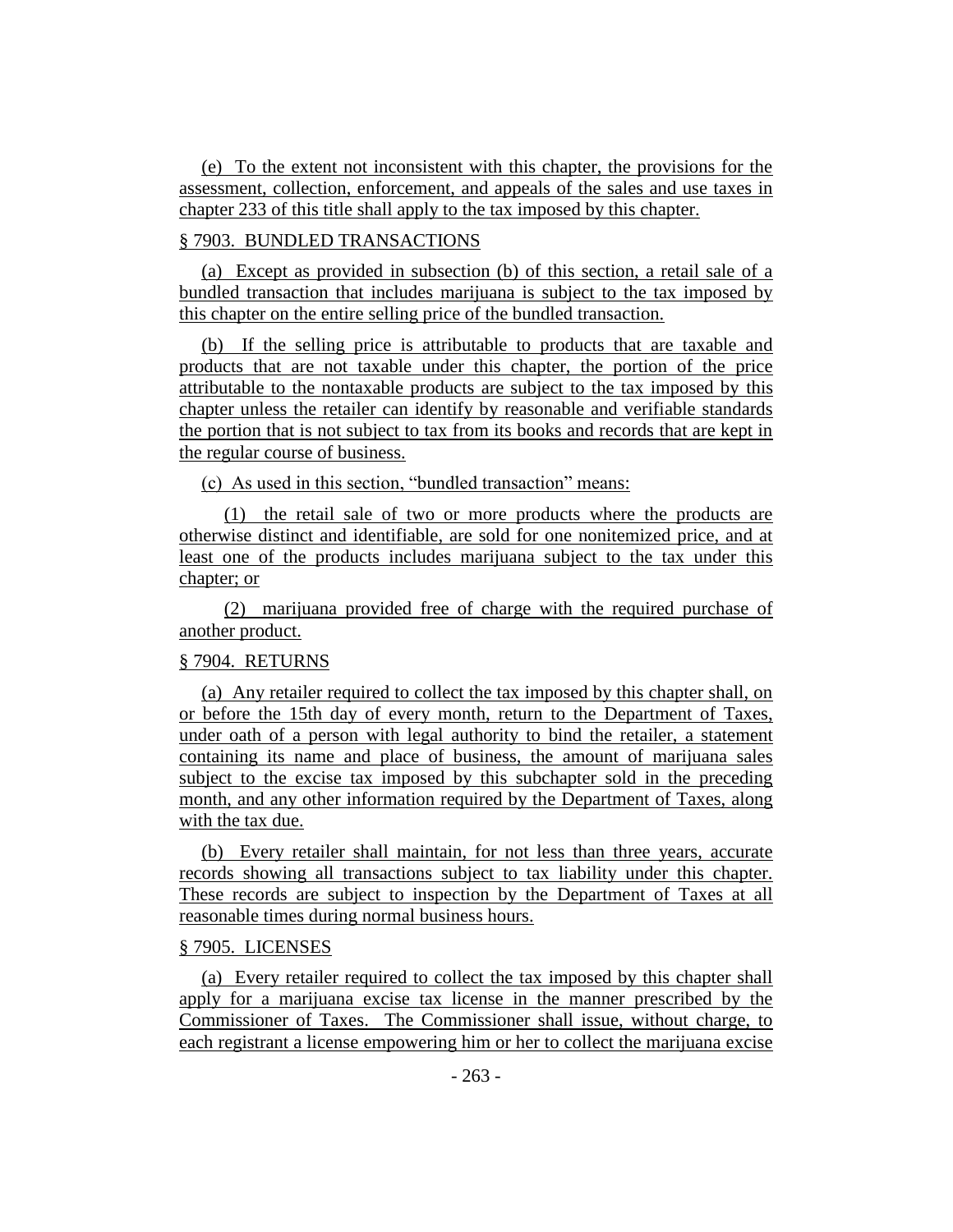tax. Each license shall state the place of business to which it is applicable. The license shall be prominently displayed in the place of business of the registrant. The licenses shall be nonassignable and nontransferable and shall be surrendered to the Commissioner immediately upon the registrant's ceasing to do business at the place named. A license to collect marijuana excise tax shall be in addition to the licenses required by sections 9271 (meals and rooms tax) and 9707 (sales and use tax) of this title and any license required by the Department of Public Safety.

(b) The Department of Public Safety may require the Commissioner of Taxes to suspend or revoke the tax license of any person for failure to comply with any provision of this chapter.

Twenty-third: By adding a Sec. 12b to read as follows:

Sec. 12b. 32 V.S.A. § 5811 is amended to read:

## § 5811. DEFINITIONS

The following definitions shall apply throughout this chapter unless the context requires otherwise:

\* \* \*

(18) "Vermont net income" means, for any taxable year and for any corporate taxpayer:

(A) the taxable income of the taxpayer for that taxable year under the laws of the United States, without regard to 26 U.S.C. § 168(k) of the Internal Revenue Code, and excluding income which under the laws of the United States is exempt from taxation by the states:

(i) increased by:

(I) the amount of any deduction for State and local taxes on or measured by income, franchise taxes measured by net income, franchise taxes for the privilege of doing business and capital stock taxes; and

(II) to the extent such income is exempted from taxation under the laws of the United States by the amount received by the taxpayer on and after January 1, 1986 as interest income from State and local obligations, other than obligations of Vermont and its political subdivisions, and any dividends or other distributions from any fund to the extent such dividend or distribution is attributable to such Vermont State or local obligations;

(III) the amount of any deduction for a federal net operating loss; and

(ii) decreased by: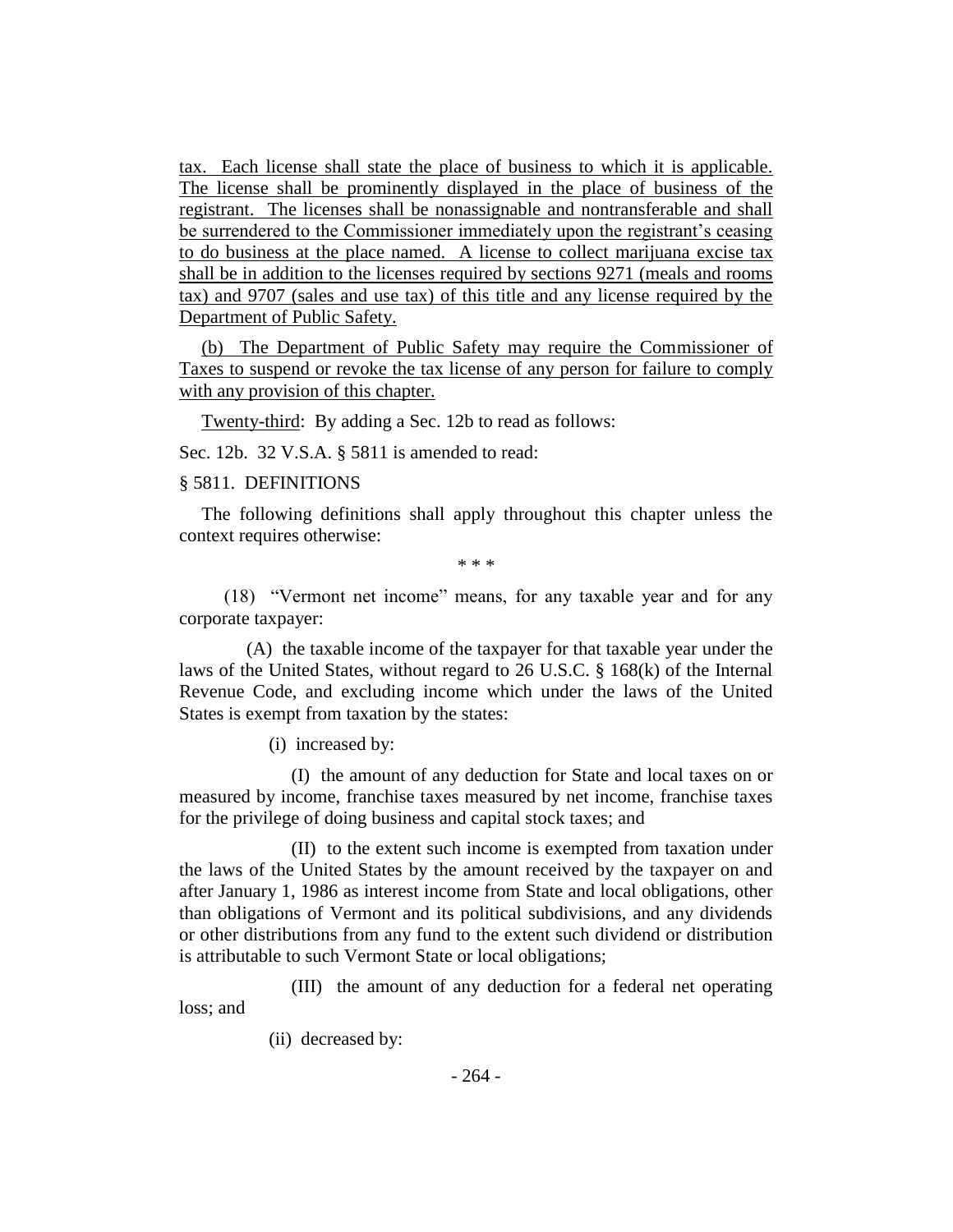(I) the "gross-up of dividends" required by the federal Internal Revenue Code to be taken into taxable income in connection with the taxpayer's election of the foreign tax credit; and

(II) the amount of income which results from the required reduction in salaries and wages expense for corporations claiming the Targeted Job or WIN credits; and

(III) any federal deduction that the taxpayer would have been allowed for the cultivation, testing, processing, or sale of marijuana, as authorized under 18 V.S.A. chapter 86 or 87, but for 26 U.S.C. § 280E.

\* \* \*

(21) "Taxable income" means federal taxable income determined without regard to 26 U.S.C. § 168(k) and:

(A) Increased by the following items of income (to the extent such income is excluded from federal adjusted gross income):

(i) interest income from non-Vermont state and local obligations;

(ii) dividends or other distributions from any fund to the extent they are attributable to non-Vermont state or local obligations;

(iii) the amount of State and local income taxes deducted from federal adjusted gross income for the taxable year, but in no case in an amount that will reduce total itemized deductions below the standard deduction allowable to the taxpayer; and

(iv) the amount of total itemized deductions, other than deductions for State and local income taxes, medical and dental expenses, or charitable contributions, deducted from federal adjusted gross income for the taxable year, that is in excess of two and one-half times the standard deduction allowable to the taxpayer; and

(B) Decreased by the following items of income (to the extent such income is included in federal adjusted gross income):

(i) income from United States government obligations;

(ii) with respect to adjusted net capital gain income as defined in 26 U.S.C. § 1(h) reduced by the total amount of any qualified dividend income: either the first \$5,000.00 of such adjusted net capital gain income; or 40 percent of adjusted net capital gain income from the sale of assets held by the taxpayer for more than three years, except not adjusted net capital gain income from: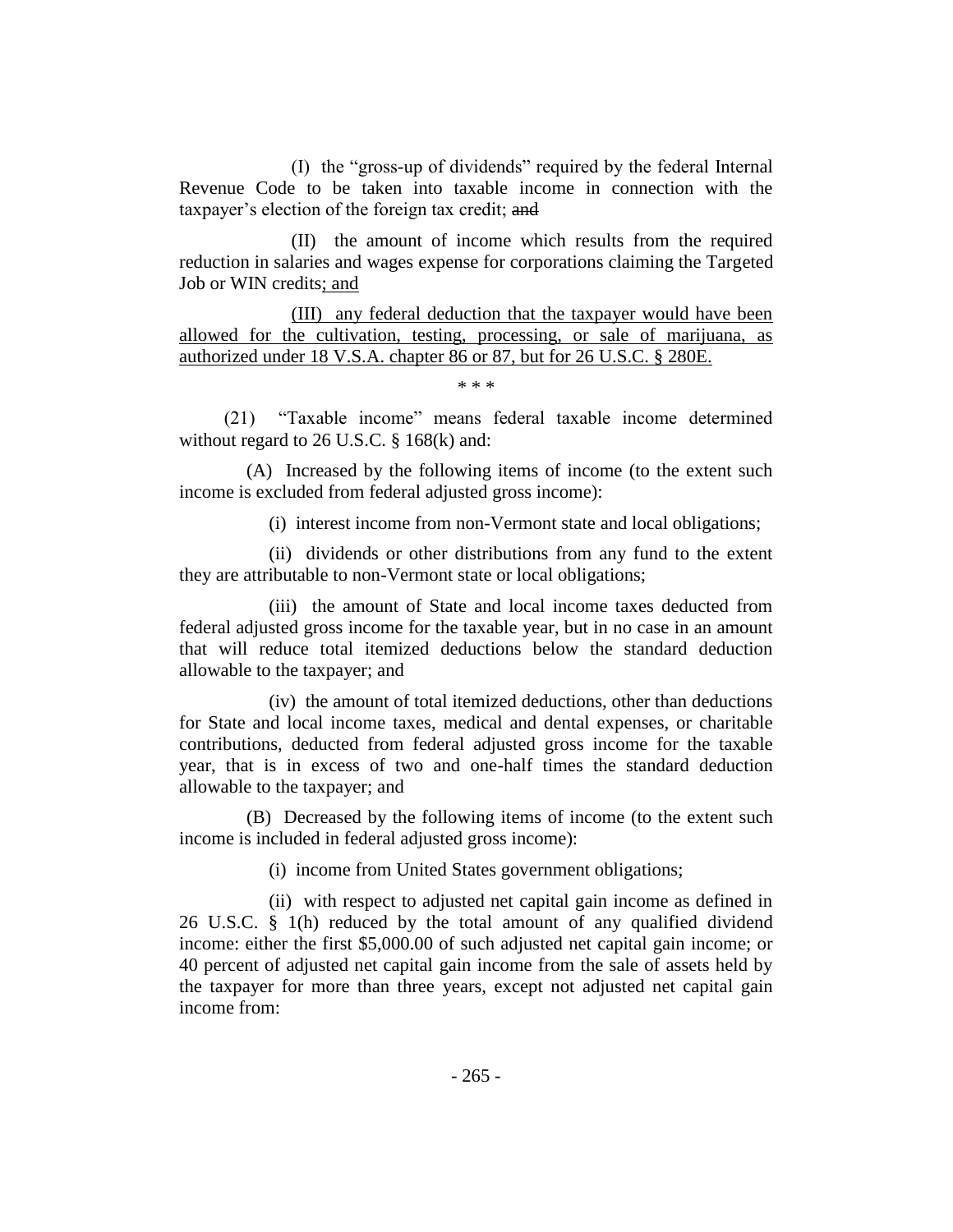(I) the sale of any real estate or portion of real estate used by the taxpayer as a primary or nonprimary residence; or

(II) the sale of depreciable personal property other than farm property and standing timber; or stocks or bonds publicly traded or traded on an exchange, or any other financial instruments; regardless of whether sold by an individual or business;

and provided that the total amount of decrease under this subdivision (21)(B)(ii) shall not exceed 40 percent of federal taxable income; and

(iii) recapture of State and local income tax deductions not taken against Vermont income tax; and

(iv) any federal deduction that the taxpayer would have been allowed for the cultivation, testing, processing, or sale of marijuana, as authorized under 18 V.S.A. chapter 86 or 87, but for 26 U.S.C. § 280E.

\* \* \*

Twenty-fourth: By adding a Sec. 12c to read as follows:

Sec. 12c. 32 V.S.A. § 9741(51) is added to read:

(51) Marijuana sold by a dispensary as authorized under 18 V.S.A. chapter 86 or by a retailer as authorized under 18 V.S.A. chapter 87.

Twenty-fifth: By adding a Sec. 18a to read as follows:

Sec. 18a. 18 V.S.A. § 4474e is amended to read:

§ 4474e. DISPENSARIES; CONDITIONS OF OPERATION

\* \* \*

 $(b)(1)$  A dispensary shall be operated on a nonprofit basis for the mutual benefit of its patients but need not be recognized as a tax-exempt organization by the Internal Revenue Service.

(2) A dispensary shall have a sliding-scale fee system that takes into account a registered patient's ability to pay.

\* \* \*

(o) Notwithstanding any provision of law or any provision of its articles or bylaws to the contrary, a dispensary formed as a nonprofit may convert to any other type of business entity authorized by the laws of this State by:

(1) a majority vote of the directors and a majority vote of the members, if any; and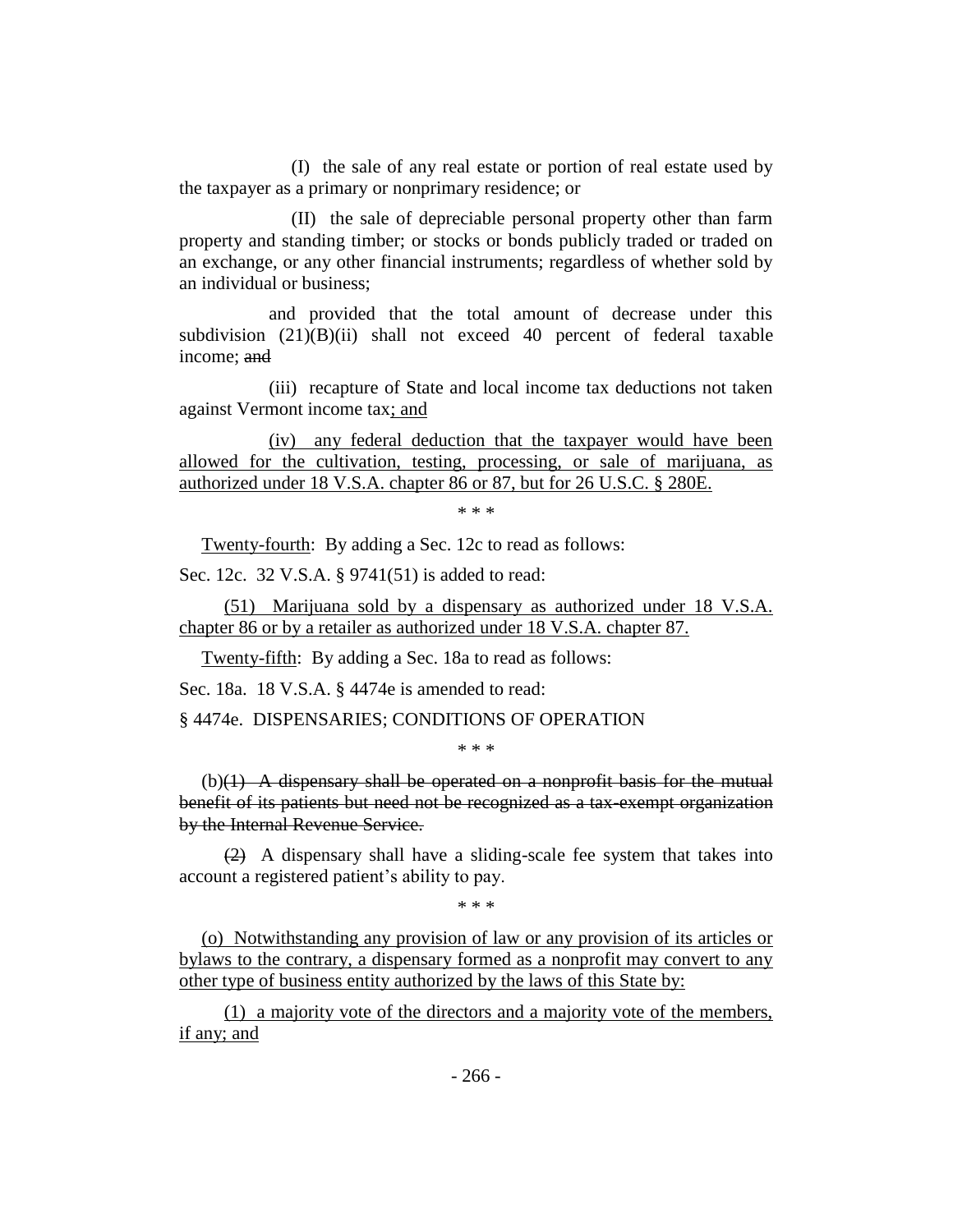(2) filing with the Secretary of State a statement that the dispensary is converting to another type of entity and the documents required by law to form the type of entity.

Twenty-sixth: In Sec. 19, 18 V.S.A.  $\S$  4474g, after "\* \* \*" by adding the following:

(e) The Department of Public Safety shall not issue a registry identification card to any applicant who has been convicted of a drug-related criminal offense or a violent felony or who has a pending charge for such an offense. For purposes of As used in this subchapter, "violent felony" means a listed crime as defined in 13 V.S.A. § 5301(7) or an offense involving sexual exploitation of children in violation of 13 V.S.A. chapter 64.

\* \* \*

Twenty-seventh: By adding a Sec. 29a to read as follows:

Sec. 29a. 6 V.S.A. chapter 5 is amended to read:

#### CHAPTER 5. CENTRAL TESTING LABORATORY

#### § 121. CREATION AND PURPOSE

There is created within the Agency of Agriculture, Food and Markets a central testing laboratory for the purpose of providing agricultural, and environmental, and other necessary testing services.

### § 122. FEES

Notwithstanding 32 V.S.A. § 603, the Agency shall establish fees for providing agricultural, and environmental, and other necessary testing services at the request of private individuals and State agencies. The fees shall be reasonably related to the cost of providing the services. Fees collected under this chapter shall be credited to a special fund which shall be established and managed pursuant to 32 V.S.A. chapter 7, subchapter 5, and which shall be available to the Agency to offset the cost of providing the services.

### § 123. REGULATED DRUGS

(a) Except as provided in subsection (b) of this section, the provisions of 18 V.S.A. chapter 84 shall not apply to the Secretary or designee in the otherwise lawful performance of his or her official duties requiring the possession or control of regulated drugs.

(b) The central testing laboratory shall obtain a certificate of approval from the Department of Health pursuant to 18 V.S.A. § 4207.

(c) As used in this section, "regulated drug" shall have the same meaning as in 18 V.S.A. § 4201.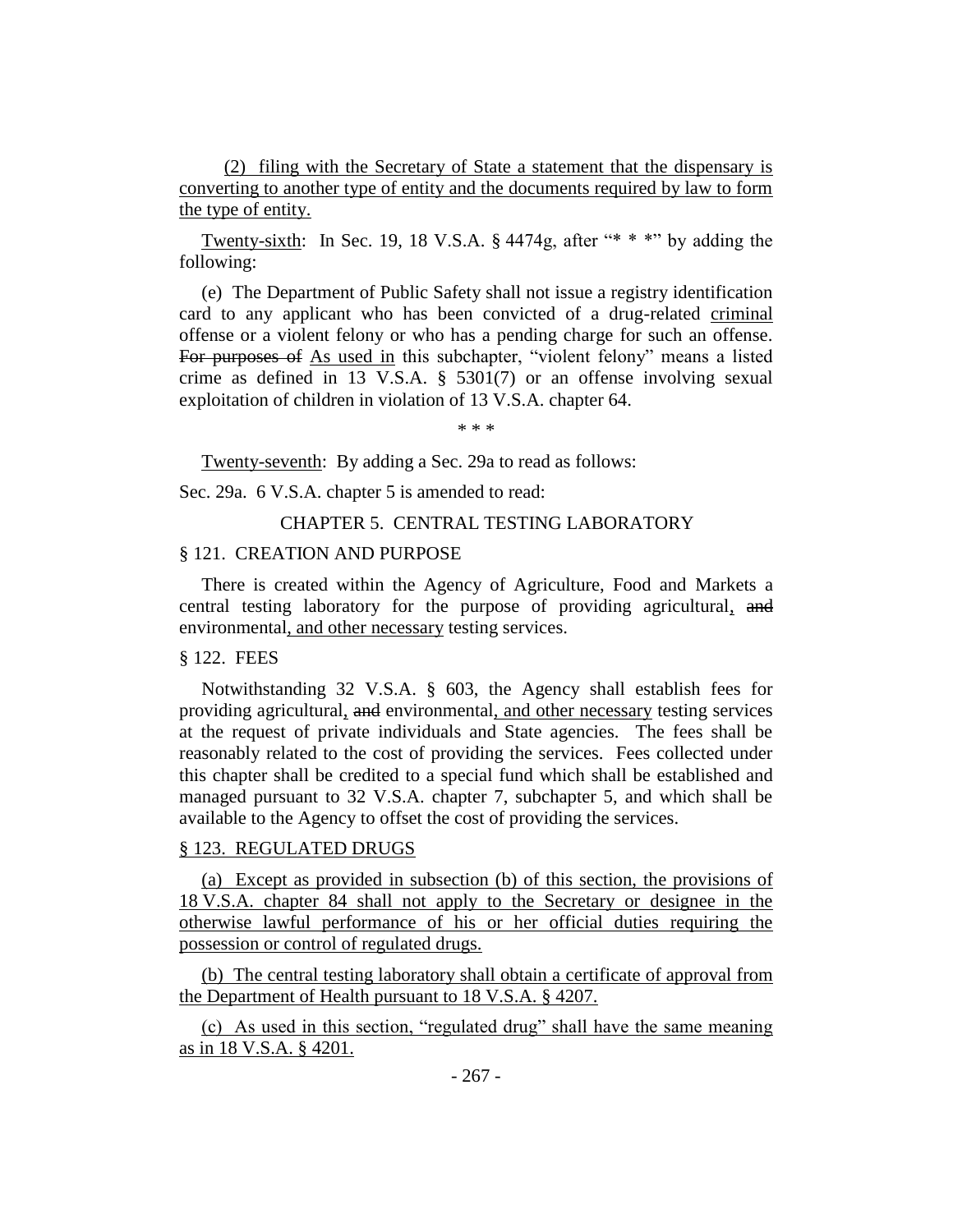Twenty-eighth: By striking out Sec. 31 (effective dates) in its entirety and inserting in lieu thereof the following:

#### Sec. 31. EFFECTIVE DATES

(a) This section and Secs. 1, 2, 12, 12a, 18a, and 29a shall take effect on passage.

(b) Secs. 7, 10a, 11, 13 through 18, and 19 through 29 shall take effect on July 1, 2016.

(c) Sec. 12b shall take effect January 1, 2017 and shall apply to taxable year 2017 and after.

(d) Secs. 6, 8, 9, 10, 12c, and 30 shall take effect on January 2, 2018.

(Committee vote: 6-1-0)

## **Reported favorably with recommendation of amendment by Senator Sears for the Committee on Appropriations.**

The Committee recommends that the bill be amended as recommended by the Committees on Judiciary and Finance with the following amendments thereto:

First: In Sec. 1, by striking out subdivision (6) in its entirety and inserting in lieu thereof the following:

(6) Revenue generated by this act shall be used to provide for the implementation, administration, and enforcement of this chapter and to provide additional funding for State efforts on the prevention of substance abuse, treatment of substance abuse, and criminal justice efforts to combat the illegal drug trade and impaired driving. As used in this subdivision, "criminal justice efforts" shall include efforts by both State and local criminal justice agencies, including law enforcement, prosecutors, public defenders, and the courts.

Second: In Sec. 9, 18 V.S.A. § 4230a(b)(6) after the word "employment" by inserting or when an employee is acting in the scope of employment

Third: In Sec. 12, 18 V.S.A.  $\S$  4513(c)(3) by striking out "subdivision (1)" and inserting in lieu thereof subdivisions (1) and (2)

Fourth: In Sec. 12, by striking out 18 V.S.A. § 4529 in its entirety and inserting in lieu thereof the following:

#### § 4529. MARIJUANA REGULATION AND RESOURCE FUND

(a) The Marijuana Regulation and Resource Fund is hereby created. The Fund shall be maintained by the Agency of Administration.

(b) The Fund shall be composed of: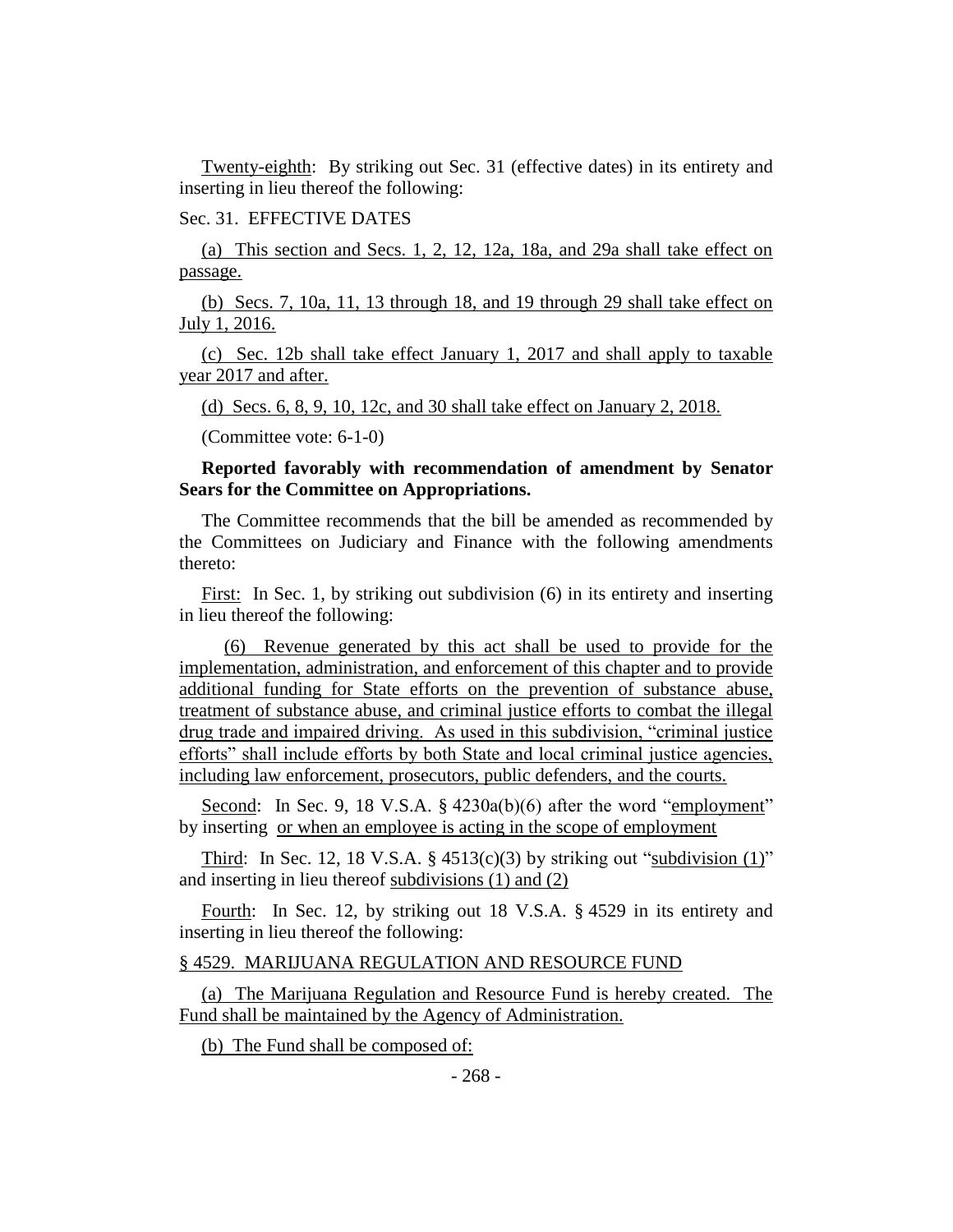(1) all application fees, license fees, renewal fees, and civil penalties collected by Departments pursuant to this chapter; and

(2) all taxes collected by the Commissioner of Taxes pursuant to this chapter.

 $(c)(1)$  Funds shall be appropriated as follows:

(A) For the purpose of implementation, administration, and enforcement of this chapter.

(B) Proportionately for the prevention of substance abuse, treatment of substance abuse, and criminal justice efforts by State and local law enforcement to combat the illegal drug trade and impaired driving. As used in this subdivision, "criminal justice efforts" shall include efforts by both State and local criminal justice agencies, including law enforcement, prosecutors, public defenders, and the courts.

(2) Appropriations made pursuant to subdivision (1) of this subsection shall be in addition to current funding of the identified priorities and shall not be used in place of existing State funding.

(d) All balances in the Fund at the end of any fiscal year shall be carried forward and remain part of the Fund. Interest earned by the Fund shall be deposited into the Fund.

(e) This Fund is established in the State Treasury pursuant to 32 V.S.A. chapter 7, subchapter 5. The Commissioner of Finance and Management shall anticipate receipts in accordance with 32 V.S.A. § 588(4)(C).

(f) The Secretary of Administration shall report annually to the Joint Fiscal Committee on receipts and expenditures through the prior fiscal year on or before the Committee's regularly scheduled November meeting.

Fifth: In Sec. 12, 18 V.S.A. § 4546, by striking out subsection (b) in its entirety and by inserting a new subsection (b) to read as follows:

(b) Membership. The Commission shall be composed of the following members:

(1) four members of the public appointed by the Governor, one of whom shall have experience in public health;

(2) one member of the House of Representatives, appointed by the Speaker of the House;

(3) one member of the Senate, appointed by the Committee on Committees; and

(4) the Attorney General or designee.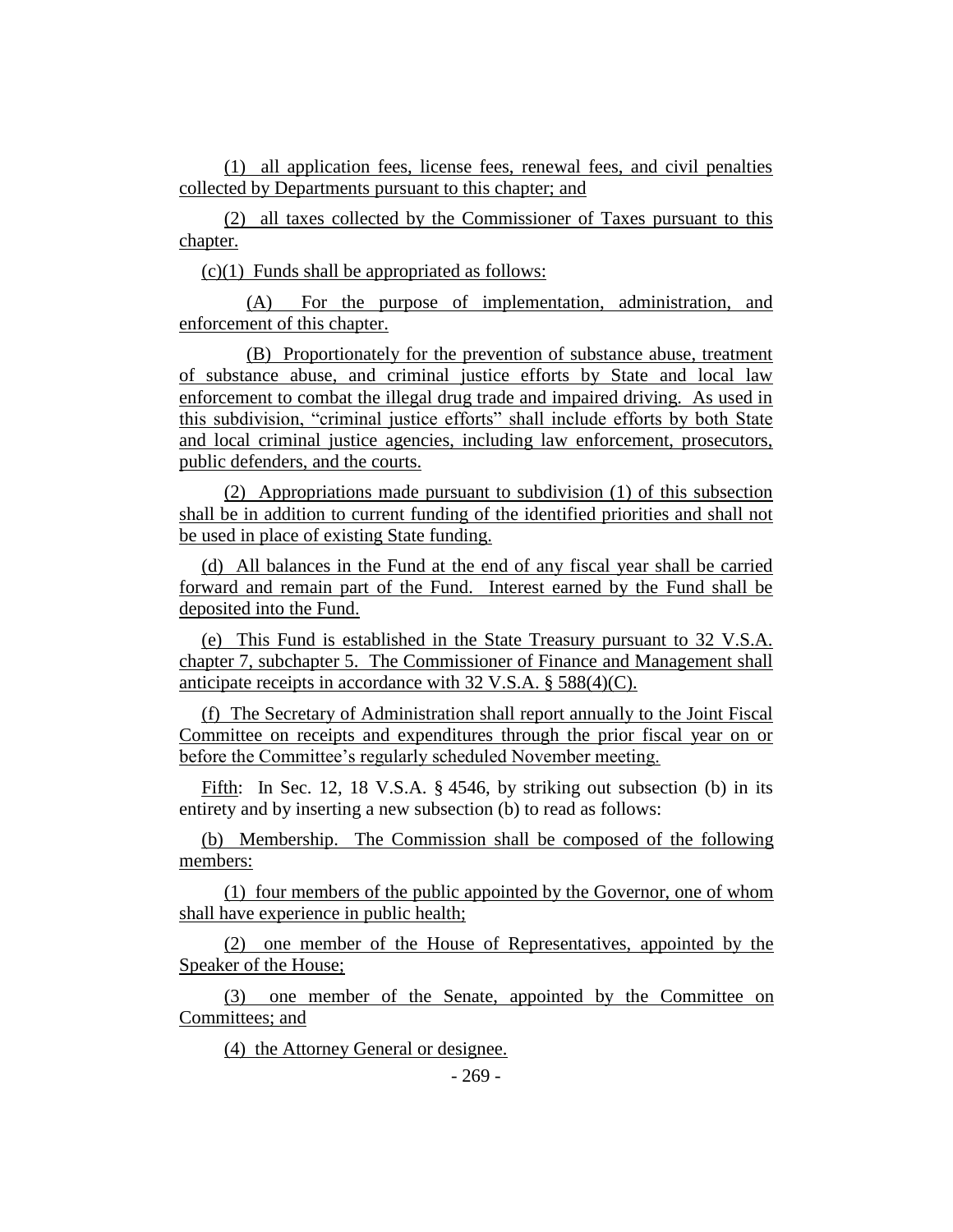Sixth: In Sec.12, 18 V.S.A. § 4546 by adding a subsection (d) to read as follows:

(d) The Governor shall appoint one member for a one-year term, two members for two-year terms, and one member for a three-year term who shall serve as Chair. The Governor may reappoint members at his or her discretion.

Seventh: In Sec. 12, 18 V.S.A. § 4547 before "The Commission shall:" by striking out (a) and by striking out subsection (b) in its entirety

Eighth: In Sec. 12, 18 V.S.A. § 4548 in subsection (a) by striking out "Office of Legislative Council" and inserting in lieu thereof Administration and in subdivision (b)(1) by striking out "Office of Legislative Council" and inserting in lieu thereof Administration

Ninth: By striking out Sec. 13 in its entirety

Tenth: By adding a Sec. 22a to read as follows:

Sec. 22a. 23 V.S.A. § 1219 shall be amended as follows:

## § 1219. COMMERCIAL MOTOR VEHICLE; DETECTABLE AMOUNT; OUT-OF-SERVICE

A person who is operating, attempting to operate, or in actual physical control of a commercial motor vehicle with any measurable or detectable amount of alcohol or marijuana in his or her system shall immediately be placed out-of-service for 24 hours by an enforcement officer. A law enforcement officer who has reasonable grounds to believe that a person has a measurable or detectable amount of alcohol or marijuana in his or her system on the basis of the person's general appearance, conduct, or other substantiating evidence, may request the person to submit to a test, which may be administered with a preliminary screening device. The law enforcement officer shall inform the person at the time the test is requested that refusal to submit will result in disqualification. If the person refuses to submit to the test, the person shall immediately be placed out-of-service for 24 hours and shall be disqualified from driving a commercial motor vehicle as provided in section 4116 of this title.

Eleventh: By adding a Sec. 22b to read as follows:

Sec. 22b. 23 V.S.A. § 4116 is amended to read:

#### § 4116. DISQUALIFICATION

(a) A person shall be disqualified from driving a commercial motor vehicle for a period of one year if convicted of a first violation of:

\* \* \*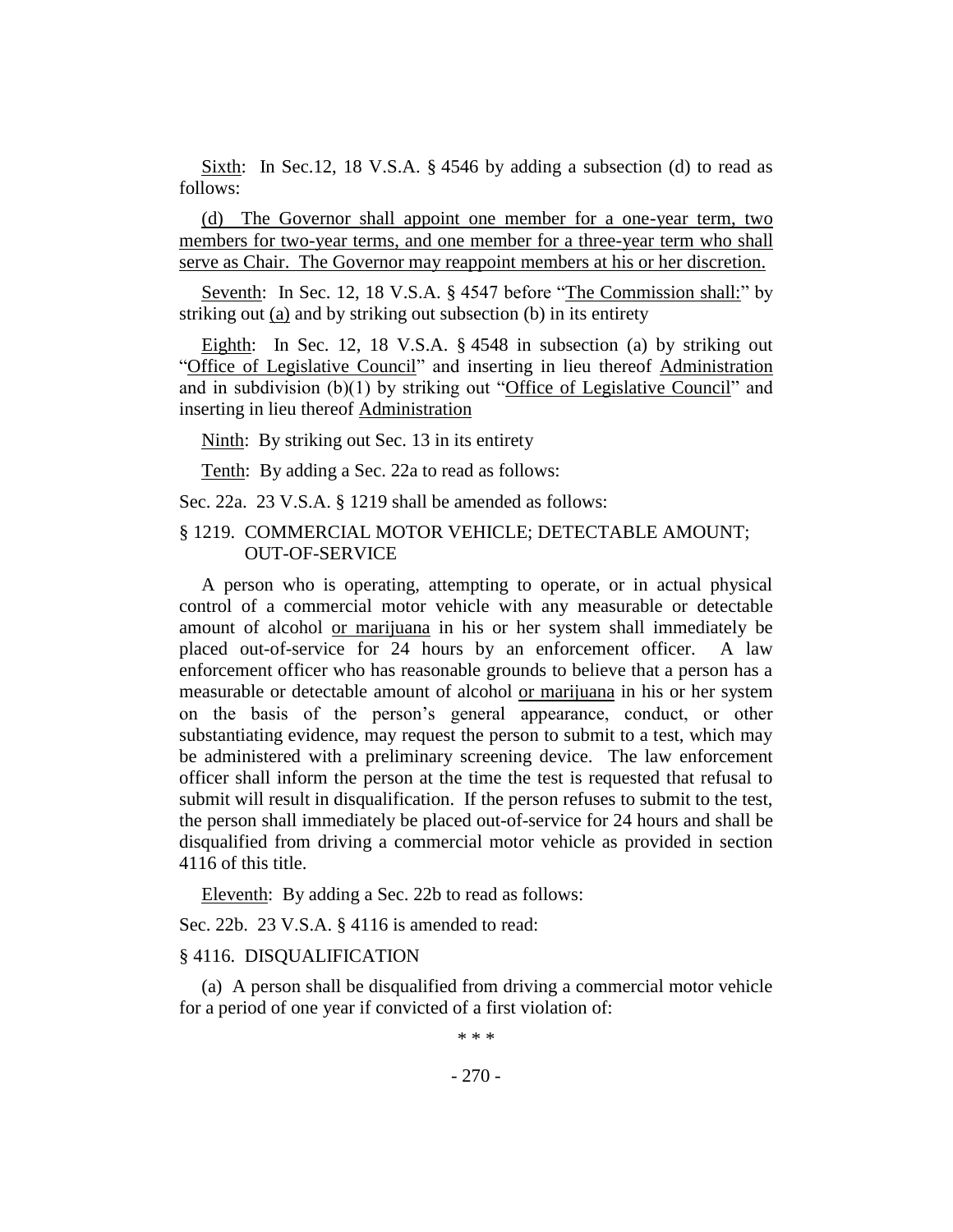(4) refusal to submit to a test to determine the operator's alcohol or marijuana concentration, as provided in section 1205, 1218, or 1219 of this title;

\* \* \*

Twelfth: In Sec. 24, by striking out "COMMISSIONER OF PUBLIC SAFETY" and inserting in lieu thereof REPORTING IMPAIRED DRIVING DATA and after "Commissioner of Public Safety" by inserting and the Secretary of Transportation, in collaboration, and in subdivision (3) by striking out "his or her" and inserting in lieu thereof their

Thirteenth: By striking out Sec. 25 in its entirety and by inserting a new Sec. 25 to read as follows:

## Sec. 25. TRAINING FOR LAW ENFORCEMENT; IMPAIRED DRIVING

(a) It is imperative that Vermont provide adequate training to both local and State law enforcement officers regarding the detection of impaired driving. Advanced Roadside Impaired Driving Enforcement (ARIDE) training provides instruction to officers at a level above Basic Standardized Sobriety Testing and proves helpful to an officer in determining when a Drug Recognition Expert (DRE) should be called. Vermont should endeavor to train as many law enforcement officers as possible in ARIDE. DREs receive a more advanced training in the detection of drugged driving and should be an available statewide resource for officers in the field.

(b) The Secretary of Transportation and the Commissioner of Public Safety shall work collaboratively to ensure that funding is available, either through the Governor's Highway Safety Program's administration of National Highway Traffic Safety Administration funds or other State funding sources, for training the number of officers necessary to provide sufficient statewide coverage for the enforcement impaired driving.

Fourteenth: By striking out Secs. 26 and 27 in their entirety and inserting in lieu thereof new Secs. 26 and 27, and a section 27a to read as follows:

# Sec. 26. FISCAL YEAR 2017 APPROPRIATIONS FROM THE MARIJUANA REGULATION AND RESOURCE FUND

In fiscal year 2017 the follow amounts are appropriated from the Marijuana Regulation and Resource Fund:

(1) Department of Health: \$350,000.00 for initial prevention, education, and counter marketing programs.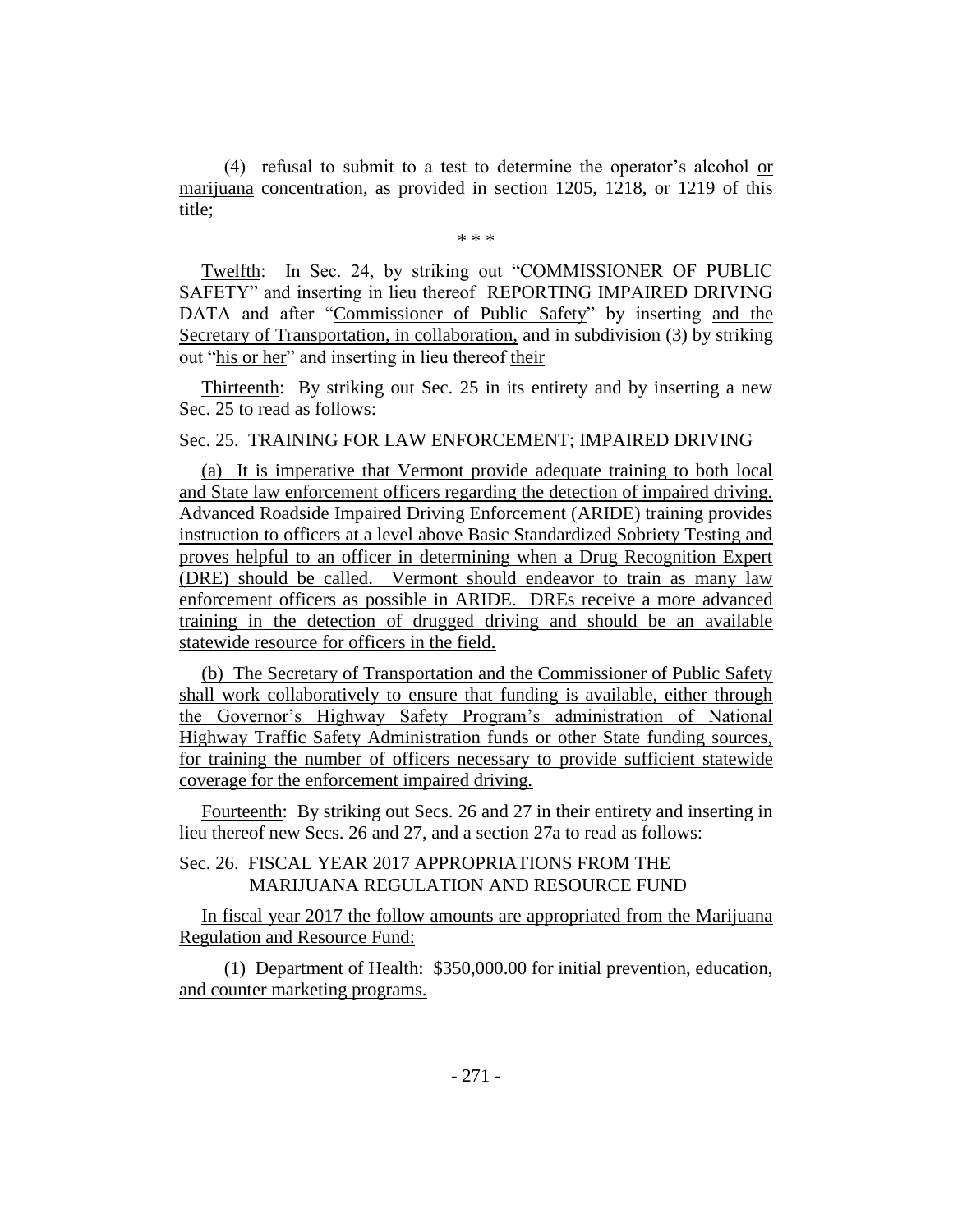(2) Tax Department: \$660,000.00 for the acquisition of an excise tax module and staffing expenses to administer the excise tax established in this act.

(3) Department of Public Safety:

(A) \$160,000.00 for staffing expenses related to rulemaking, program administration, and processing of applications.

(B) \$124,000.00 for laboratory equipment, supplies, training, testing, and contractual expenses required by this act.

(C) \$63,500.00 for matching funds needed for Drug Recognition Expert training for the department and other State law enforcement agencies in FY17 after other available matching funds are applied.

(D) Funding in Subdivision (B) and (C) of this section shall be transferred to the Agency of Transportation Governors Highway Safety Program. The \$493,000.00 federal Governor's Highway Safety Program funds are appropriated in FY 17 to the Agency of Transportation.

(4) Agency of Agriculture, Food and Markets:

(A) \$112,500.00 for the Vermont Agriculture and Environmental Lab.

(B) \$112,500.00 for staffing expenses related to rulemaking and program administration.

(5) Agency of Administration: \$150,000.00 for expenses and staffing of the Marijuana Program Review Commission established in this act.

Sec. 27. EXECUTIVE BRANCH POSITION AUTHORIZATIONS

The establishment of the following new permanent classified positions is authorized in fiscal year 2017 as follows:

(1) In the Department of Health—one (1) Substance Abuse Program Manager.

(2) In the Department of Taxes—one (1) Business Analyst AC: Tax and one (1) Tax Policy Analyst.

(3) In the Department of Public Safety—one (1) Program Administrator and one (1) Administrative Assistant.

(4) In the Agency of Agriculture, Food and Markets—one (1) Agriculture Chemist and one (1) Program Administrator.

(5) In the Marijuana Program Review Commission—one (1) exempt Commission Director.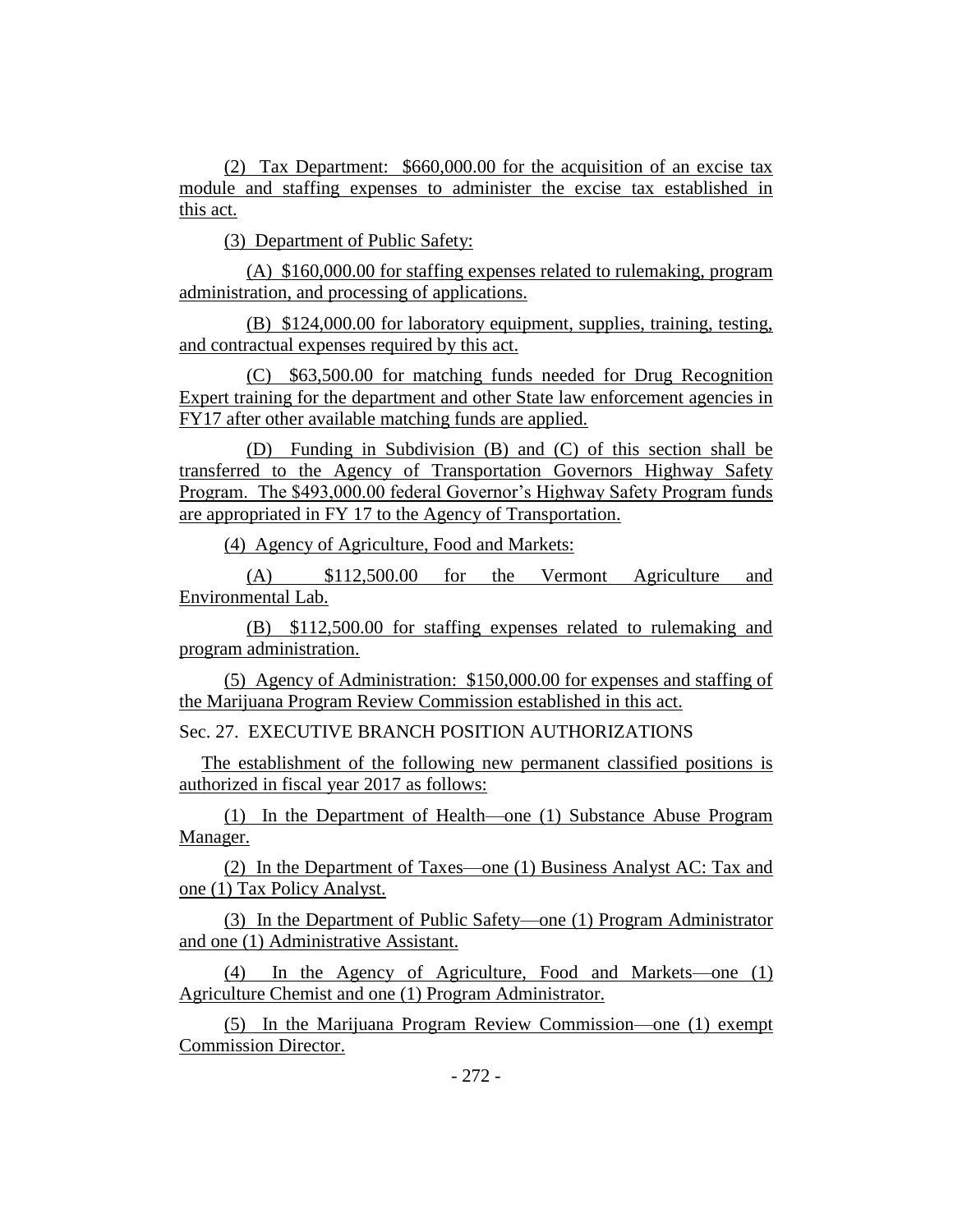## Sec. 27a. MARIJUANA REGULATION AND RESOURCE FUND BUDGET AND REPORT

Annually, through 2018, the Secretary of Administration shall report to the Joint Fiscal Committee on receipts and expenditures through the prior fiscal year on or before the Committee's regularly scheduled November meeting on the following:

(1) an update of the administration's efforts concerning implementation, administration, and enforcement of this act;

(2) any changes or updates to revenue expectations from fees and taxes based on changes in competitive pricing or other information;

(3) projected budget adjustment needs for current year appropriations from the Marijuana Regulation and Resource Fund; and

(4) a comprehensive spending plan with recommended appropriations from the Fund for the next the fiscal year, by department, including an explanation and justification for the expenditures and how each recommendation meets the intent of this act.

Fifteenth: By striking out Sec. 30 (effective dates) in its entirety and inserting in lieu thereof the following:

# Sec. 31. EFFECTIVE DATES

(a) This section and Secs. 1, 2, 12, 12a, 18a, and 29a shall take effect on passage.

(b) Secs. 7, 8, 10a, 11, 14 through 18, 19 through 22, 23 through 29 shall take effect on July 1, 2016.

(c) Sec. 12b shall take effect on January 1, 2017 and shall apply to taxable year 2017 and after.

(d) Secs. 6, 9, 10, 12c, 22a, 22b, and 30 shall take effect on January 2, 2018.

(Committee vote: 4-3-0)

### **Favorable with Proposal of Amendment**

#### **H. 84.**

An act relating to internet dating services.

**Reported favorably with recommendation of proposal of amendment by Senator Balint for the Committee on Economic Development, Housing & General Affairs.**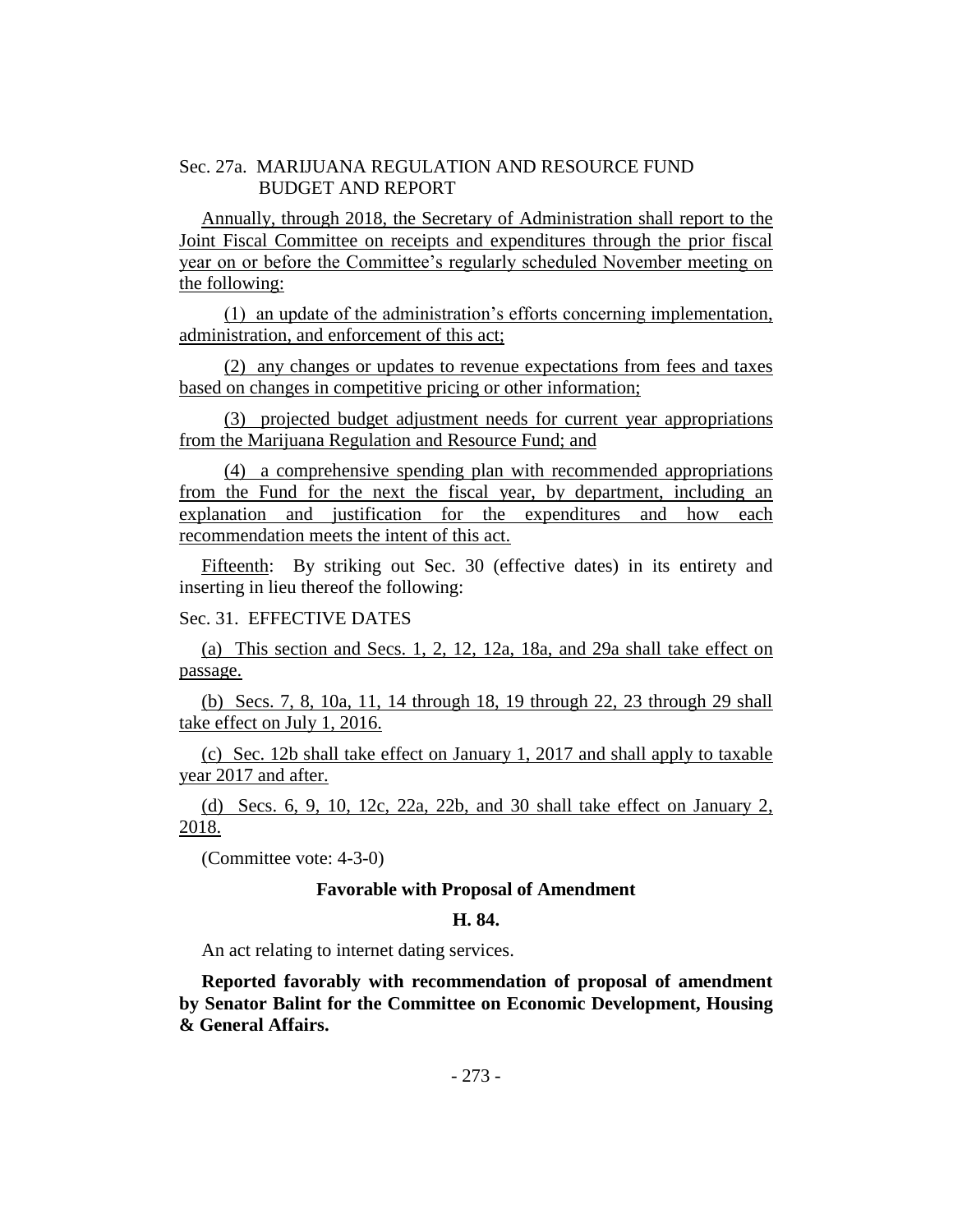The Committee recommends that the Senate propose to the House to amend the bill by striking out all after the enacting clause and inserting in lieu thereof the following:

# Sec. 1. FINDINGS AND PURPOSE

(a) The General Assembly finds:

(1) Currently, an Internet dating service does not have an affirmative duty under any state or federal law to ban a member of the service, but a service may choose to voluntarily ban a member for violating one or more terms of use, or because the service determines the member poses a risk of defrauding another member.

(2) In 2014, Internet dating services banned millions of members, the vast majority of which were banned within 72 hours of creating an account with the service.

(3) Of the members banned in 2014, well less than one percent contacted the Internet dating service concerning the ban.

(4) Due to a growing number of cases in which Vermont members of Internet dating services have lost significant financial amounts to persons using Internet dating services to defraud members or businesses, the Office of the Vermont Attorney General proposes this legislation, working with the input of multiple Internet dating services and other stakeholders.

(5) If an Internet dating service violates the statutory provisions created in this act, the Attorney General has the authority pursuant to 9 V.S.A. §§ 2458 and 2459 to request from a court, or to settle with the service for, restitution for a consumer or class of consumers affected by the violation.

(b) Purpose. The purposes of this act are:

(1) to protect Vermont consumers by requiring an Internet dating service to disclose in a timely manner important information about banned members to Vermont members of the service;

(2) to protect Internet dating services from liability to members for disclosing the information required by this act, while preserving liability to the State of Vermont and its agencies, departments, and subdivisions for violating this act; and

(3) to protect Vermont consumers and other members of Internet dating services by requiring an Internet dating service to notify its Vermont members when there is a significant change to the Vermont member's account information.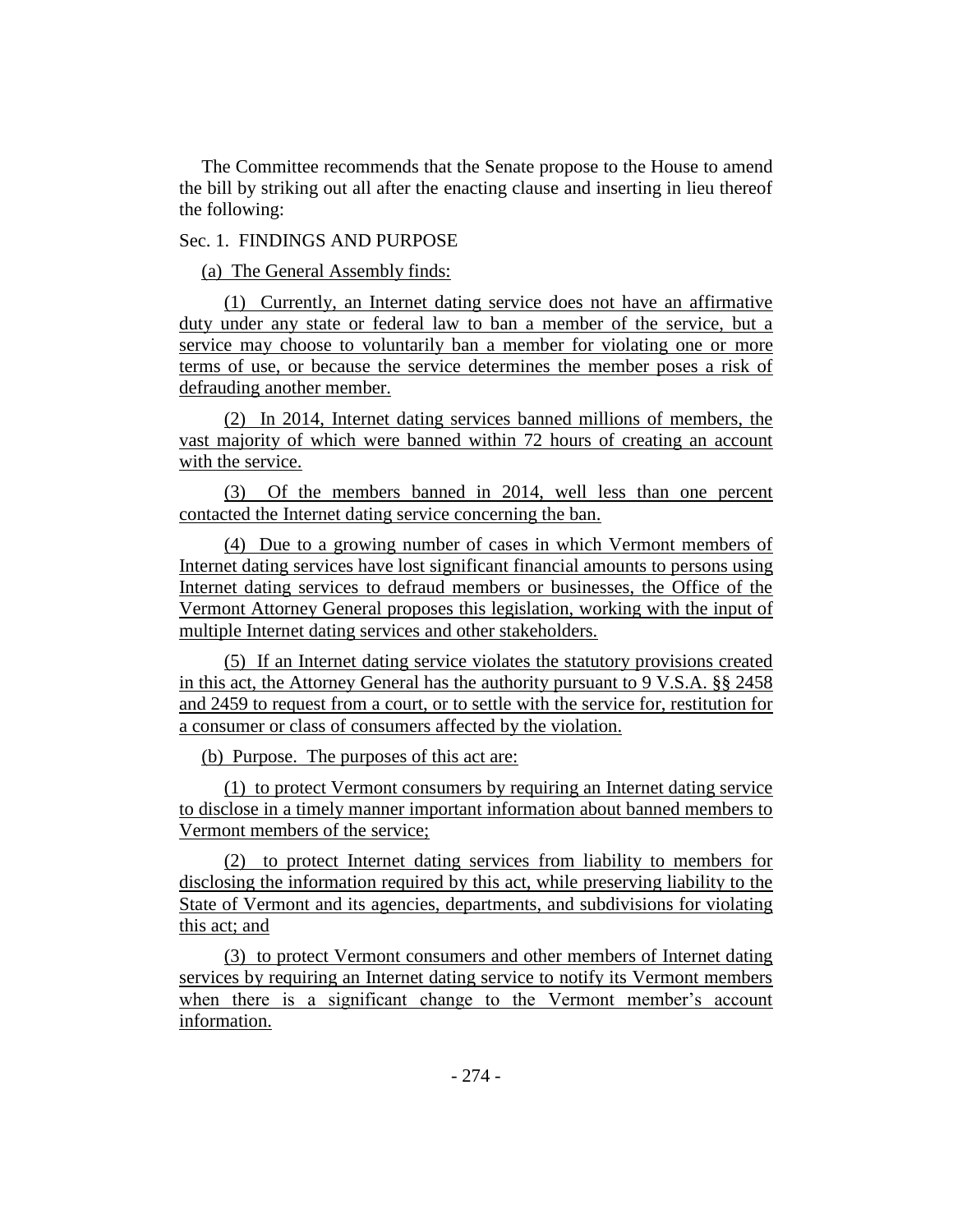Sec. 2. 9 V.S.A. chapter 63, subchapter 8 is added to read:

# Subchapter 8. Internet Dating Services

## § 2482a. DEFINITIONS

In this chapter:

(1) "Account change" means a change to a member's password, username, e-mail address, or other contact information an Internet dating service uses to enable communications between members.

(2) "Banned member" means the member whose account or profile is the subject of a fraud ban.

(3) "Fraud ban" means barring a member's account or profile from an Internet dating service because, in the judgment of the service, the member poses a significant risk of attempting to obtain money from other members through fraudulent means.

(4) "Internet dating service" means a person, or a division of a person, that is primarily in the business of providing dating services principally on or through the Internet.

(5) "Member" means a person who submits to an Internet dating service information required to access the service and who obtains access to the service.

(6) "Vermont member" means a member who provides a Vermont residential or billing address or zip code when registering with the Internet dating service.

## § 2482b. REQUIREMENTS FOR INTERNET DATING SERVICES

(a) An Internet dating service shall disclose to all of its Vermont members known to have previously received and responded to an on-site message from a banned member:

(1) the user name, identification number, or other profile identifier of the banned member;

(2) the fact that the banned member was banned because, in the judgment of the Internet dating service, the banned member may have been using a false identity or may pose a significant risk of attempting to obtain money from other members through fraudulent means;

(3) that a member should never send money or personal financial information to another member; and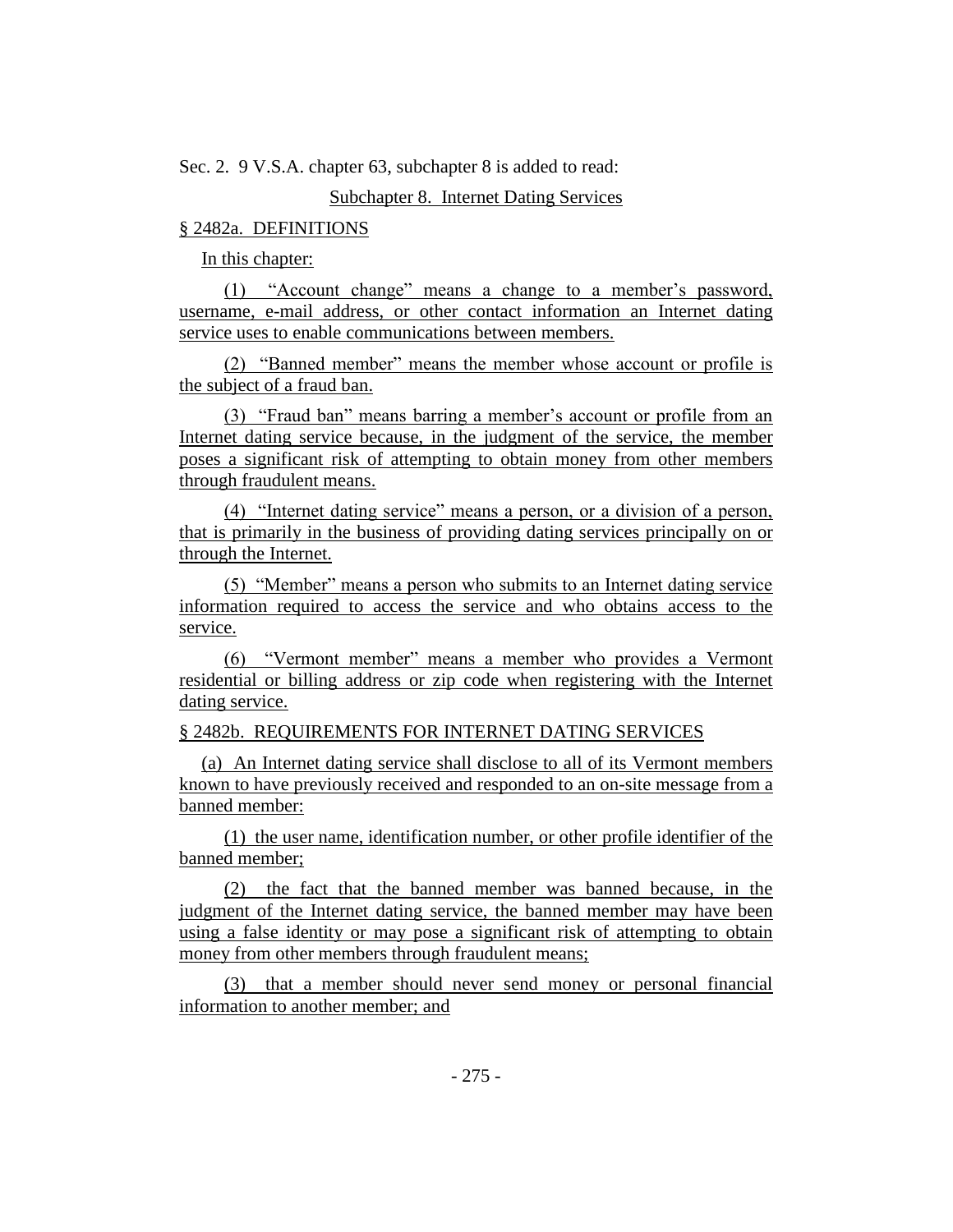(4) a hyperlink to online information that clearly and conspicuously addresses the subject of how to avoid being defrauded by another member of an Internet dating service.

(b) The notification required by subsection (a) of this section shall be:

(1) clear and conspicuous;

(2) by e-mail, text message, or other appropriate means of communication; and

(3) sent within 24 hours after the fraud ban, or at a later time if the service has determined, based on an analysis of effective messaging, that a different time is more effective, but in no event later than three days after the fraud ban.

(c) An Internet dating service shall disclose in an e-mail, text message, or other appropriate means of communication, in a clear and conspicuous manner, within 24 hours after discovering an account change to a Vermont member's account:

(1) the fact that information on the member's account has been changed;

(2) a brief description of the change; and

(3) if applicable, how the member may obtain further information on the change.

## § 2482c. LIMITED IMMUNITY

(a) An Internet dating service shall not be liable to any person, other than the State of Vermont, or any agency, department, or subdivision of the State, for disclosing to any member that it has banned a member, the user name or identifying information of the banned member, or the reasons for the Internet dating service's decision to ban such member.

(b) An Internet dating service shall not be liable to any person, other than the State of Vermont, or any agency, department, or subdivision of the State, for the decisions regarding whether to ban a member, or how or when to notify a member pursuant to section 2482b of this title.

(c) This subchapter does not diminish or adversely affect the protections for Internet dating services that are afforded in 47 U.S.C. § 230 (Federal Communications Decency Act).

# § 2482d. VIOLATIONS

(a) A person who violates this subchapter commits an unfair and deceptive act in trade and commerce in violation of section 2453 of this title.